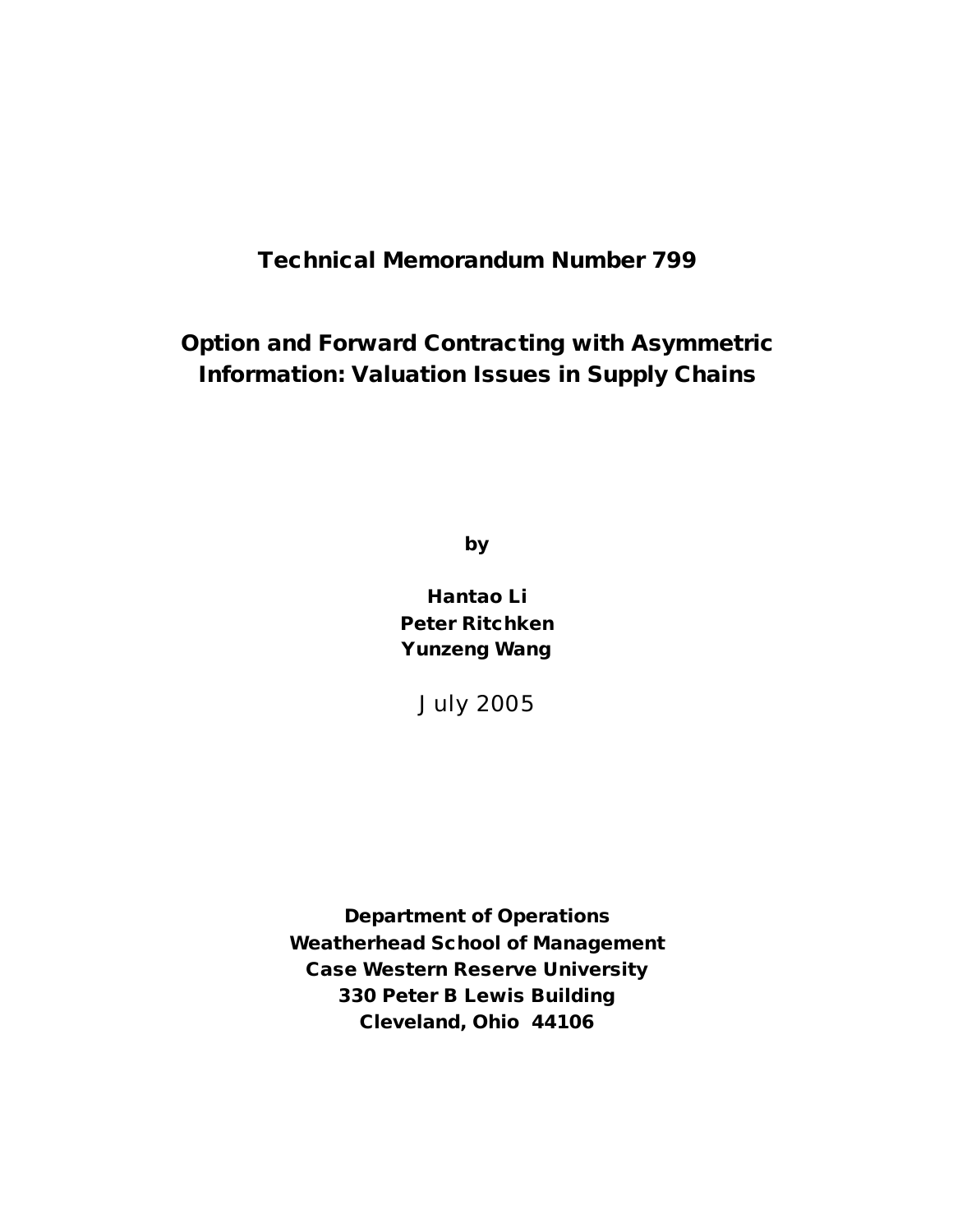# **Option and Forward Contracting with Asymmetric Information: Valuation Issues in Supply Chains**

Hantao Li<sup>∗</sup> Peter Ritchken† Yunzeng Wang‡

April 26, 2005

<sup>∗</sup>Department of Operations, Weatherhead School of Management, Case Western Reserve University, Cleveland, Ohio, 44106. hxl70@case.edu

<sup>†</sup>Department of Banking and Finance, Weatherhead School of Management, Case Western Reserve University, Cleveland, Ohio,44106, phr@case.edu http://wsomfaculty.cwru.edu/ritchken/

<sup>‡</sup>Department of Operations, Weatherhead School of Management, Case Western Reserve University, Cleveland, Ohio, 44106, yxw36@case.edu http://wsomfaculty.cwru.edu/wang/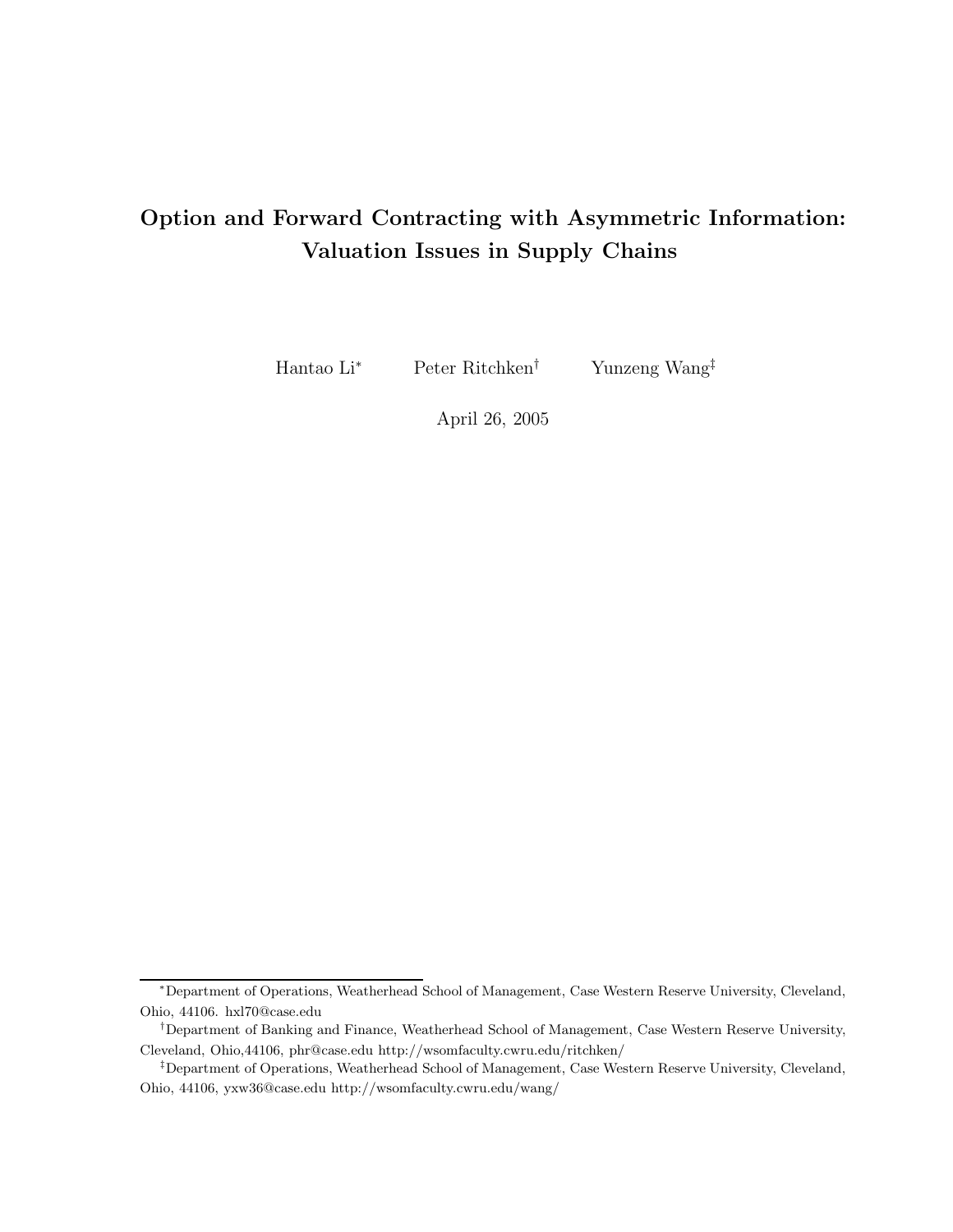#### **Abstract**

We investigate the role of forward commitments and option contracts between a seller (supplier) and a buyer (retailer) in the presence of asymmetric information. In our case both parties face price and demand uncertainty but the retailer, being closer to the market, has additional information about the true demand. The supplier, aware of this asymmetry, and acting as a Stackelberg leader, designs contracting arrangements that best meet his interest. We contrast the role of forward and option contracts in this environment and identify cases where combinations of the two are dominant. We examine how profits are affected by the contracting arrangements and by the degree of asymmetric information. Finally, we investigate how alternative contracting arrangements alters the expected value of obtaining information that eliminates asymmetric information.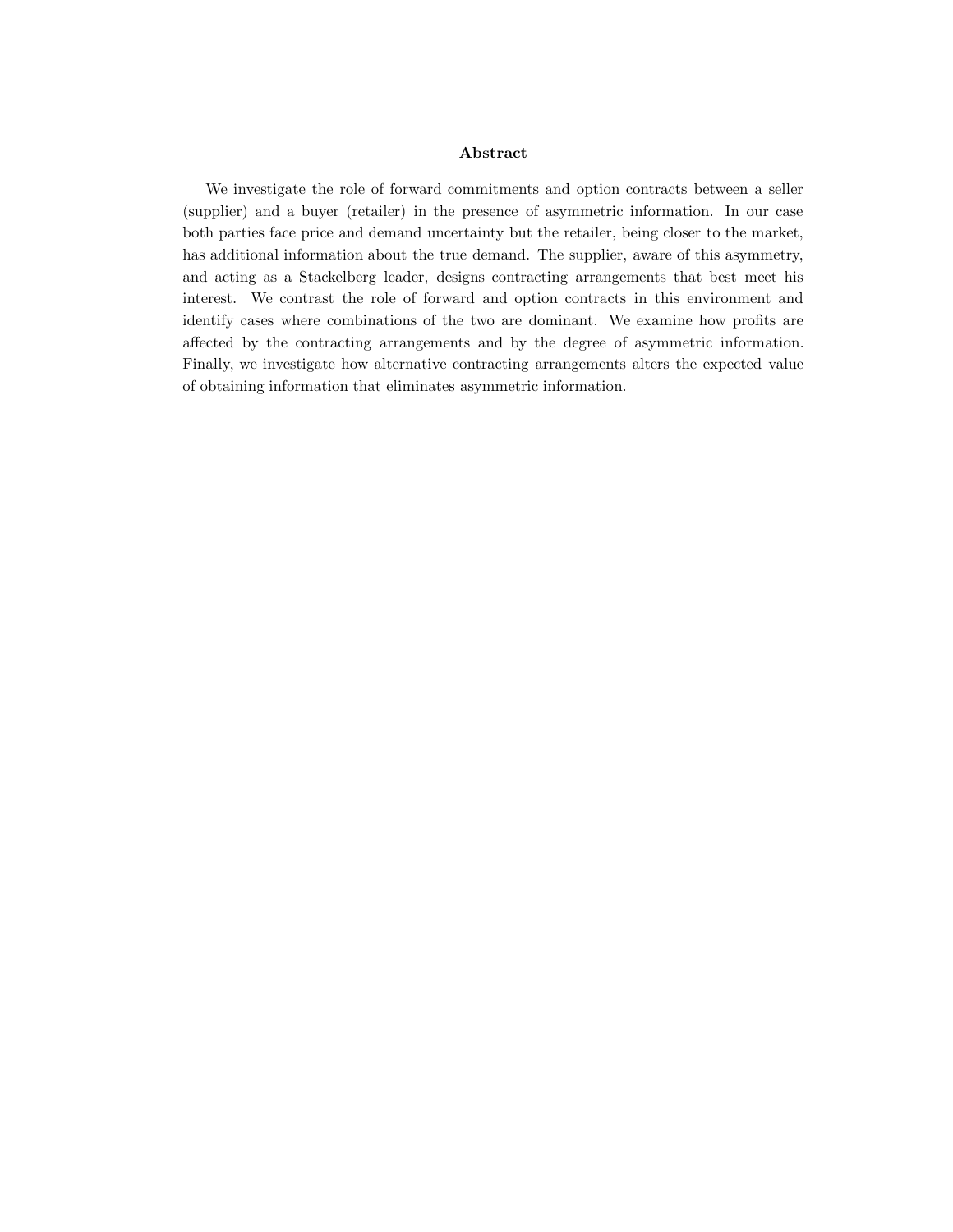In many industries retailers are faced with long lead times, short selling seasons, and high demand uncertainties. Very frequently, the retailer and supplier may have substantially different information sets. For example, it may be the case that the retailer, who is close to the market, has a very good sense of the future demand distribution, whereas the supplier is less confident. For such problems one avenue of research is concerned with the design of contracting relationships between the informed and uninformed that minimizes the impact of asymmetric information, and yet maximizes the interest of the less informed party.

This paper examines such contracting arrangements with asymmetric information, in a supply chain setting consisting of a supplier whose access to the product market is via a single retailer. To manage the risk of inventories associated with uncertain demand, it is fairly common for the manufacturer to make available to the retailer an array of purchasing choices ranging from *forward contracts*, where the price and quantity are predetermined and delivery takes place prior to the selling season, to *option contracts*, where for a fee, the retailer can obtain contracts that provide the right to order up to a predetermined maximum quantity of goods at predetermined per unit costs once demand has been realized. By providing both forward and option contracts, the supplier gives the retailer more choices that may allow the latter to select a strategy that maximizes her profits. The supplier's goal is to design the terms of the forward and option contracts so as to induce the retailer to take optimal actions that best serve the supplier's interests.

Our primary objective is to evaluate the role of forward and option contracts in the presence of asymmetric information. As part of our analysis, we investigate how option contracts can be valued in the presence of asymmetric information. Ex ante, the supplier's unconditional view of uncertainty, as measured by standard deviation, is much larger than the more informed retailer's assessment. With effort, the supplier can perform market research to obtain the same knowledge about demand as that possessed by the retailer. So, viewed in this light, total uncertainty can be broken down into two components. The first is *natural uncertainty*, that would still be present even if the supplier had equal information as the retailer. The second is information uncertainty, created by the fact that there is information that the supplier can learn, perhaps at a cost. In investigating the option program, it will be necessary to value the option in terms of both natural and informational uncertainty. The value of the option as a function of natural and informational uncertainty provides an interesting step towards better understanding the value of obtaining perfect information. Indeed, our framework where asymmetric information exists provides a very concrete platform to establish the *value of information* and its impact on option pricing. Conversely, we are also interested in how various contracting relationships affect the supplier's assessment of the expected value of perfect information.

To focus exclusively on the contracting arrangements we assume both supplier and retailer are risk neutral. We provide several interesting results about contracting relationships in this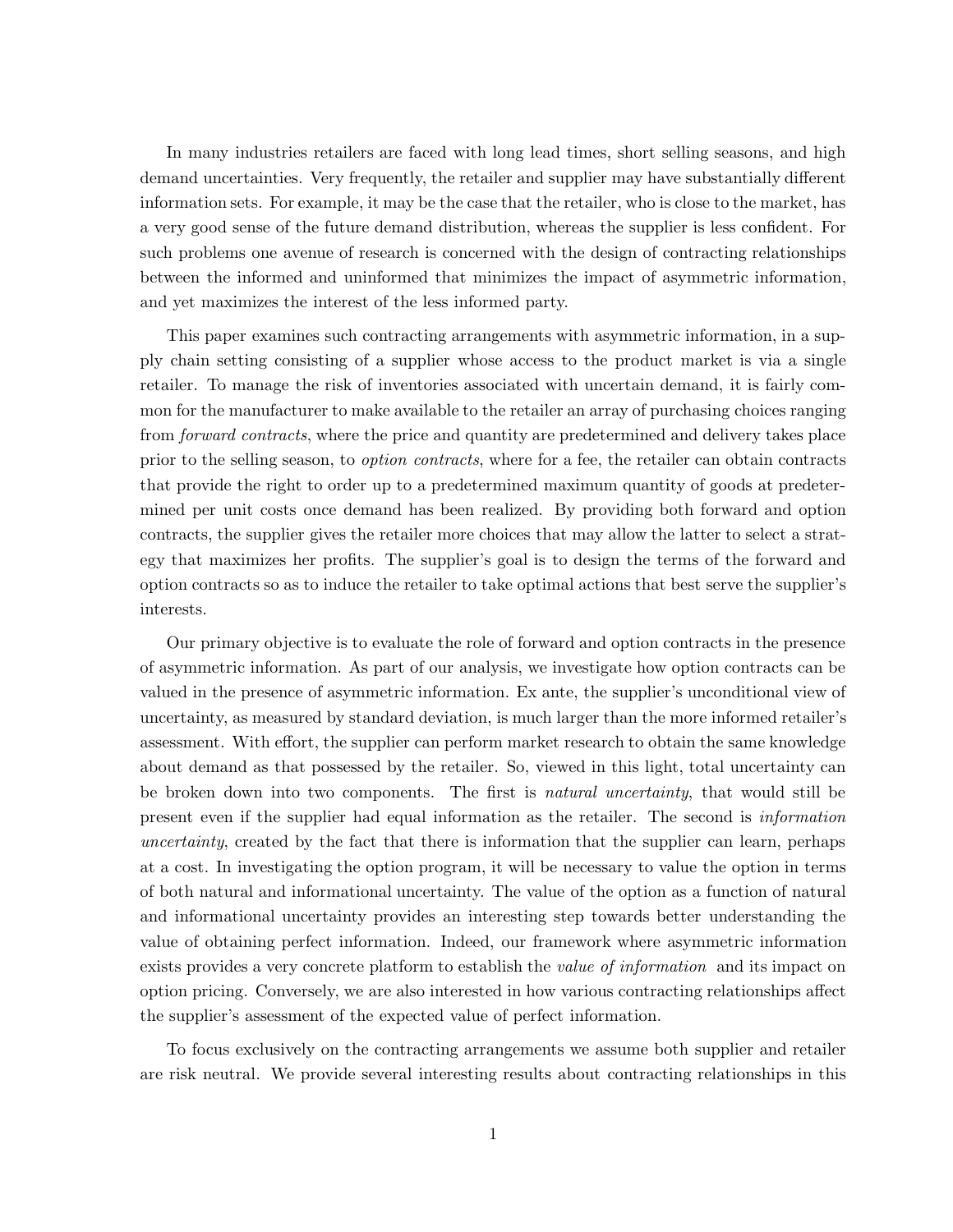setting. First, we show that given the choice between forward and option contracts, the supplier will generally prefer option contracts. However, policies involving forwards and options will be weakly prefered over options or forward policies alone. Only when there is no natural demand uncertainty will the supplier be indifferent to the optimal use of options and forwards.

Second, we establish the marginal value of option contracts to the supplier, over and above forwards, in the presence of asymmetric information. We show that the greater the asymmetry of information, the greater the value of the option program, over and above forwards. Further, as demand uncertainty increases, the marginal value of option contracts, relative to forwards, increases for the supplier. In contrast, as retail price uncertainty increases, the role of forward commitments for the supplier takes on a bigger role.

Third, we investigate the value of obtaining perfect information. With forward contracts, the expected value of perfect information typically exceeds the value when options are used alone. In general, when both options and forwards are used, the expected value of perfect information typically declines. However, this is not always the situation, and cases can be established where the value of perfect information actually increases when the supplier moves from forward policies to option policies to mixtures of both.

Finally, we investigate the implications of these policies on the retailer's profits. As the supplier moves from forwards only, to options only, there may, or may not be an increase in profits for the retailer. Similarly, if the supplier moves to a policy involving both options and forwards, the retailer may find expected profits increase, or decrease. Unlike traded derivative contracts, option and forward contracts in supply chains are not zero sum games, and there are cases where both parties benefit. Our results are interesting in that they demonstrate sets of conditions under which contracting relationships might be improved by the simultaneous use of options and forwards.

The paper proceeds as follows. In Section 1 we review related literature in supply chain management. In Section 2 we list the basic assumptions and establish the decision and pricing problems. In Section 3 we consider the Bayesian Nash equilibrium that results if the supplier uses forward contracts alone, option contracts alone, and both contracts. We carefully compare the optimal profits for the supplier and the retailer for these three policies and identify the impact of asymmetric information. In Section 4 we examine the value of the supplier using options (forwards), over and above forwards (options). We identify conditions on demand and price uncertainty when the use of options (forwards) adds significantly to profits, and highlight how asymmetric information alters the contribution of the two contract types to profit. We also investigate the role of options and forwards in hedging against natural price and demand uncertainties as well as informational uncertainty. In section 5 we examine the value of perfect information and explore how contracting arrangements alter this value. Section 6 concludes.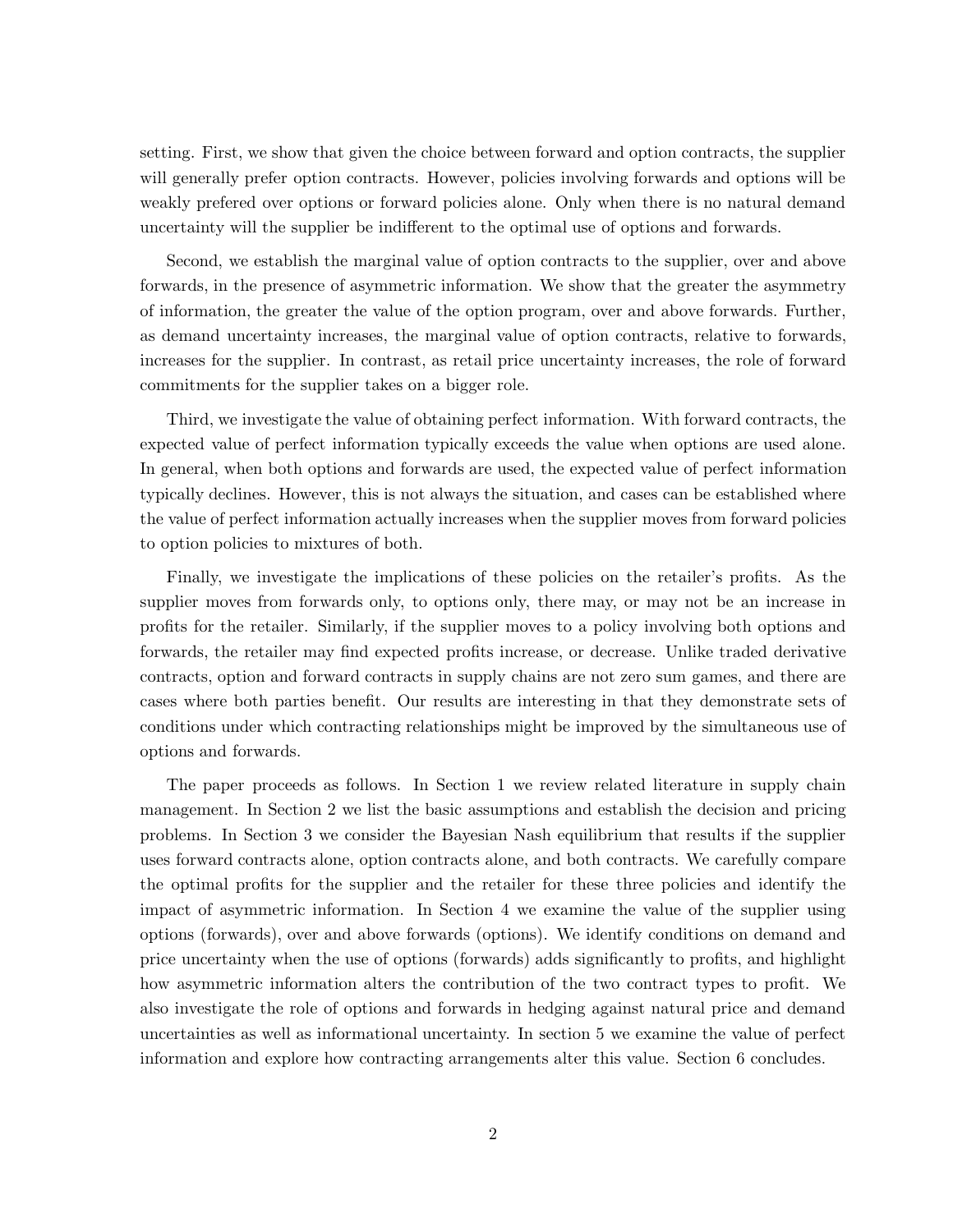# **1 Literature Review**

We are interested in valuing option and forward contracts in a supply chain setting. The usual approach in pricing real options follows the Black-Scholes (1973) and Merton (1973) paradigm, in which the underlying price is unaltered by the introduction of the option. This approach is not meaningful in our setting because the option contract is not a redundant asset that can be replicated by dynamic self financing trading schemes in the underlying asset and in riskless bonds, and hence should not affect the underlying price. Moreover, in our model we explicitly acknowledge asymmetric information, a feature absent in traditional option models in finance.<sup>1</sup> In our model, however, the underlying is a specific good, and the specific contracts offered by the supplier induce a chain of reactions that alter profits for both parties as well as for the entire channel. We shall assume that the supplier chooses terms of the contracting vehicle (options and/or forwards) so as to maximize his expected profits. Since, at the outset the supplier can only assign a probability distribution to the possible demand distributions that could occur, while the retailer knows the exact distribution type that will occur, the contracting relationships that we consider are self revealing, and the equilibria that result are Bayesian Nash equilibria.<sup>2</sup>

Like our study, Cachon and Lariviere  $(2001)$  consider contracting arrangements using forwards and options. However, in our setting the less-informed supplier offers the contract while in their setting the more informed buyer offers the contract. The two settings are fundamentally different from each other in terms of model formulation of the underlying gaming problems and solution approaches. Specifically, our model relies on the revelation principle to derive Bayesequilibria that induce truth-telling of the more informed buyer, while theirs falls within a class of gaming problems known as signaling models where the concern is about information credibility. Another related paper is by Ozer and Wei (2004), who consider option-only and forward-only contracts in a capacity reservation setting which is quite different from our two-production mode setting.

Barnes-Schuster et al (2002) study option contracts in a two-period setting where a supplier offers the contract to allow a down-stream buyer to commit firm orders, at the beginning of the first period, for both periods and buy options to order later for the second period. Like our model, they assume that the supplier has the choice of producing early at a low cost or later at a higher cost. Their model, however, does not consider issues related to information asymmetry.

<sup>1</sup>For an example of an exception to this see Beck (1993) who investigates asymmetric information and the influence to the dynamics of the underlying asset when an option is listed.

<sup>2</sup>Asymmetric information is also considered in a real option setting by Granadier (1999), and Nordlund (2004), who adopt an information revelation mechanism to study the formation of an equilibrium in a market where potential entrants have asymmetric information, for example on the size of the market, and their actions affect competitors decisions to enter. For an excellent survey of real options and strategic competition see Boyer, Gravel and Lassere (2004).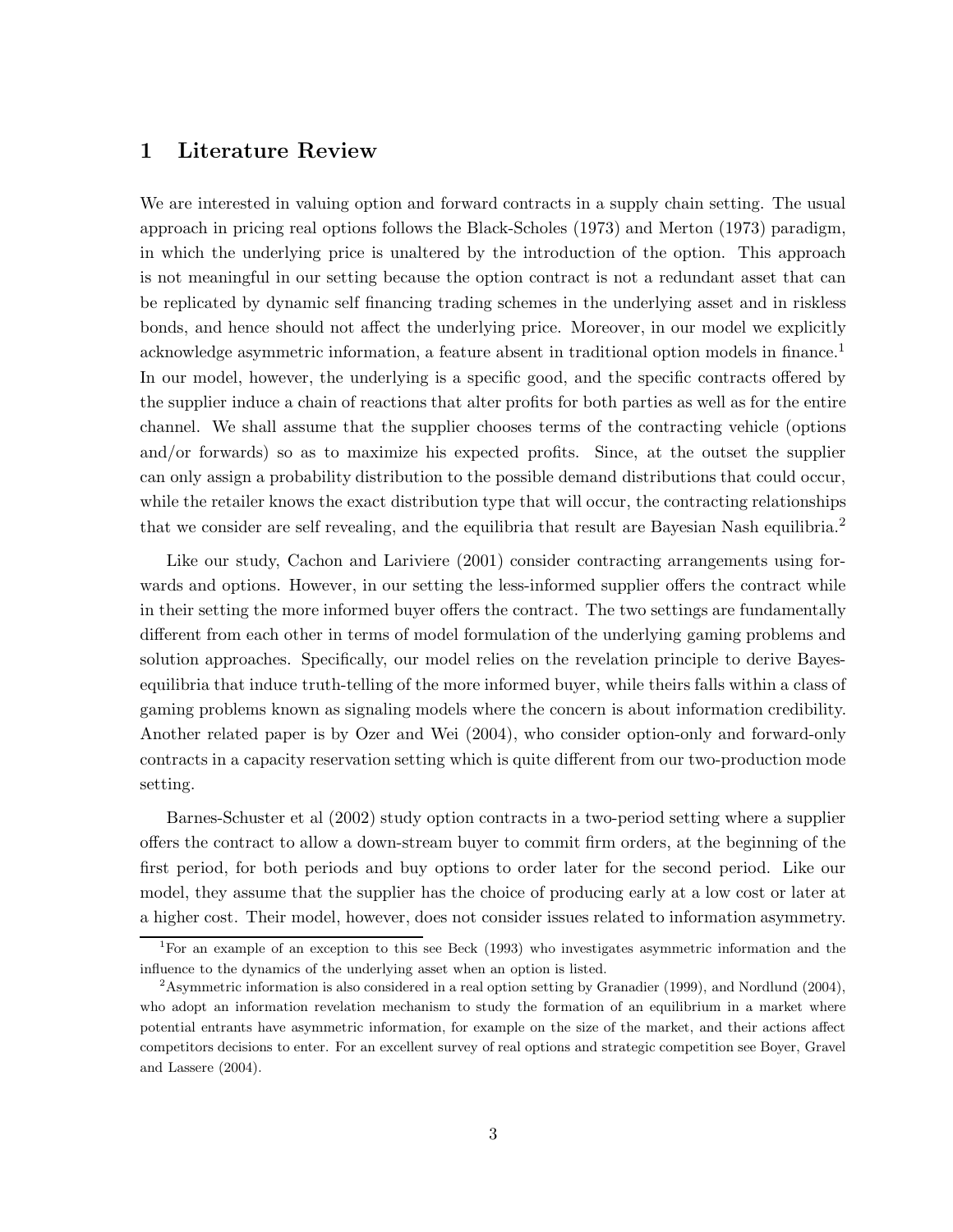Without considering information asymmetry, researchers have examined other type of option contracts or option-like agreements to provide flexibility to the buyer in a supply chain. For example, Eppen and Iyer (1997) study backup agreements where a buyer commits to a total order quantity for a selling season. Pre-specified fraction of the total quantity is delivered initially, and the buyer may purchase additional units up to the remaining commitment at a later date. Tsay and Lovejoy (1999) consider quantity flexibility contracts, where the buyer commits to a range within which she can choose to place future orders. Brown and Lee (1997) examine a payto-delay agreement, where the buyer reserves a capacity with the supplier at a fixed fee, and she could then place orders at a later date up to the capacity reservation. Many researchers study buy-back contracts under which a buyer commits to and pays for an initial quantity but has the option to return unused units later at a credit. Examples include Pasternack (1985), Emmons and Gilbert (1998), Burnetas and Ritchken (2005), and Donohue (2000). Finally, the literature on forward contracts (or contracts other than options) with asymmetric information is fairly abundant. Since the focus of this paper is on option contract, we will omit a detailed review here. Interested readers are referred to recent works by Corbett (2001), Corbett et al. (2004), Ha (2001), Taylor (2003), Cachon and Zhang (2003), Burnetas et al (2004), and the references therin.

# **2 General Model**

At date 0 the supplier provides the retailer with a choice of contracts. The retailer then decides which, if any, contract to choose. Based on the selection, the supplier establishes production quantities and build an initial inventory at date 0, at the per unit cost of *c*0. At date 1, the uncertainties in both demand and retail price are resolved, and, depending on the contract negotiated at date 0, committed deliveries of units to the retailer are made and/or the retailer places limited additional orders at predetermined per unit prices. The supplier can deliver the units from inventory, or, if necessary, produce units at an expedited cost of  $c<sub>1</sub>$  per unit, where  $c_1 \geq c_0$ .

At date 0, demand, viewed through the eyes of the supplier, is uncertain with two possible distributions. Let  $F<sub>L</sub>(x)$  be the distribution function with low demand and  $F<sub>H</sub>(x)$  be the distribution function of high demand. We assume that the domains of both distributions are finite, i.e., for low demand  $0 \le x \le \overline{D}_L$  and for high demand  $0 \le x \le \overline{D}_H$ , where  $\overline{D}_L < \overline{D}_H$ . Assume that  $F_L(x) > F_H(x)$ ,  $\forall 0 \le x \le \overline{D}_L$ , i.e. the high demand distribution stochastically dominates the low demand distribution. The retailer knows which of the two demand distributions is relevant, whereas the supplier, who has less information than the retailer, only has a prior probability over the two possible demand distributions. Let *p* be the probability that the supplier thinks the demand will be a drawing from the low demand distribution.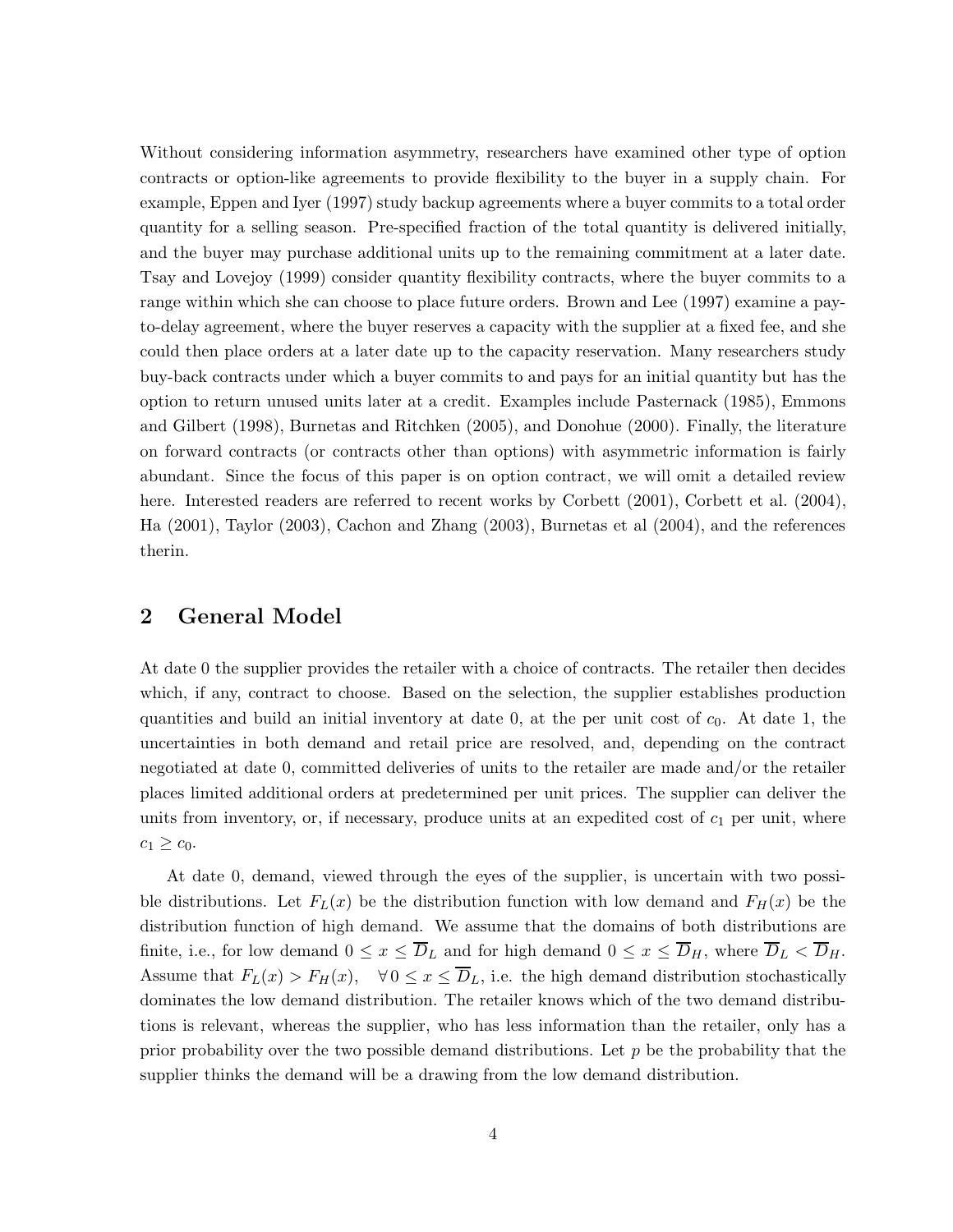Let *m* be the quantity of product the supplier procures at cost  $c_0$ , and  $m'$  be the quantity of product the supplier produces at the expedited cost  $c_1$ . The amount produced in period 1,  $m'$ , by the supplier is fully determined by *m*, the realization of demand *D*, and the nature of the contract, and therefore is not an explicit control variable. The price that the retailer sells one unit of product is r. We assume that r is a nonnegative random variable with density function  $g(x)$ and distribution function  $G(x)$  and it is independent of demand. Let  $\mu_r$  and  $\sigma_r$  denote the mean and standard deviation of price *r*, respectively. The assumption of independence of price and demand is made for analytical convenience and is not essential for the model. What is important here is that there is common knowledge (in our case represented by the distribution of price and the two possible distributions of demand) and asymmetric information, here represented by the relevance of the two demand distributions.<sup>3</sup>

We consider three types of contracting arrangements. The first is a standard *forward* contract between the supplier and the retailer. At date 0 the retailer (supplier) commits to buying (selling) a certain quantity of goods at a fixed price to be paid upon delivery. The second type of contract is an *option* contract. At date 0 the supplier offers option contracts to the retailer. Each option allows the retailer to purchase one unit at date 1 for a predetermined strike price of *X*. The retailer responds by buying a package of these contracts. Then, once demand is realized, the retailer exercises as many options as is appropriate, up to the amount of contracts purchased only if *r>X*. The third contract we consider involves a portfolio of forwards and options.

Since our focus is on comparing contract designs in the presence of asymmetric information, we assume away risk aversion issues and address the problem when both supplier and retailer are risk neutral.<sup>4</sup> Furthermore, for simplicity we assume the interest rate is 0.

Due to asymmetric information, the supplier will offer two alternative "bundles" to the retailer, and request that the retailer choose one. Each bundle specifies the quantity of forward contracts, and/or the quantity of options, together with the total cost. Let *Q* be the quantity of commitments, *q* the quantity of options and *T* the total payment. One bundle corresponds to a selection that the retailer will find optimal to choose if the demand distribution is high; the other bundle corresponds to the optimal response by the retailer if the true demand scenario corresponds to the lower demand distribution. We restrict attention to direct mechanisms in which it is a Bayesian Nash equilibrium for the retailer to reveal the truth about the distribution function.<sup>5</sup>

<sup>&</sup>lt;sup>3</sup>If price and demand are correlated, then there cannot be a common source of knowledge regarding uncertainties. In this case we could project price onto demand and an orthogonal uncorrelated variable, and assume common knowledge over the uncorrelated variable. Alternatively, we could just assume there is asymmetry of information involving the joint distribution of prices and demand.

<sup>&</sup>lt;sup>4</sup>This assumption may be reasonable if the two firms are publically traded. If the supplier and/or retailer are privately held firms then issues of risk aversion could become more important.

<sup>&</sup>lt;sup>5</sup>From the Revelation Principle, any Bayesian Nash equilibrium of any Bayesian game can be represented by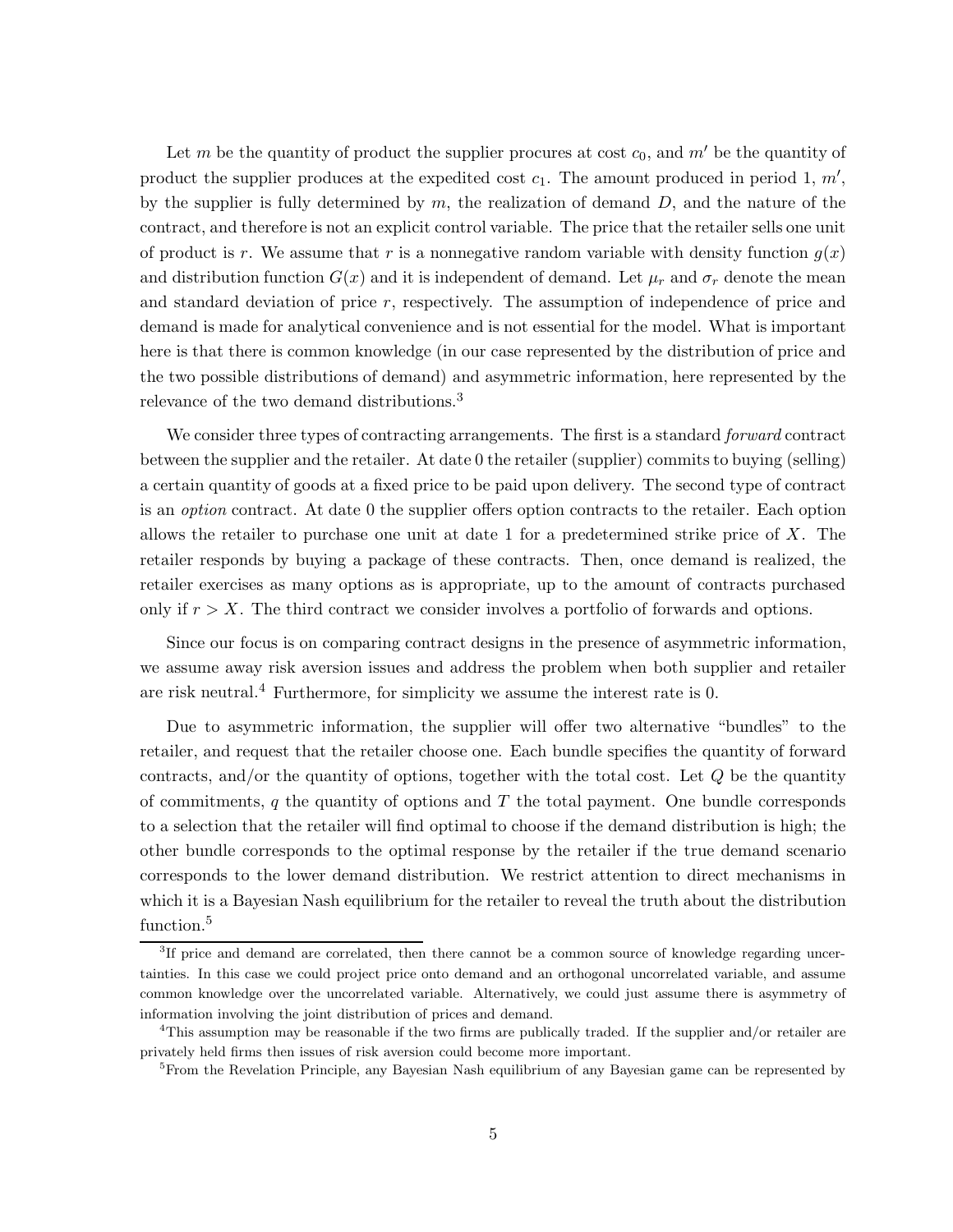Let  $\Pi_H^s$  be the profit of the supplier if the demand is high and  $\Pi_L^s$  be the profit of the supplier if the demand is low. Let  $\Pi_{\theta}^{r}(B_{\tau})$  be the profit of the retailer given she chooses the bundle  $B_{\tau}$ ,  $\tau = H, L$ , when the demand distribution is of type  $\theta$ . The general model of the problem at time 0 before the retailer makes a decision is:

$$
\begin{array}{ll}\n\max_{B_H, B_L} & p \Pi_L^s(B_L) + (1 - p) \Pi_H^s(B_H) \quad \text{[Problem I]} \\
\text{s.t.} & \Pi_L^r(B_L) \ge 0\n\end{array} \tag{1}
$$

$$
\Pi_H^r(B_H) \ge 0 \tag{2}
$$

$$
\Pi_L^r(B_L) \ge \Pi_L^r(B_H) \tag{3}
$$

$$
\Pi_H^r(B_H) \ge \Pi_H^r(B_L) \tag{4}
$$

The first two constraints ensure that the retailer does not expect to loose money in each state. The last two are the incentive compatible constraints that ensure truth telling by the retailer is optimal. Through the design of the two contracts, once the retailer has chosen a bundle, the supplier will know the true demand distribution. So the problem to the supplier after the retailer makes a choice is:

$$
\max_{m_{\theta}} \qquad \Pi_{\theta}^{s}(B_{\theta}) \quad (\theta = H, L) \qquad \text{[Problem II]}
$$

We use backward induction to solve this problem, i.e. solve Problem II first then substitute the optimal solution into Problem I and solve it. We now consider the equilibrium implications for the three contract designs.

# **3 Bayesian Nash Equilibria**

### **3.1 Forward Contracts Only**

In this model, the supplier issues two contract choices to the retailer. Each choice contains a commitment quantity and a total payment. Let  $B_{\theta} = \{(Q_{\theta}, T_{\theta}) | \theta = H, L\}$  represent the two contracts. The profit function of the supplier if the demand distribution is  $\theta$  is:

$$
\Pi_{\theta}^{s} = T_{\theta} - c_0 m_{\theta} - c_1 m_{\theta}' \tag{5}
$$

where  $m_{\theta} + m_{\theta}' = Q_{\theta}$ .

The expected profit function for the retailer in the demand state *θ*, given that contract of type  $\tau$  is chosen, is:

$$
\Pi_{\theta}^{r}(B_{\tau}) = E[r \min(Q_{\tau}, D_{\theta})] - T_{\tau}
$$

a truth telling or incentive compatible direct mechanism.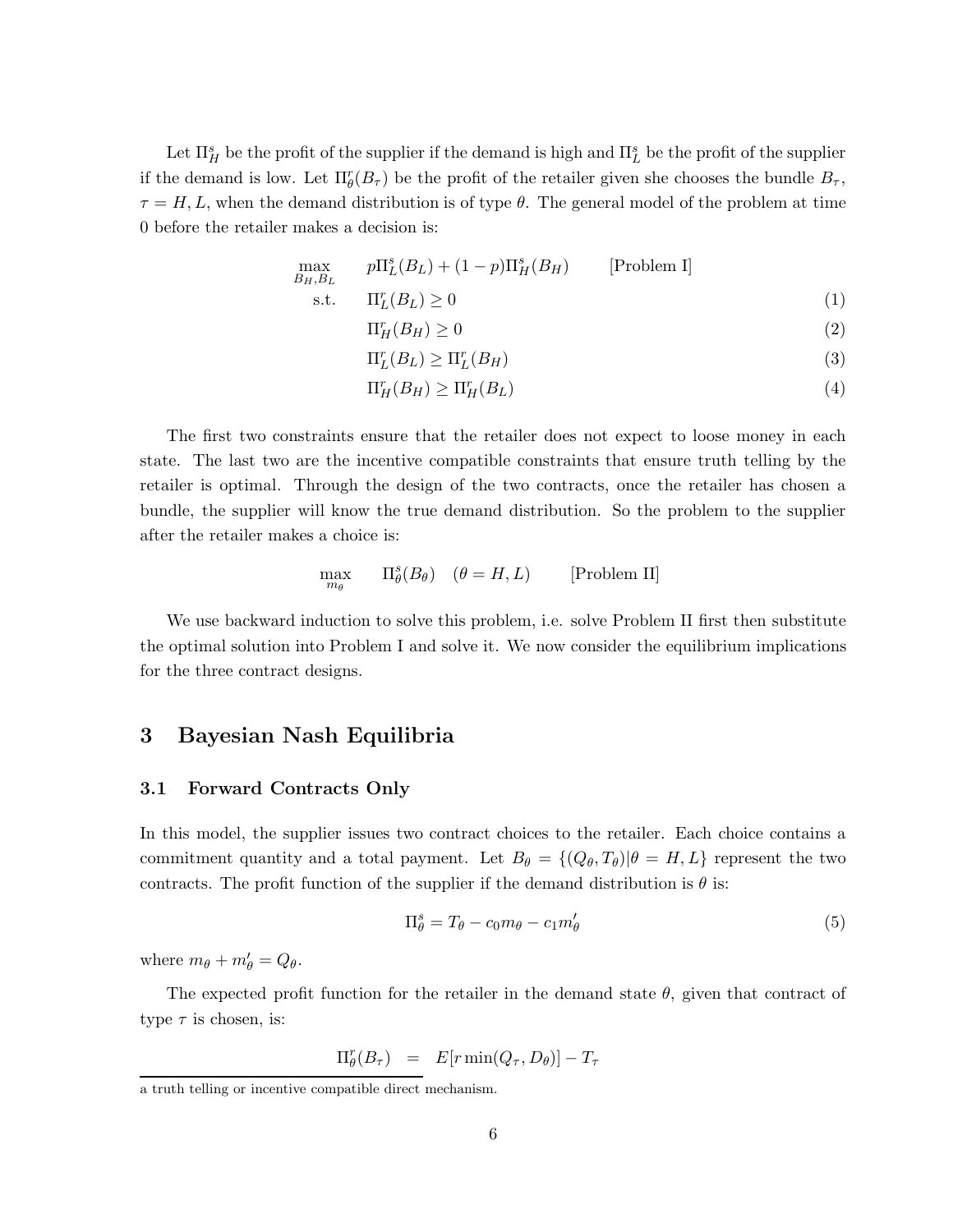$$
= \mu_r [Q_\tau - E[(Q_\tau - D_\theta)^+] - T_\tau
$$
  
\n
$$
= \mu_r [Q_\tau - \int_0^{Q_\tau} F_\theta(x) dx] - T_\tau
$$
  
\n
$$
= \mu_r \int_0^{Q_\tau} \overline{F}_\theta(x) dx - T_\tau
$$
\n(6)

Now, Problem II of the general model becomes:

$$
\max_{m_{\theta}} \qquad \Pi_{\theta}^{s} = T_{\theta} - c_0 m_{\theta} - c_1 (Q_{\theta} - m_{\theta})
$$
  
s.t. 
$$
0 \le m_{\theta} \le Q_{\theta}
$$

Since  $\frac{\partial \Pi_{\theta}^{s}}{\partial m_{\theta}} = c_1 - c_0 > 0$ ,  $\Pi_{\theta}^{s}$  is increasing in  $m_{\theta}$ . Hence,  $\Pi_{\theta}^{s}$  is maximized when  $m_{\theta}$  is at the upper boundary, i.e.,  $m_{\theta}^* = Q_{\theta}$ .

So, for this case, Problem I becomes:

$$
\max_{Q_L, T_L, Q_H, T_H} \qquad p(T_L - c_0 Q_L) + (1 - p)(T_H - c_0 Q_H)
$$
\n
$$
\text{s.t.} \qquad \mu_r \int_0^{Q_L} \overline{F}_L(x) dx - T_L \ge 0
$$
\n
$$
\mu_r \int_0^{Q_H} \overline{F}_H(x) dx - T_H \ge 0
$$
\n
$$
\mu_r \int_0^{Q_L} \overline{F}_L(x) dx - T_L \ge \mu_r \int_0^{Q_H} \overline{F}_L(x) dx - T_H
$$
\n
$$
\mu_r \int_0^{Q_H} \overline{F}_H(x) dx - T_H \ge \mu_r \int_0^{Q_L} \overline{F}_H(x) dx - T_L
$$
\n
$$
(7)
$$

We now characterize the optimal policy with forward contracts.

# **Proposition 1**

(i) If the supplier uses forward contracts, the Bayesian Nash equilibrium strategy is for the supplier to offer the retailer two contracts,  $B_L = (Q_L^*, T_L^*)$  and  $B_H = (Q_H^*, T_H^*)$ , where  $Q_L^*$  and *Q*∗ <sup>H</sup> satisfy:

$$
p(\mu_r \overline{F}_L(Q_L^*) - c_0) = (1 - p)\mu_r(\overline{F}_H(Q_L^*) - \overline{F}_L(Q_L^*))
$$
\n(8)

$$
\mu_r \overline{F}_H(Q_H^*) = c_0 \tag{9}
$$

and

$$
T_L^* = \mu_r \int_0^{Q_L^*} \overline{F}_L(x) dx
$$
  
\n
$$
T_H^* = \mu_r \left[ \int_0^{Q_H^*} \overline{F}_H(x) dx - \int_0^{Q_L^*} [\overline{F}_H(x) - \overline{F}_L(x)] dx \right]
$$

(ii) The optimal production plan is for the supplier to produce  $Q_{\theta}^*$  at date 0, where  $\theta$  is the retailer's optimal response.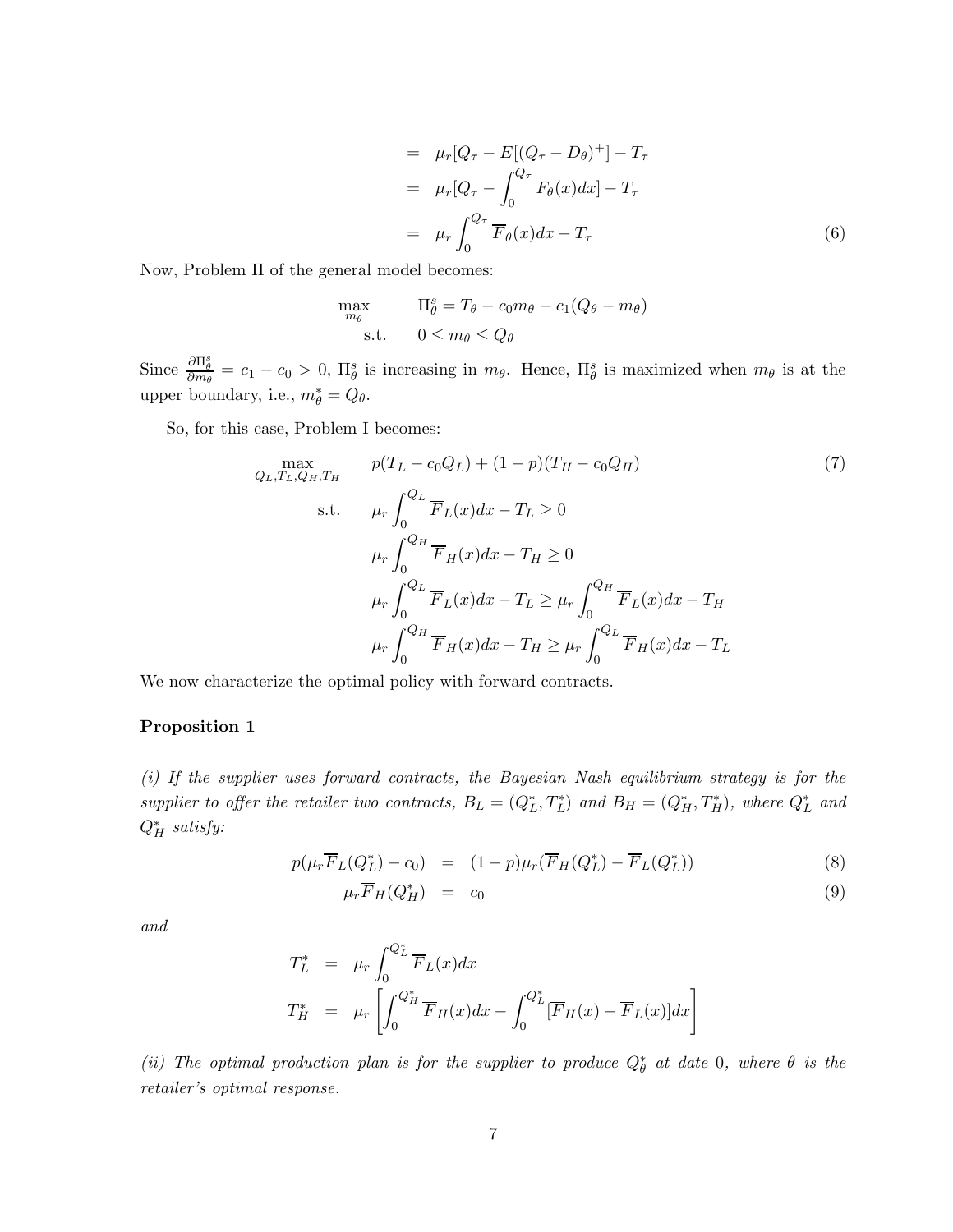#### Proof: See Appendix.

The expected profit of a low demand type retailer is always 0, whereas the expected profit of a high demand type retailer is given by

$$
\Pi_H^r = \mu_r \int_0^{Q_L^*} [\overline{F}_H(x) - \overline{F}_L(x)] dx \tag{10}
$$

which is positive and is an increasing function of  $Q_L^*$ . Since the difference of the two demand distributions, namely,  $\overline{F}_H(x) - \overline{F}_L(x)$ , represents the degree of information asymmetry, from (10), we see that the expected profit of the high demand type retailer increases as asymmetry of information increases.

Interestingly, using forward contracts, the supplier's profit does not depend on the volatility of the retail price.

#### **3.2 Option Contracts Only**

When the contract only consists of options, the two bundles offered to the retailer are  $B_{\theta} =$  ${(q_{\theta}, T_{\theta})|\theta = H, L}$ . Here  $q_{\theta}$  is the number of options purchased by the retailer given contract type  $\theta$  is chosen. For the moment we assume the strike price, X, is exogenous, rather than a decision variable. That is, each option contract allows the retailer to buy one unit at price *X* at date 1, once the true demand is realized. The profit function of the supplier, given the retailer chooses  $B_{\theta}$ , is:

$$
\Pi_{\theta}^{s} = T_{\theta} - c_0 m_{\theta} + \overline{G}(X)[XE_D[\min(q_{\theta}, D_{\theta})] - c_1 m_{\theta}']
$$

where

$$
m'_{\theta} = E_D[\min(q_{\theta}, D_{\theta})] - E_D[\min(m_{\theta}, D_{\theta})]
$$
  

$$
m_{\theta} \leq q_{\theta}.
$$

Hence:

$$
\Pi_{\theta}^{s} = T_{\theta} - c_{0}m_{\theta} + \overline{G}(X) \left[ X \int_{0}^{q_{\theta}} \overline{F}_{\theta}(x) dx - c_{1} \int_{0}^{q_{\theta}} \overline{F}_{\theta}(x) dx + c_{1} \int_{0}^{m_{\theta}} \overline{F}_{\theta}(x) dx \right]
$$

$$
= T_{\theta} - c_{0}m_{\theta} + \overline{G}(X) \left[ (X - c_{1}) \int_{0}^{q_{\theta}} \overline{F}_{\theta}(x) dx + c_{1} \int_{0}^{m_{\theta}} \overline{F}_{\theta}(x) dx \right]. \tag{11}
$$

The expected profit function for the retailer, given that contract  $B_{\tau}$  is chosen is:

$$
\Pi_{\theta}^{r}(B_{\tau}) = E_{r}[r - X|r > X]E_{D}[\min(q_{\tau}, D_{\theta})] - T_{\tau}
$$
  
\n
$$
= \int_{X}^{\infty} g(t)(t - X)dt \int_{0}^{q_{\tau}} \overline{F}_{\theta}(x)dx - T_{\tau}
$$
  
\n
$$
= \left[ \mu_{r} - \int_{0}^{X} \overline{G}(t)dt \right] \int_{0}^{q_{\tau}} \overline{F}_{\theta}(x)dx - T_{\tau}.
$$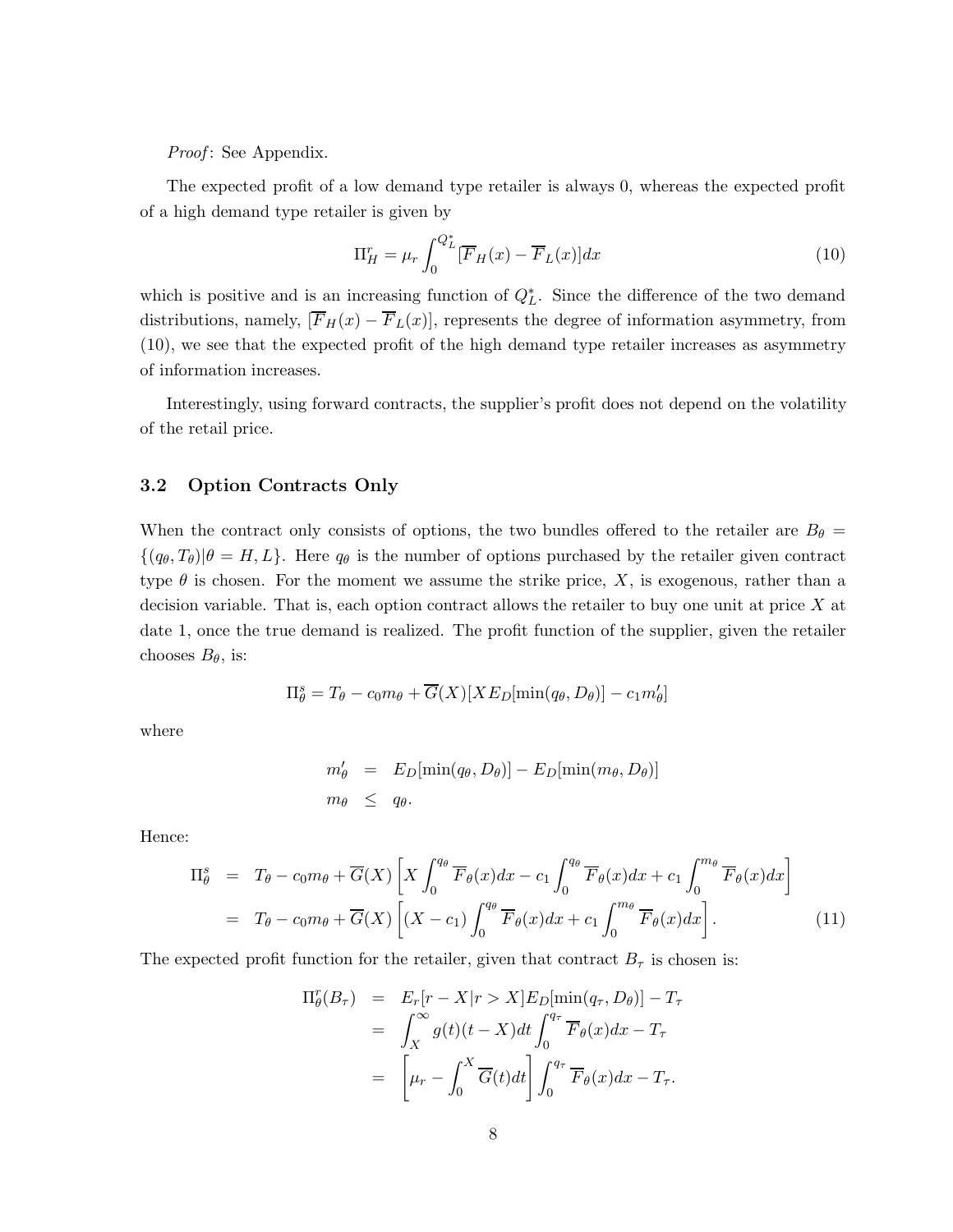Let

$$
A = \mu_r - \int_0^X \overline{G}(t)dt.
$$
\n(12)

Note that *A* is positive, decreasing in *X* and  $\lim_{X\to\infty} A = 0$ .

For this case, Problem II becomes:

$$
\max_{m_{\theta}} \qquad \Pi_{\theta}^{s} = T_{\theta} + \overline{G}(X)(X - c_{1}) \int_{0}^{q_{\theta}} \overline{F}_{\theta}(x) dx - c_{0} m_{\theta} + \overline{G}(X)c_{1} \int_{0}^{m_{\theta}} \overline{F}_{\theta}(x) dx \qquad (13)
$$
  
s.t.  $0 \le m_{\theta} \le q_{\theta}$ 

Moreover, since  $\frac{\partial \Pi_{\theta}^{s}}{\partial m_{\theta}} = \overline{G}(X)c_{1}\overline{F}(m_{\theta}) - c_{0}$ , the solution to (13) is:

$$
m_{\theta}^* = \min(n_{\theta}, q_{\theta}) \tag{14}
$$

where

$$
n_{\theta} = \overline{F}_{\theta}^{-1} \left( \frac{c_0}{\max(\overline{G}(X)c_1, c_0)} \right) \quad \theta = H, L.
$$
 (15)

Problem I reduces to:

$$
\max_{q_L, T_L, q_H, T_H} \Pi^s = p \left[ T_L + \overline{G}(X)(X - c_1) \int_0^{q_L} \overline{F}_L(x) dx - c_0 m_L^* + \overline{G}(X)c_1 \int_0^{m_L^*} \overline{F}_L(x) dx \right]
$$
  
+ 
$$
(1-p) \left[ T_H + \overline{G}(X)(X - c_1) \int_0^{q_H} \overline{F}_H(x) dx - c_0 m_H^* + \overline{G}(X)c_1 \int_0^{m_H^*} \overline{F}_H(x) dx \right]
$$
  
s.t. 
$$
A \int_0^{q_L} \overline{F}_L(x) dx - T_L \ge 0
$$
  

$$
A \int_0^{q_L} \overline{F}_L(x) dx - T_H \ge 0
$$
  

$$
A \int_0^{q_L} \overline{F}_L(x) dx - T_L \ge A \int_0^{q_H} \overline{F}_L(x) dx - T_H
$$
  

$$
A \int_0^{q_H} \overline{F}_H(x) dx - T_H \ge A \int_0^{q_L} \overline{F}_H(x) dx - T_L
$$

Under this formulation we obtain the following:

### **Proposition 2**

(i) If option contracts are used, the Bayesian Nash Equilibrium strategy is for the supplier to offer the retailer the following two bundles,  $B_L = \{q_L^*, T_L^*\}$  and  $B_H = \{q_H^*, T_H^*\}$ , where  $q_L^*$ satisfies the equation:

$$
q_L^* = \begin{cases} q_1 & \text{if } q_1 \ge n_L \\ q_2 & \text{if } q_1 < n_L \end{cases}
$$

$$
q_H^* = \overline{D}_H
$$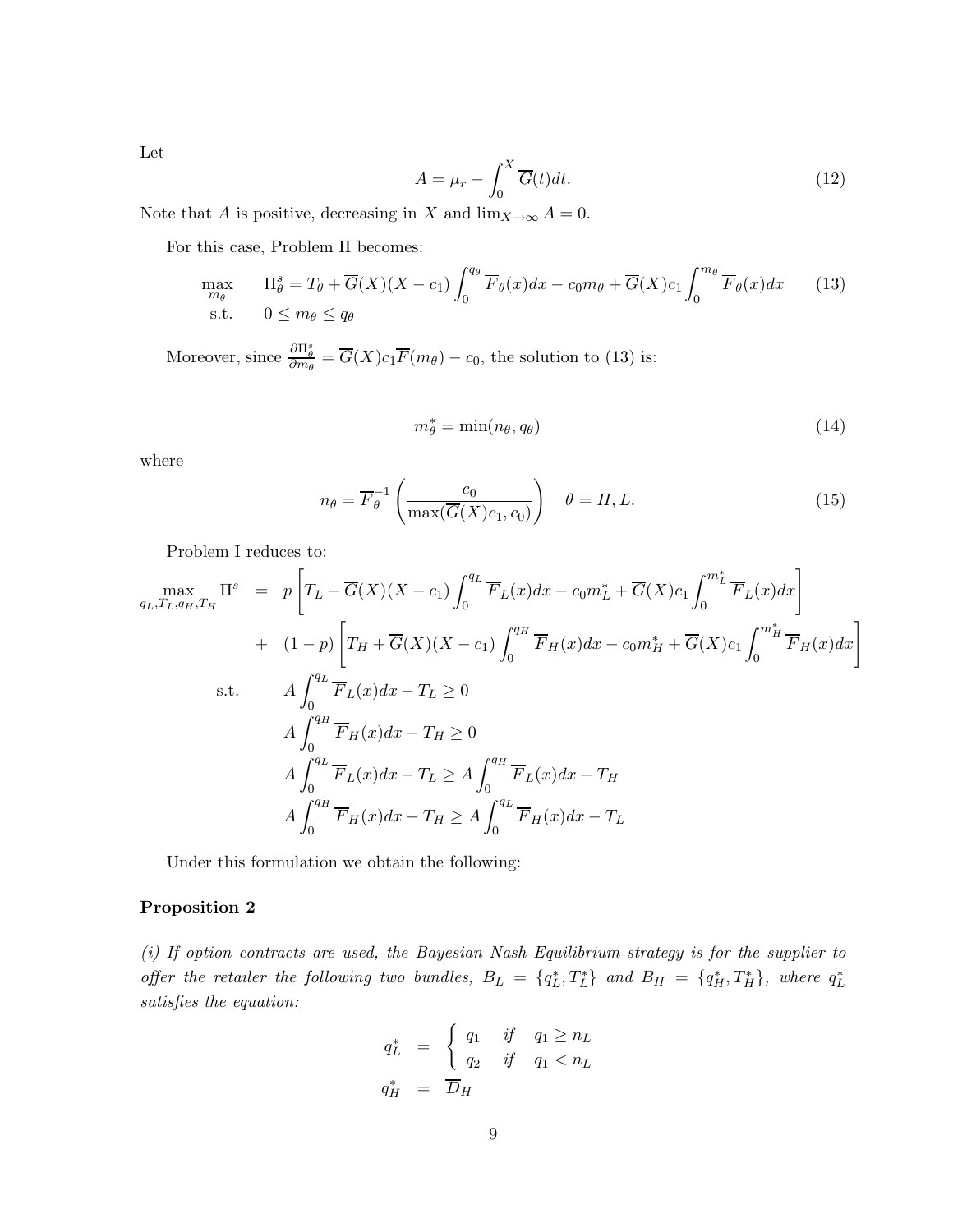where *q*<sup>1</sup> and *q*<sup>2</sup> satisfy:

$$
p\left[A + \overline{G}(X)(X - c_1)\right]\overline{F}_L(q_1) = (1 - p)A[\overline{F}_H(q_1) - \overline{F}_L(q_1)] \tag{16}
$$

$$
p\left[\left[A+\overline{G}(X)X\right]\overline{F}_L(q_2)-c_0\right] = (1-p)A[\overline{F}_H(q_2)-\overline{F}_L(q_2)] \tag{17}
$$

(ii) In addition:

$$
T_L^* = A \int_0^{q_L^*} \overline{F}_L(x) dx
$$
  
\n
$$
T_H^* = A \left[ \int_0^{q_H^*} \overline{F}_H(x) dx - \int_0^{q_L^*} [\overline{F}_H(x) - \overline{F}_L(x)] dx \right]
$$

(iii) Further, the optimal production schedule for the supplier is:

$$
\begin{array}{rcl}\nm_L^* &=& \left\{\begin{array}{ccc}\nn_L & \text{if} & q_1 \geq n_L \\
q_L^* & \text{if} & q_1 < n_L\n\end{array}\right. \\
m_H^* &=& n_H^* \\
\end{array}
$$

*Proof:* See Appendix.

It can be verified that at equlibrium the expected profits for the retailer are given by:

$$
\Pi_L^r = 0
$$
  
\n
$$
\Pi_H^r = A \int_0^{q_L^*} [\overline{F}_H(x) - \overline{F}_L(x)] dx.
$$

These results are similar to the results for forward contracts, in that the profit for a low demand type retailer is zero. In addition, the expected profit of a high demand type retailer depends on *q*<sup>∗</sup> <sup>L</sup>, the gap between the two demand distributions, and in this case, the strike, *X*. However, unlike the case for forwards, the profit for the supplier will depend on the volatility of retail prices, as well as the volatility of demand.

From Proposition 2, we see that since  $q_H^* = \overline{D}_H$ , the optimal policy is for the supplier to guarantee that all the retailer's customers will be satisfied if the demand type is high, provided the retail price is above the strike. In contrast, if the demand type is low, not all the demand is guaranteed when the retail price is above the strike, since the number of options granted is strictly less than  $\overline{D}_L$ .

With options, the supplier bears significant quantity risk. In particular, after the retailer accepts one of the two contracts, the amount of goods that will actually be purchased remains unclear. As a result, the solution of the supplier's contingent production schedule is of interest. If the true distribution is of type *L*, then the optimal production schedule will depend on whether  $q_L^*$  is above or below  $n_L$ . If  $q_L^* < n_L$ , the supplier makes up the maximum inventory that the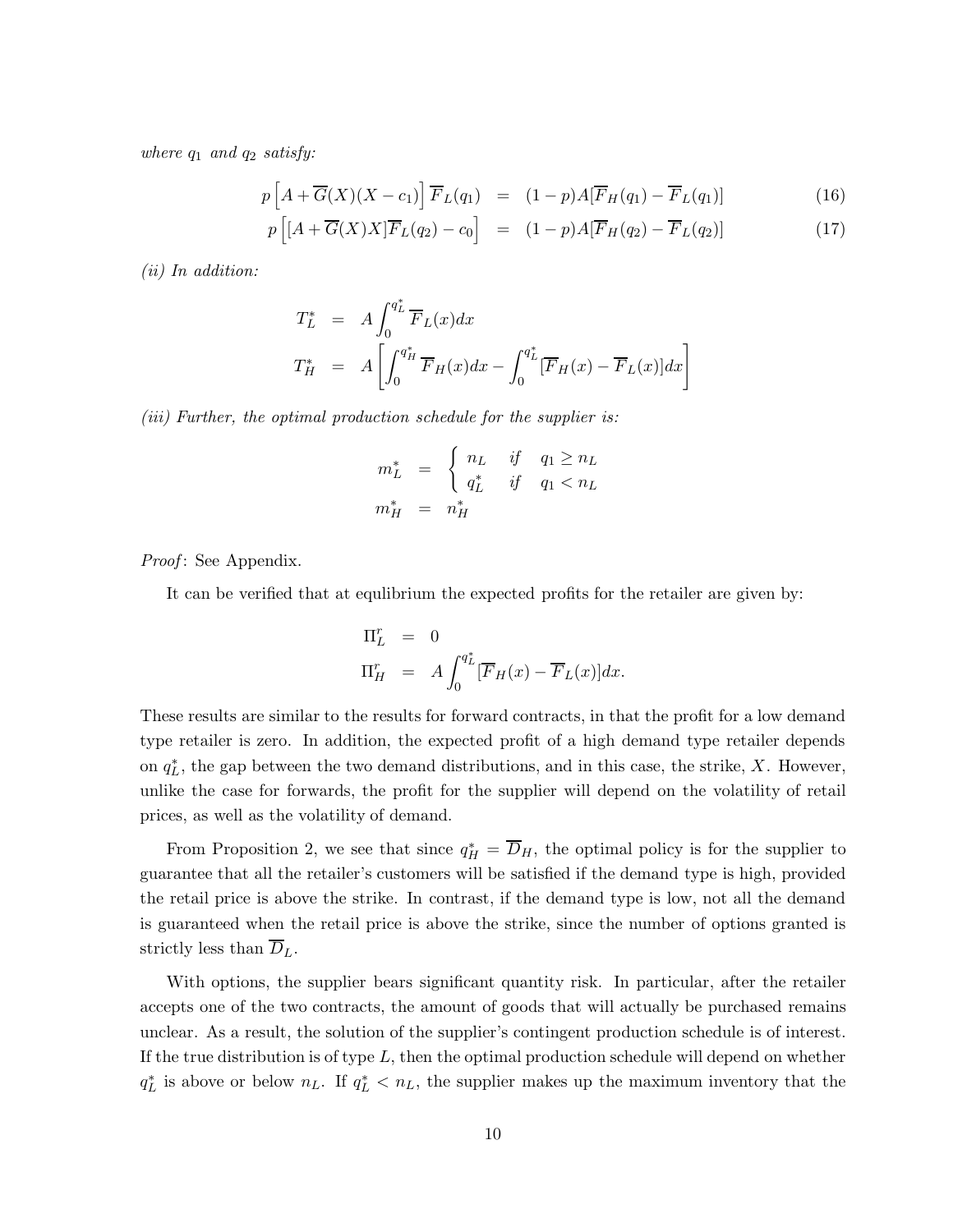retailer could possible order, and there is no possibility of having expedited orders produced at a per unit cost of  $c_1$ . However, if  $q_L^* \geq n_L$  then the supplier does not produce up to the maximum order size that the retailer can request at date 1. That is a "just-in-case" inventory policy is no longer optimal. If demand in period 1 is sufficiently high then the supplier may have to produce additional units to satisfy the requests from options that are exercised.

#### **3.3 Comparison of Forward Commitments with Option Contracts**

To illustrate the results obtained so far, assume that retail price is lognormal with  $\mu_r = 50$ , and  $\sigma_r = 10$ . The two possible demand distributions are also lognormal. The means of the two distributions are  $\mu_L = 1000$ , and  $\mu_H = 2000$ . They have a common standard deviation of  $\sigma_d = 200$ . We assume  $c_0 = 20$ . In the analysis that follows we will vary p,  $\sigma_r$  and  $\sigma_d$  to see how asymmetry and volatility effects values of the solutions.

The top panel of Figure 1 provides a plot of the expected profit for the supplier against strike prices, first for the case when  $c_1 = c_0$ , and then for the case when  $c_1 = \infty$ . These two values represent an upper and lower bound on profits for  $c_0 \leq c_1 < \infty$ . The dashed line shows the corresponding expected profit when forward contracts are used.

#### Figure 1: Here

Notice that when  $X = 0$ , the lower bound on expected profits using options equals the expected profit using forwards. Notice too, that the slope of the option profits at  $X = 0$  is positive at first, but for sufficiently large strikes eventually goes negative. This indicates that there is an  $X^c$  such that for  $0 \leq X \leq X^c$ , option contracts are preferred to forwards and thereafter forward contracts are preferred.

The advantage of options over forwards depends on the strike price *X* and on the cost *c*1. The bottom panel of Figure 1 shows the regions in (*c*1*, X*) space where options are preferred to forwards and vice versa. Notice that for sufficiently low strikes options are preferred regardless of *c*1. Then there is an interval of strikes where forwards dominate provided the expedited cost *c*<sup>1</sup> is sufficiently high. Finally, there is a threshold value of the strike *X* above which forwards are always dominant, regardless of *c*1. Note that in this example, this critical strike price is below the expected price of 50.

The above illustrations are true in general and the results are summarized in the Proposition below.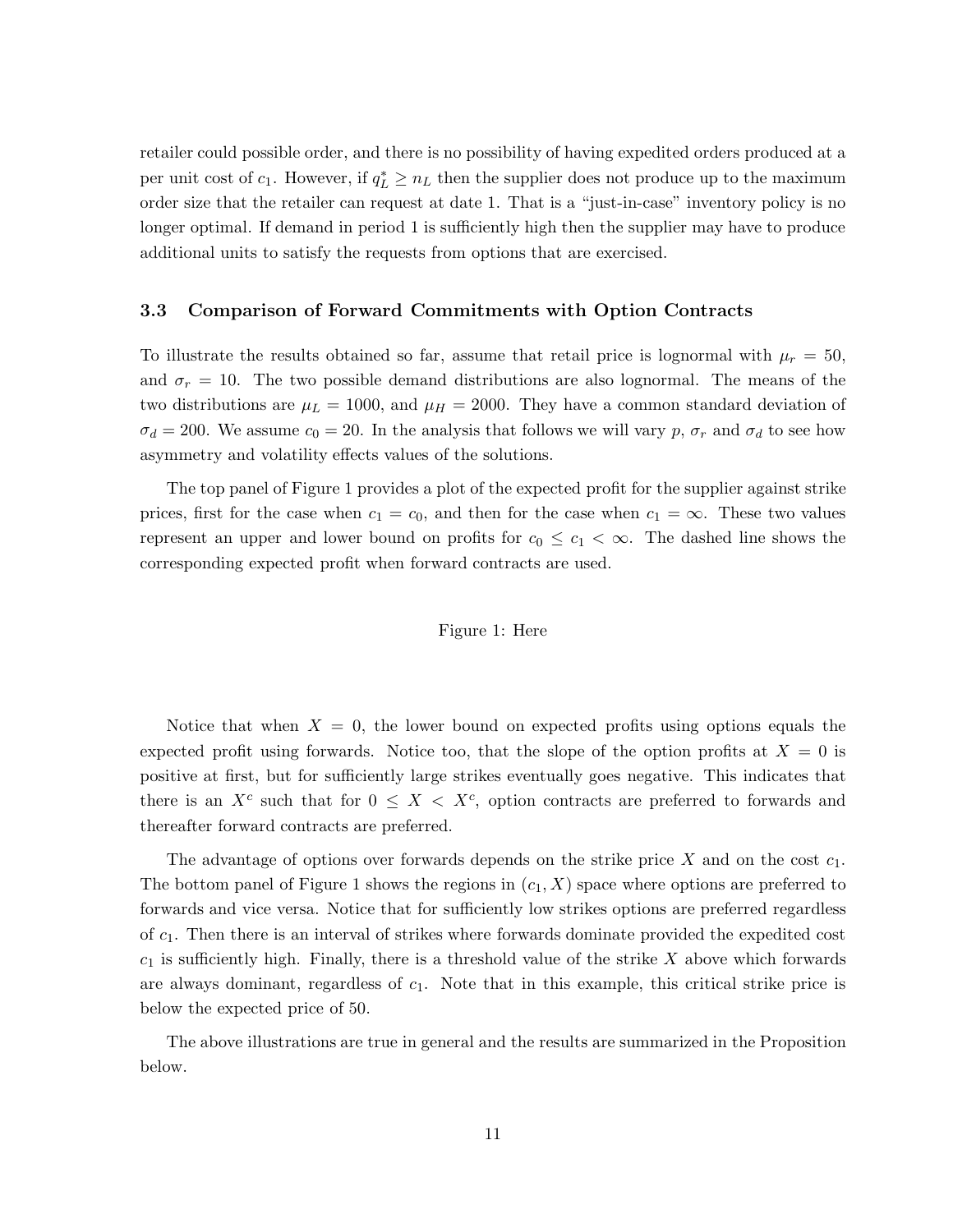#### **Proposition 3**

(i) For a given cost of expediting,  $c_1$ , there exists a critical strike price,  $X^c > 0$ , such that for  $0 \leq X < X^c$ , the supplier prefers option contracts to forward contracts, and for  $X > X^c$ , the supplier prefers forwards.

(ii) There exists a region of strike prices,  $X < X_L^c$ , where options are preferred to forwards regardless of  $c_1$ , and a region of strike prices,  $X > X_C^c$ , where Forwards dominate options. In the region  $X_L^c < X < X_H^c$ , there is a threshold value of expedited costs,  $c_1^*(X)$  say, below which options are preferred, and above which forwards are preferred.

#### Proof: See Appendix.

So far we have assumed the strike price is predetermined. When we permit the strike price to be a decision variable, option contracts always dominate forward contracts for the supplier, as shown formally in Proposition 4 below. From Figure 1, we know there exists an *X*<sup>∗</sup> which maximize expected profit of supplier. Since all contract parameters are functions of strike *X*, so does the expected profit of supplier which is written as  $\Pi^{s}(X)$ . Unfortunately,  $\Pi^{s}(X)$  has no closed form solution, and is therefore obtained using numerical methods.

The top panel of Figure 2 shows a plot of the optimal strike price,  $X^*$ , as price volatility  $\sigma_r$ increases. The parameters used are from the previous example, with the asymmetric information parameter,  $p$ , set at  $p = 0.5$ . The bottom panel shows a plot of the optimal strike price as demand volatility,  $\sigma_d$  increases.

#### Figure 2: Here

First, consider the case when  $\sigma_d = 0$ . In this case, it is easy to show that the optimal strike price is  $X^* = 0$ . As a result, the retailer will exercise all options. The supplier, anticipating this, will make up all the required goods in period 0. As a result, the supplier will be indifferent to using forwards or options.

When  $\sigma_r = 0$ , then it can easily be shown that  $X^* = \mu_r$ . As a result, the high demand type retailer does not profit, and the supplier is able to extract all the surplus.

From Figure 2, we observe that  $X^*$  is decreasing in  $\sigma_r$ . Since, in this example,  $X^* < \mu_r$ when the variance of retail price increases, the probability that the retailer will not exercise the options increases. So, as variance increases, the supplier must set the strike price lower so that the retailer has an incentive to exercise. As demand volatility increases, the cost to the supplier of providing these options with "low" strikes increases, and therefore the supplier's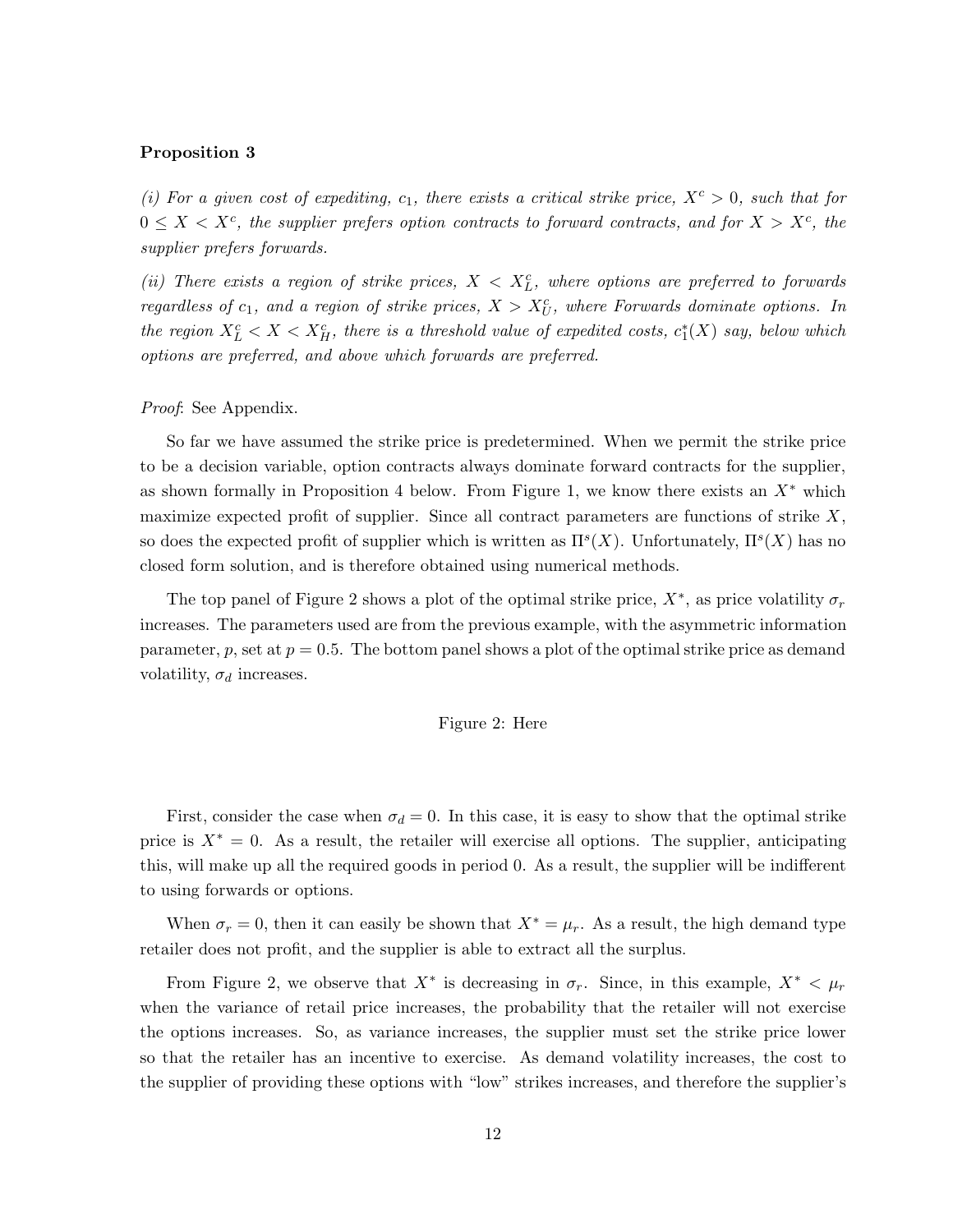natural response to increasing demand uncertainty, is to increase the strike. This behavior is confirmed in the lower panel of Figure 2.

To better understand the role of uncertainties, Figure 3 plots the supplier and retailer's profits against  $\sigma_d$  and  $\sigma_r$ , when the strike X is chosen optimally by the supplier.

### Figure 3: Here

As discussed, when  $\sigma_d = 0$ , the two contracts are equivalent, in the sense that the supplier's profits are the same. As  $\sigma_d$  increases, the supplier's profit using either contract decreases, but profits from the options contract exceed profits from the forwards contract. The right figure in the top panel of Figure 3 shows that the profits for the supplier using options always exceeds the profit using forwards for all price volatility values.

Figure 3 shows that the retailer's profit under either contract is not monotone in demand volatility, and neither contract type is consistently preferred.

We summarize and prove formally some of the key properties illustrated above, together with some additional ones, in the following proposition:

#### **Proposition 4**

(i)Regardless of the degree of asymmetry of information, for the supplier, option contracting always weakly dominates forward contracting, and the two contracts are equivalent only when the demand volatility is zero, i.e., when  $\sigma_d = 0$ .

(ii)When there is no asymmetry of information, the retailer is unable to profit with either forwards or options. That is, both contracts deliver a zero profit to the retailer.

(iii) With asymmetric information, the retailer may be able to profit, but it is not clear which contract will be preferred. However, if demand volatility approaches zero, i.e., when  $\sigma_d = 0$ , the retailer cannot profit. Further, if price volatility approaches zero, i.e., when  $\sigma_r = 0$ , the retailer can only profit if the supplier uses forward contracts.

Proof: See Appendix.

The following table summarizes the preferences among the contracts for the supplier and the retailer.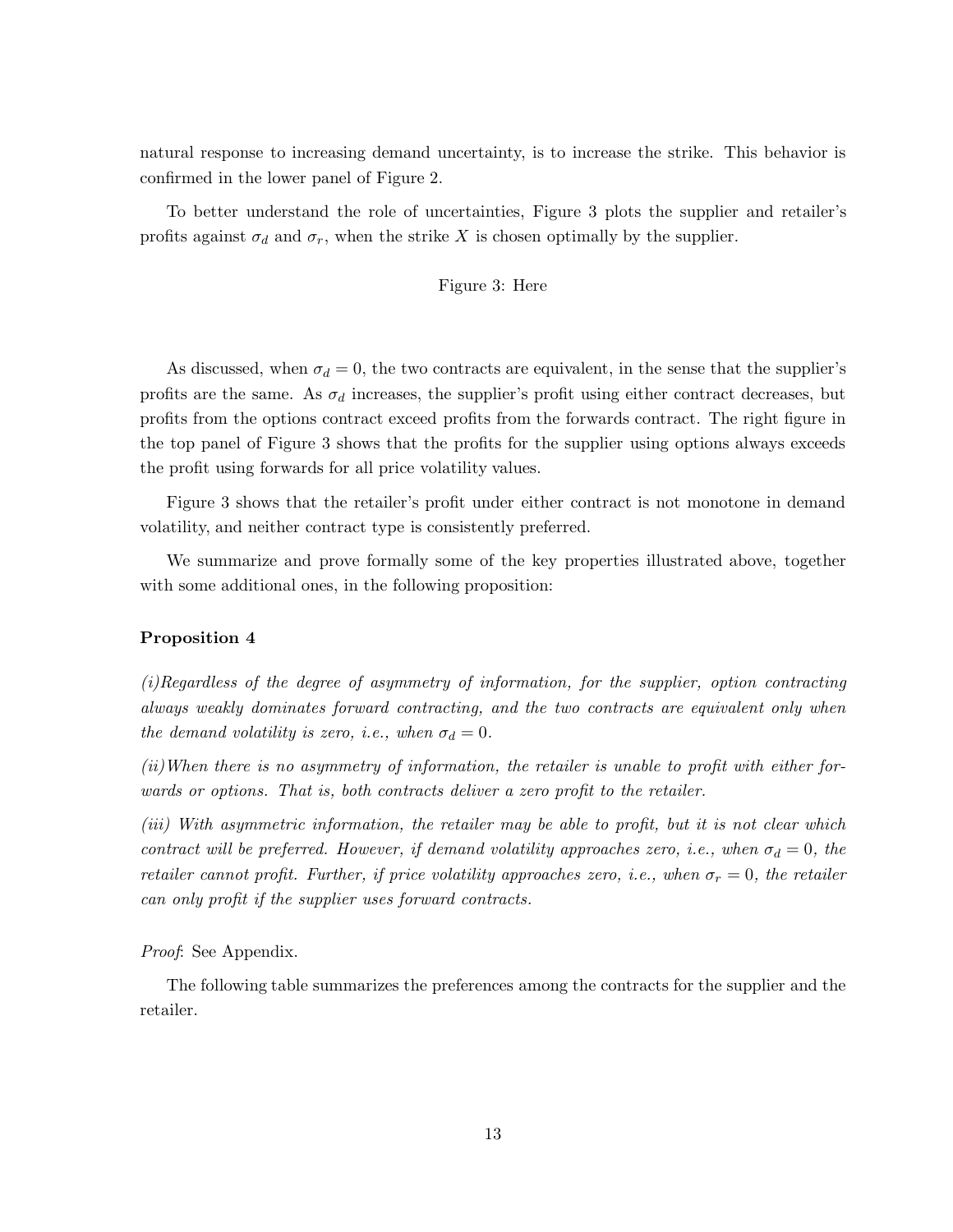|            |          | $\sigma_d > 0, \sigma_r > 0$ | $\sigma_d = 0, \sigma_r > 0 \quad \sigma_d > 0, \sigma_r = 0$ |             |
|------------|----------|------------------------------|---------------------------------------------------------------|-------------|
| Symmetric  | Supplier | $F \prec O$                  | $F \sim O$                                                    | $F \prec O$ |
|            | Retailer | $F \sim O$                   | $F \sim O$                                                    | $F \sim O$  |
| Asymmetric | Supplier | $F \prec O$                  | $F \sim O$                                                    | $F \prec O$ |
|            | Retailer | ambiguous                    | $F \sim O$                                                    | $F \succ O$ |

### **3.4 Forward and Option Contracts**

We now consider the general case where the supplier considers using both forward and option contracts. Let  $B_{\theta} = \{ (Q_{\theta}, q_{\theta}, T_{\theta}) | \theta = H, L \}$  represent the two contracts that the supplier provides the retailer. Again, for the moment let the strike price be exogenous. The profit functions of the supplier is:

$$
\Pi_{\theta}^{s} = T_{\theta} - c_{0}m_{\theta} + \overline{G}(X)[XE_{D}[\min(Q_{\theta} + q_{\theta}, D_{\theta}) - \min(Q_{\theta}, D_{\theta})] - c_{1}m_{\theta}']
$$
  

$$
m_{\theta}' = E_{D}[\min(Q_{\theta} + q_{\theta}, D_{\theta}) - \min(\max(Q_{\theta}, m_{\theta}), D_{\theta})] + \max(Q_{\theta}, m_{\theta}) - m_{\theta}
$$

and the profit for the retailer is:

$$
\Pi_{\theta}^{r}(B_{\tau}) = -T_{\tau} + E_{r}[rE_{D}[\min(Q_{\tau}, D_{\theta})]|r < X] \n+ E_{r}[(r - X)E_{D}[\min(Y_{\tau}, D_{\theta})] + XE_{D}[\min(Q_{\tau}, D_{\theta})]|r > X] \n= A \int_{0}^{Y_{\tau}} \overline{F}_{\theta}(x)dx + B \int_{0}^{Q_{\tau}} \overline{F}_{\theta}(x)dx - T_{\tau}
$$
\n(18)

where  $Y_{\tau} = Q_{\tau} + q_{\tau}$ , *A* is defined earlier, and

$$
B = \int_0^X \overline{G}(t)dt = \mu_r - A.
$$
\n(19)

Clearly,  $m_{\theta} < Q_{\theta}$  is suboptimal. Thus  $\max(Q_{\theta}, m_{\theta}) = m_{\theta}$ . So,

$$
\Pi_{\theta}^{s} = T_{\theta} + \overline{G}(X) \left[ (X - c_{1}) \int_{0}^{Y_{\theta}} \overline{F}_{\theta}(x) dx - X \int_{0}^{Q_{\theta}} \overline{F}_{\theta}(x) dx + c_{1} \int_{0}^{m_{\theta}} \overline{F}_{\theta}(x) dx \right] - c_{0} m_{\theta}
$$

Problem II of the general model reduces to:

$$
\max_{m_{\theta}} \quad \Pi^{s} = T_{\theta} + \overline{G}(X) \left[ (X - c_{1}) \int_{0}^{Y_{\theta}} \overline{F}_{\theta}(x) dx - X \int_{0}^{Q_{\theta}} \overline{F}_{\theta}(x) dx + c_{1} \int_{0}^{m_{\theta}} \overline{F}_{\theta}(x) dx \right] - c_{0} m_{\theta}
$$
\n
$$
\text{s.t.} \quad m_{\theta} \leq Y_{\theta}
$$

Since  $\frac{\partial \Pi_{\theta}^{s}}{\partial m_{\theta}} = \overline{G}(X)c_{1}\overline{F}(m_{\theta}) - c_{0}$ , the solution to Problem II is:

$$
m_{\theta}^* = \min(n_{\theta}, Y_{\theta})
$$
\n(20)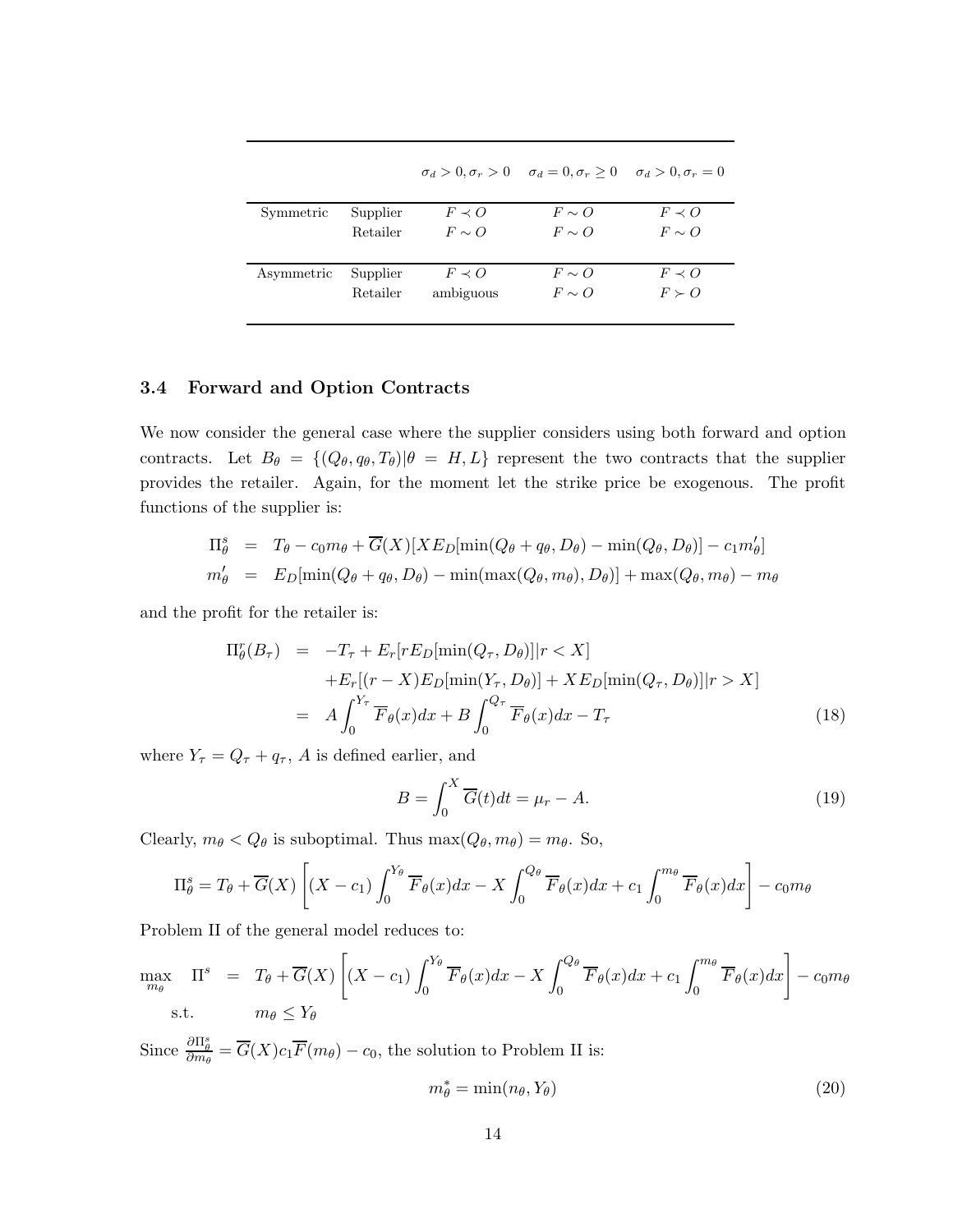where

$$
n_{\theta} = \overline{F}_{\theta}^{-1} \left( \frac{c_0}{\max(\overline{G}(X)c_1, c_0)} \right).
$$

Problem I of the general model now is:

$$
\begin{aligned}\n\max_{B_L, B_H} & p \left[ T_L - c_0 m_L^* + \overline{G}(X) [(X - c_1) \int_0^{Y_L} \overline{F}_L(x) dx - X \int_0^{Q_L} \overline{F}_L(x) dx + c_1 \int_0^{m_L^*} \overline{F}_L(x) dx \right] \\
&+ (1 - p) \left[ T_H - c_0 m_H^* + \overline{G}(X) [(X - c_1) \int_0^{Y_H} \overline{F}_H(x) dx - X \int_0^{Q_H} \overline{F}_H(x) dx + c_1 \int_0^{m_H^*} \overline{F}_H(x) dx \right] \\
\text{s.t.} & A \int_0^{Y_L} \overline{F}_L(x) dx + B \int_0^{Q_L} \overline{F}_L(x) dx - T_L \ge 0 \\
&A \int_0^{Y_H} \overline{F}_H(x) dx + B \int_0^{Q_H} \overline{F}_H(x) dx - T_H \ge 0 \\
&A \int_0^{Y_L} \overline{F}_L(x) dx + B \int_0^{Q_L} \overline{F}_L(x) dx - T_L \ge A \int_0^{Y_H} \overline{F}_L(x) dx + B \int_0^{Q_H} \overline{F}_L(x) dx - T_H \\
&A \int_0^{Y_H} \overline{F}_H(x) dx + B \int_0^{Q_H} \overline{F}_H(x) dx - T_H \ge A \int_0^{Y_L} \overline{F}_H(x) dx + B \int_0^{Q_L} \overline{F}_H(x) dx - T_L\n\end{aligned}
$$

We now have:

# **Proposition 5**

 $\label{eq:1} (i)~\emph{If forward and option contracts are used, the Bayesian Nash equilibrium strategy is for the sup-}$ plier to offer the retailer the following two bundles,  $B_L = (Q_L^*, q_L^*, T_L^*)$  and  $B_H = (Q_H^*, q_H^*, T_H^*)$ . If we define  $Y_{\theta} = Q_{\theta} + q_{\theta}$ , then  $Y_L^*$  satisfies the equation:

$$
Y_L^* = \begin{cases} Y_1 & \text{if} \quad Y_1 \ge n_L \\ Y_2 & \text{if} \quad Y_1 < n_L \end{cases}
$$

$$
Y_H^* = \overline{D}_H
$$

where  $Y_1$  and  $Y_2$  satisfy:

$$
p\left[A + \overline{G}(X)(X - c_1)\right]\overline{F}_L(Y_1) = (1 - p)A[\overline{F}_H(Y_1) - \overline{F}_L(Y_1)] \tag{21}
$$

$$
p\left[\left[A+\overline{G}(X)X\right]\overline{F}_L(Y_2)-c_0\right] = (1-p)A[\overline{F}_H(Y_2)-\overline{F}_L(Y_2)] \tag{22}
$$

with

$$
n_L = \overline{F}_L^{-1}\left(\frac{c_0}{\max(\overline{G}(X)c_1, c_0)}\right).
$$

(ii) The optimal comittments,  $Q_L^*$  and  $Q_H^*$ , satisfy:

$$
p[B - \overline{G}(X)X]\overline{F}_L(Q_L^*) = (1 - p)B[\overline{F}_H(Q_L^*) - \overline{F}_L(Q_L^*)]
$$
\n(23)

$$
Q_H^* = n_H \tag{24}
$$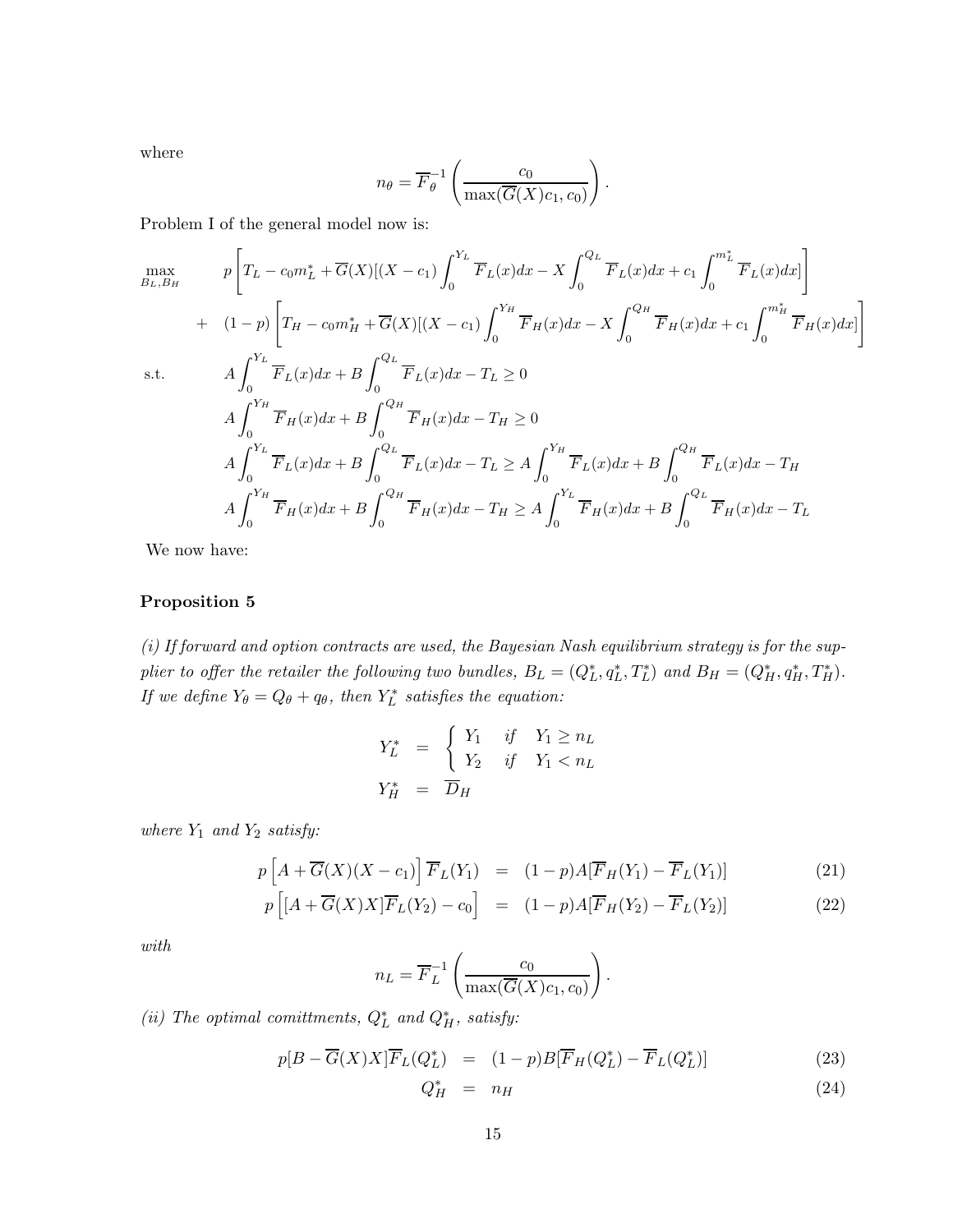In addition:

$$
T_L^* = A \int_0^{Y_L^*} \overline{F}_L(x) dx + B \int_0^{Q_L^*} \overline{F}_L(x) dx
$$
  
\n
$$
T_H^* = A \left[ \int_0^{Y_H^*} \overline{F}_H(x) dx - \int_0^{Y_L^*} [\overline{F}_H(x) - \overline{F}_L(x)] dx \right] + B \left[ \int_0^{Q_H^*} \overline{F}_H(x) dx - \int_0^{Q_L^*} [\overline{F}_H(x) - \overline{F}_L(x)] dx \right]
$$

(iii) Further, the optimal production schedule for the supplier is:

$$
\begin{array}{rcl}\nm_L^* &=& \left\{\begin{array}{ccc}\nn_L & if & q_1 \geq n_L \\
q_L^* & if & q_1 < n_L\n\end{array}\right. \\
m_H^* &=& n_H.\n\end{array}
$$

Proof: See Appendix

From Proposition 5, we know that  $Q_L^* > 0$  and  $Q_H^* > 0$ . Since forwards do enter the optimal solution, combinations of option and forwards must dominate option strategies alone.

# **3.5 Comparison of Different Contracts**

The following proposition establishes relationships between Forward-Option and Option-only contracts.

#### **Proposition 6**

(i)Regardless of the degree of asymmetric information, for the supplier Forward-Option contracts always weakly dominate Option contracts alone, with the two contracts being equivalent when the demand volatility and/or the price volatility become zero, i.e., when  $\sigma_d = 0$  and/or  $\sigma_r = 0$ .

(ii) With symmetric information, the retailer will find that Forward-Option contracts and option contracts are equivalent, each delivering a zero profit.

(iii) With asymmetric information, however, the retailer finds that there is no dominant contract in general. However, if  $\sigma_d = 0$  and/or  $\sigma_r = 0$ , the retailer will be indifferent between the contracts, with both delivering zero profits.

#### Proof: See Appendix

Together with Proposition 4, we now can fully establish the relationships among the three contracts: forwards, options and forward-options. For ease of reference, we summarize the results as: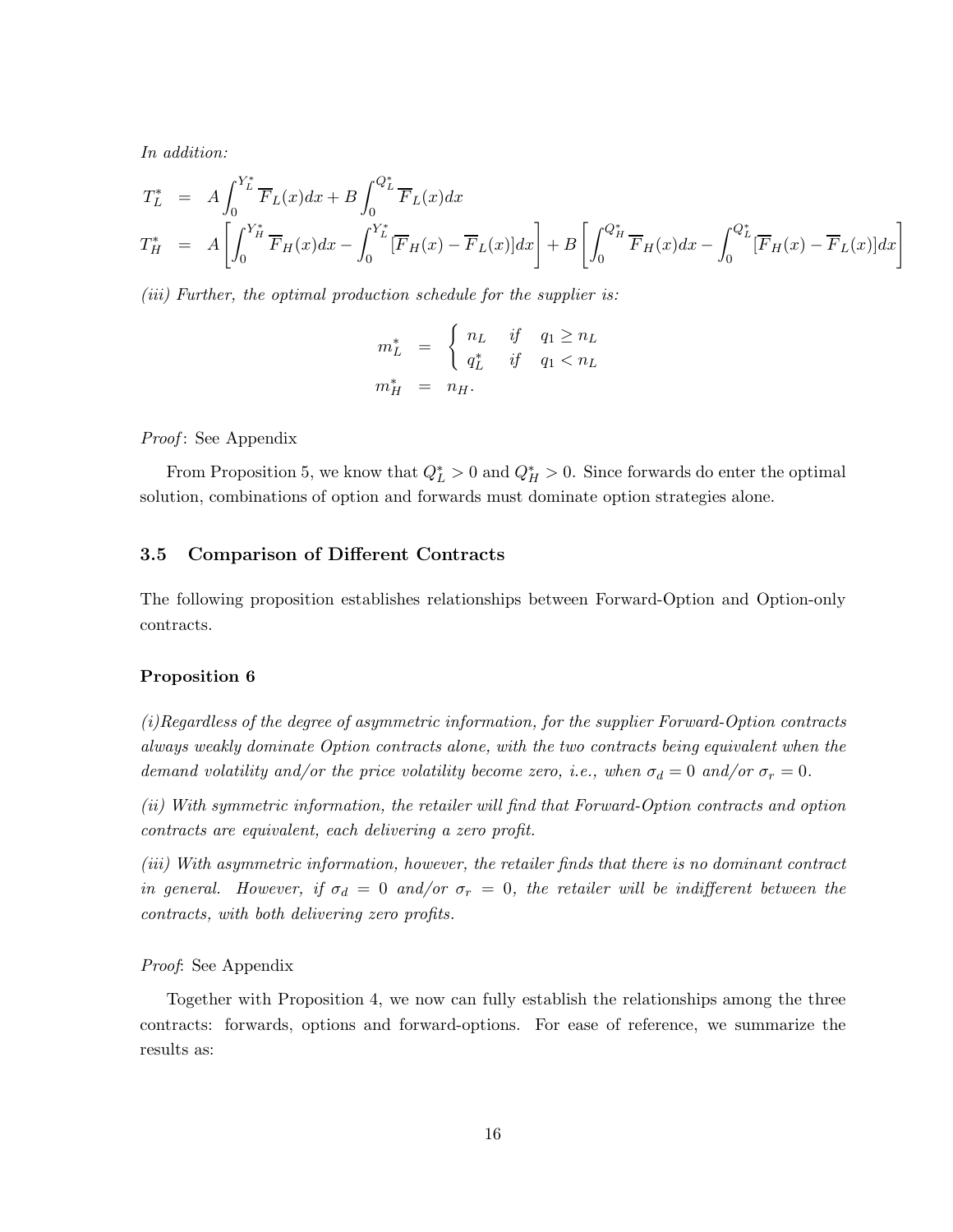|            |          | $\sigma_d > 0, \sigma_r > 0$ | $\sigma_d=0, \sigma_r\geq 0$ | $\sigma_d > 0, \sigma_r = 0$ |
|------------|----------|------------------------------|------------------------------|------------------------------|
| Symmetric  | Supplier | $F \prec O \prec F\&O$       | $F \sim Q \sim F \& Q$       | $F \prec O \sim F \& O$      |
|            | Retailer | $F \sim Q \sim F \& Q = 0$   | $F \sim Q \sim F \& Q = 0$   | $F \sim Q \sim F \& Q = 0$   |
| Asymmetric | Supplier | $F \prec O \prec F\&O$       | $F \sim Q \sim F \& Q$       | $F \prec O \sim F \& O$      |
|            | Retailer | ambiguous                    | $F \sim Q \sim F \& Q = 0$   | $F \succ Q \sim F \& Q = 0$  |

Using the same benchmark parameters as in the earlier examples, Table 1 provides a numerical illustration that highlights important results. First, we notice from Table 1 that the supplier's expected profit from using forward & option contracts does dominate profits from using option contracts which in turn dominates forward contracts, for all values corresponding to asymmetric information.

#### Table 1: Here

The Table shows that when  $p = 0.5$  the retailer would prefer that the supplier use forward & option contracts rather than option contracts alone. However, when  $p = 0.2$ , the retailer would prefer option contracts. As discussed, for the retailer, none of the three contracts is always dominating or being dominated.

Everything else being the same, the optimal strike under the forward & option contract should be greater than the optimal strike for option contracts alone, since using both forwards & options the supplier can reduce revenue uncertainty by using forwards. In particular, using options alone, the delivery of goods will be zero if  $r < X^*$ ; however, using forwards & options, the delivery of goods is at least the number of forwards even if  $r < X^*$ . Thus the supplier can raise the strike to extract more profit.

Table 1 shows the optimal strike prices and the production policy. Consistent with our discussion, the optimal strikes under the forward & option policy are always higher than the optimal strikes under the pure option policy. Notice that the quantities of forward contracts under the forward policy are always higher than the quantities of forwards under the forward & option policy. This is to be expected, since given that additional demand can be potentially filled through options, the number of forwards offered can be reduced in a forward & option policy. Similarly, the number of options offered under the option only policy is always higher than the number of options issued under the forward & option policy. Finally, due to the higher number of forward commitments, the initial production quantities under the forward only policy is always higher than that under the forward & option policy or under the option only policy.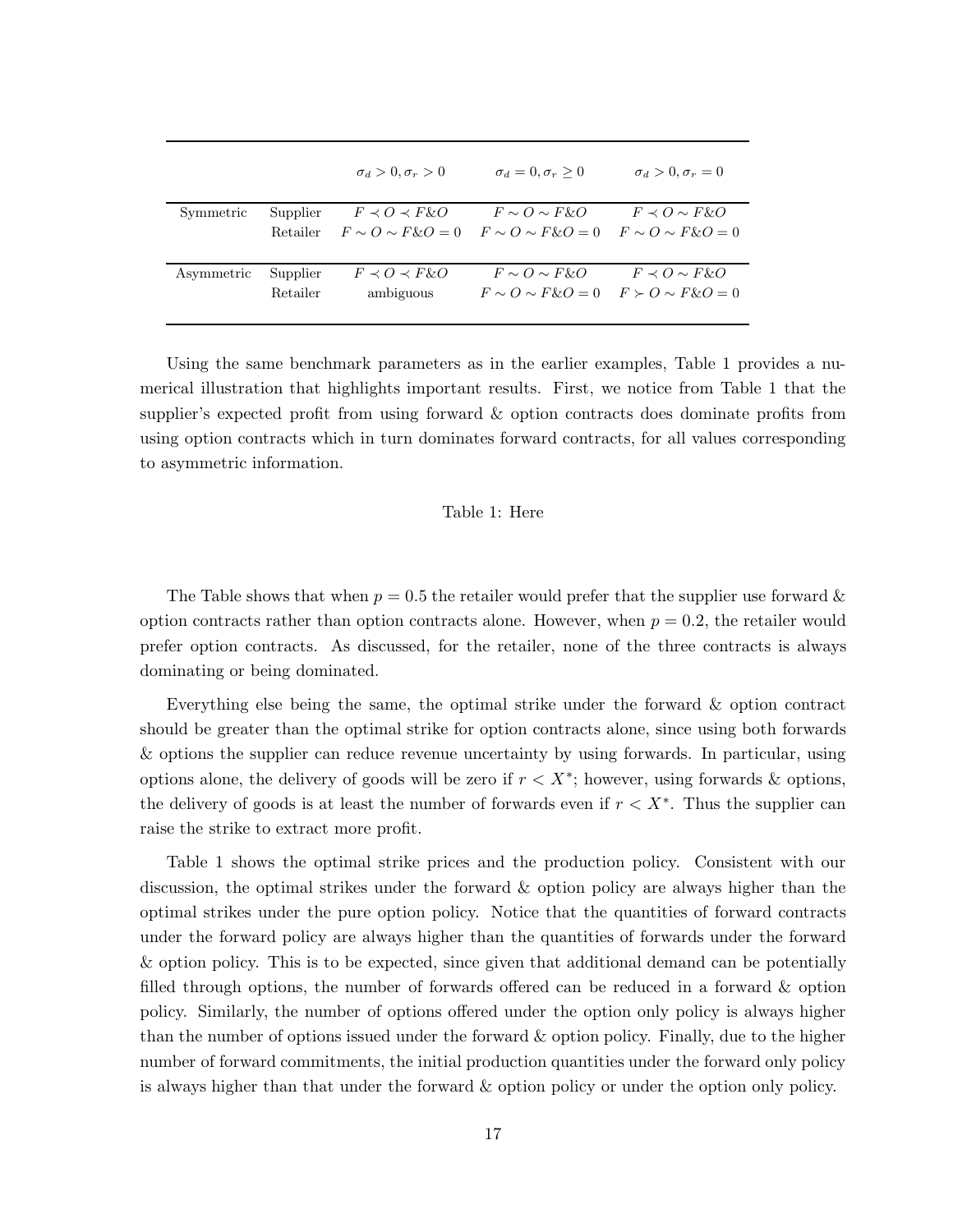# **4 Valuation of Option and Forward Programs**

We have seen from Propositions 4 and 6 that when combining forwards and options, instead of using either options or forwards individually, the supplier is always weakly better off, while the retailer can be either better or worse off. In this section, we more carefully explore the marginal values or loss of adding options (forwards) into the contracting relationship over and above forward (option) contracts.

We define the value of the option program to the supplier, over and above the forward contract as,  $V^s(O|F)$ , where:

$$
V^s(O|F) = \Pi^s(O \& F) - \Pi^s(F) \tag{25}
$$

where *O* denotes the option contract, *F*, the forward program alone, and *O*&*F* denotes the combined option and forward contracting program. Similarly, we define the marginal value of the forward program to the supplier as

$$
V^s(F|O) = \Pi^s(O \& F) - \Pi^s(O) \tag{26}
$$

Both  $V^s(O|F)$  and  $V^s(F|O)$  are clearly non-negative.

Since the expected profit of the low demand type retailer is always zero in each of the three contracts, we only consider the high demand type retailer. Define the value of the option program to the retailer as:

$$
V^r(O|F) = \Pi_H^r(O \& F) - \Pi_H^r(F)
$$
\n<sup>(27)</sup>

and the value of forward program to retailer as:

$$
V^r(F|O) = \Pi_H^r(O \& F) - \Pi_H^r(O) \tag{28}
$$

For the high type demand retailer,  $V^r(O|F)$  and  $V^r(F|O)$  can be either positive or negative.

We numerically examine how price and demand uncertainties affect the relative valuations of options and forwards as defined above. Uncertainties can be classified into two categories: natural uncertainties and information uncertainties. Natural uncertainties are those that are known to and faced by both the supplier and the retailer, while information uncertainties are those related to asymmetric information between the two parties. In our model setting, natural uncertainties include retail price volatility  $\sigma_r$  and demand volatility  $\sigma_d$ , and information uncertainties are represented through the supplier's prior probability *p* about two possible demand distributions and their dispersion  $\mu_H - \mu_L$ .

### **4.1 Marginal Valuation of the Option Program**

We first investigate how  $V^s(O|F)$  and  $V^r(O|F)$  vary against  $\sigma_d$  and  $\sigma_r$ . The top panel of Figure 4 plot  $V^s(O|F)$  against  $\sigma_d$  fixing  $\sigma_r = 10$  and then against  $\sigma_r$  fixing  $\sigma_d = 200$ , where p is fixed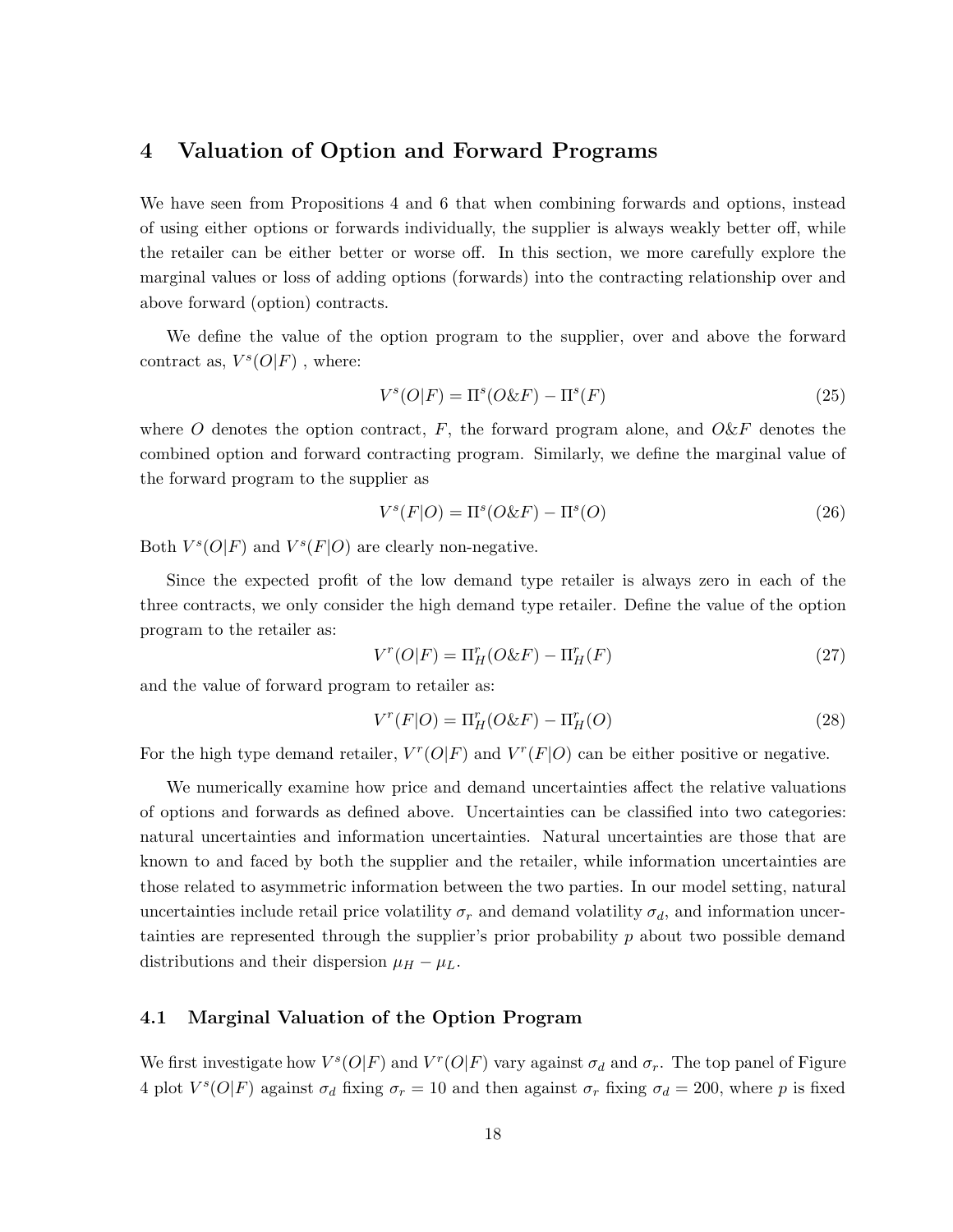Figure 4: Here

First, we notice that for the supplier, the valuation of the option program,  $V^s(O|F)$ , increases as the volatility of demand,  $\sigma_d$ , increases, and decreases as the volatility of retail price,  $\sigma_r$ , increases.

As uncertainty in demand increases, the use of options becomes more important to the retailer. Providing this flexibility to the retailer, could increase overall purchases by the retailer and hence add additional profit for the supplier, but also comes at the cost of the supplier having to possibly build contingent inventories or manufacture goods at higher expedited costs. Overall, however, as demand uncertainty for the retailer increases, the value of being able to build or expedite orders increases, and the value of the option program to the supplier increases.

On the other hand, as the volatility of the retail price increases, the ability of the retailer to exercise options at a low strike relative to a high retail price increases. Moreover, as we have already seen, the optimal strike price generally *decreases* as volatility increases. Hence, the value of the option program, while positive for the supplier, will generally decrease as retail price uncertainty increases. That is, when retail price uncertainty is very high, the marginal contribution of option contracts above and beyond forward contracts is reduced.

To more clearly see this, the middle panel of Figure 4 shows the marginal contribution of the option program to total profits as  $\sigma_d$  increases and as  $\sigma_r$  increases. The figure also shows the marginal contribution of the option program to total profits for the case where there is no asymmetric information. The figures clearly show that for the supplier, the contribution to profits expands with demand uncertainty and shrinks with regard to price uncertainty.

The bottom panel of Figure 4 shows plots of the value of the option program over and above the forward program for the retailer. Since the retailer's profits depend on the contract chosen to maximize the supplier's profits, there is no guarantee that the value of the option program to the retailer will be positive. Furthermore, the way in which volatilities ( $\sigma_d$  or  $\sigma_r$ ) affect the retailer's value of the option program could be more complex and not monotone. In particular, Figure 4 shows the cost of the option program to the retailer increasing as demand volatility increases, and then decreasing as demand volatility expands further. In contrast, as retail price uncertainty increases, the cost of the option program decreases. In these figures, the retailer is worse off with the introduction of options when the volatility of demand is low, but at very high volatilities, the reatiler's profit increases. Of course, in real product markets options are not zero sum games, so the increase in costs for the retailer are not equal to the increase in profits for the supplier. Indeed, illustrative cases can be constructed under which option contracts would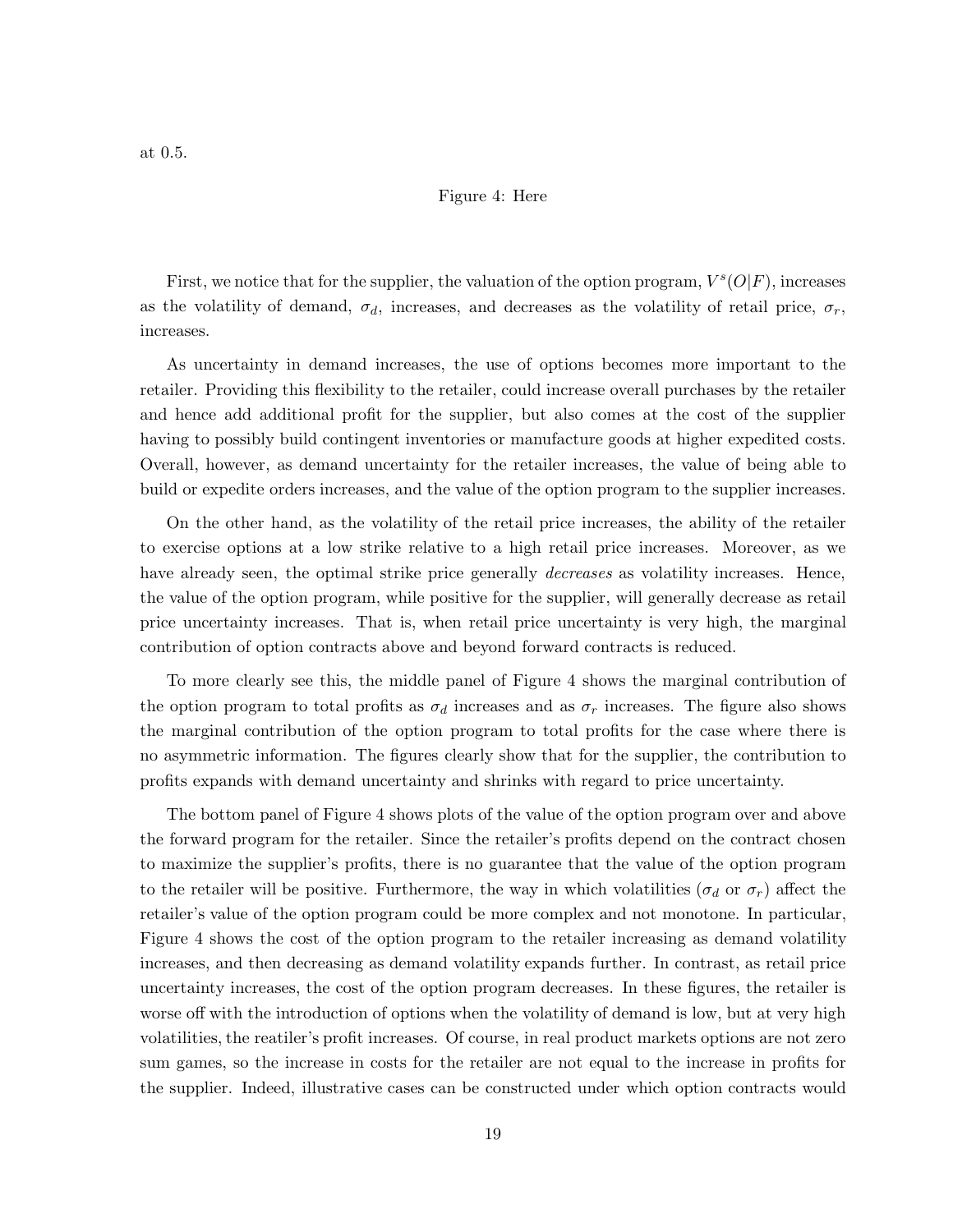actually benefit both parties.

#### **4.2 Marginal Valuation of the Forward Program**

The top panel of Figure 5 shows the marginal value of forwards over and above options for the supplier as uncertainties in demand and price increase. Unlike options, the marginal value of the forward program above and beyond options to the supplier,  $V^s(F|O)$ , increases both in the volatility of demand,  $\sigma_d$ , and in the volatility of prices,  $\sigma_r$ .

#### Figure 5: Here

As price uncertainty increases, the value of the forward program over and above the option component increases. The middle panel of Figure 5 shows the contribution to profits of the supplier by forward over and above the profits from using options.

The bottom panel of Figure 5 plot the values of forwards for the retailer. Again, since the retailer's profits depend on the contract chosen to maximize supplier's profits, there is no guarantee that the value of the forward program to the retailer will be positive. As can be seen, the way in which volatilities ( $\sigma_d$  or  $\sigma_r$ ) affects the retailer's value of the forward program is complex. As demand volatility expands, the value of the forward commitment to the retailer increases. However, the value of forwards is not monotone with respect to retail price uncertainty.

Expected profits for the supplier using forwards are unchanged by increasing retail price volatility. When  $\sigma_r = 0$  the contribution of options is the greatest, and the marginal value of forwards is zero. As volatility increases, supplier profits of either using forwards and options or options only, fall, and the contribution of the option component above forwards declines.

Expected profits for the supplier using forwards are affected by increasing demand volatility. When  $\sigma_d = 0$  the contribution of options to profits is the smallest, and the marginal value of options above forwards is zero. As demand volatility increases, supplier profits of using any contract fall, but the contribution of the option component above forwards increases.

Our specific results are based on independence between demand and price uncertainties. This assumption may be valid in some product markets but in general demand and prices might be correlated. Our main conclusion, however, is that in the presence of asymmetric information, the role of forwards and option contracting in a supply chain target in on different aspects of uncertainty. In general, the dual role of options and forwards may depend critically on the joint determinants of price and quantity uncertainties.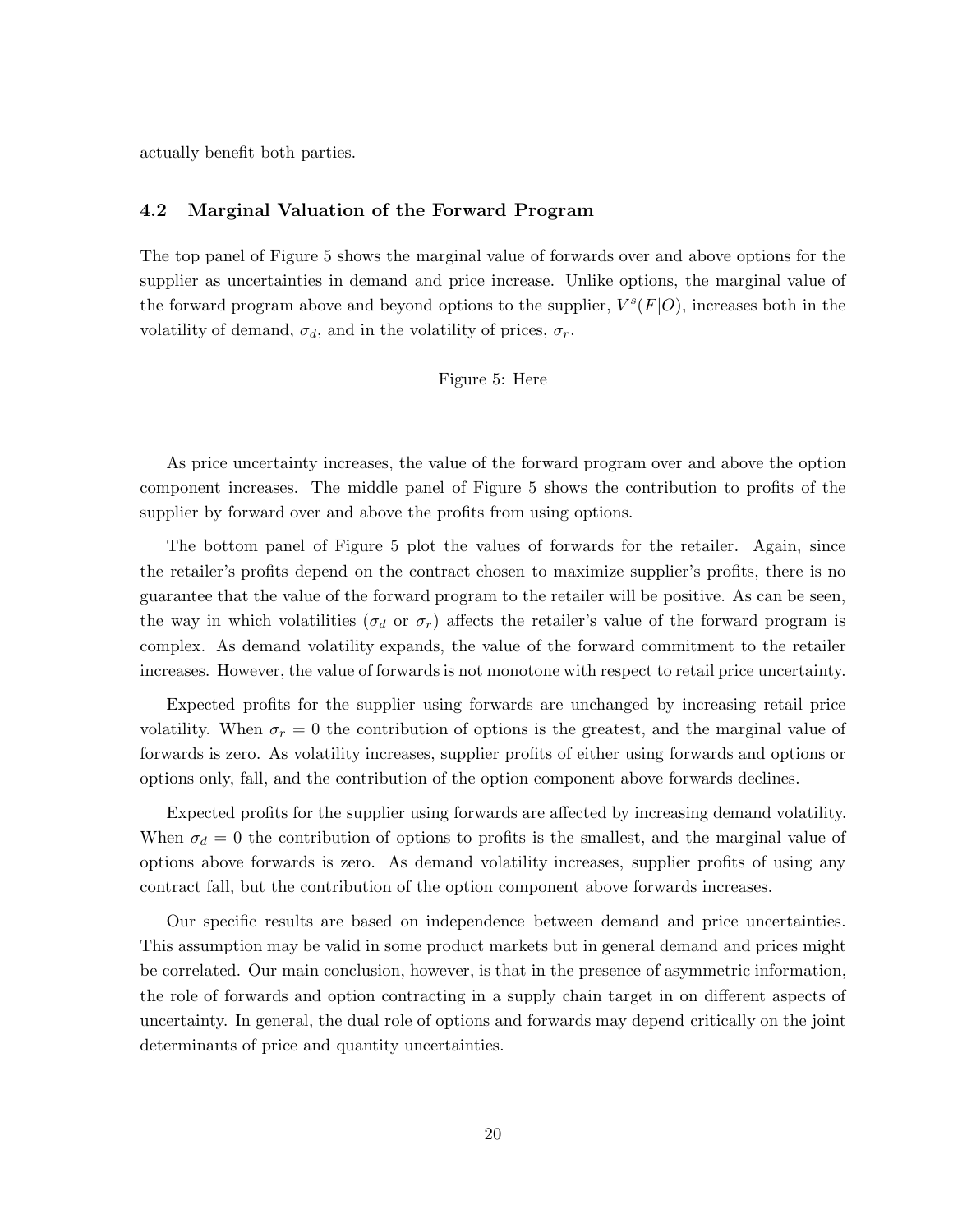### **4.3 Impact of Asymmetric Information on Valuations**

We now turn to investigating the effects of information asymmetry as represented through the supplier's prior probability *p* about the two possible demand distributions.

The left panels of Figure 6 show the values of the option program for different *p* values for the supplier, and for the high demand type retailer. The right hand panels show the same figures but under a higher volatility,  $\sigma_d$ .

#### Figure 6: Here

Generally speaking, for the low volatility of demand, the value of the option program for the supplier increases with asymmetry of information. That is, the value of option is smaller when p is near 0 or 1 than when p is the middle range, and is maximized near  $p = 0.5$ . For the high-demand type retailer the value of the option program becomes negative as *p* increases, then, when  $p$  is near 1, it sharply increases, before jumping to zero at  $p = 1$ .

When  $\sigma_d$  is high, the value of the option as a function of p becomes more complex. We notice that the value of the option program for the high demand type retailer is not continuous because  $Y_L^*$  and  $Q_L^*$  are not continuous in *p*, which makes the expected profit of the high demand type retailer discontinuous. The value of the option program over and above the forward program is continuous for the supplier, since the expected profit of supplier is the same at the jump point. The figure clearly reveals that the value of the option program to the supplier over and above forward contracts is not monotone in *p* even over a range from 0 to 0*.*5.

#### Figure 7: Here

Figure 7 repeats the same analysis for forward contracts. In general, the value of forwards increases with asymmetric information, but the results are not clean, in the sense that the maximum value is not necessarily accomplished when information is most asymmetric. (*p* near 0.5) The bottom row shows the complex value of the forward contracts to the retailer as information asymmetry varies.

# **5 Expected Value of Perfect Information**

As discussed earlier, the supplier is faced with two sources of uncertainty, namely the natural uncertainty from both retail prices and demand which cannot be learnt, and asymmetric infor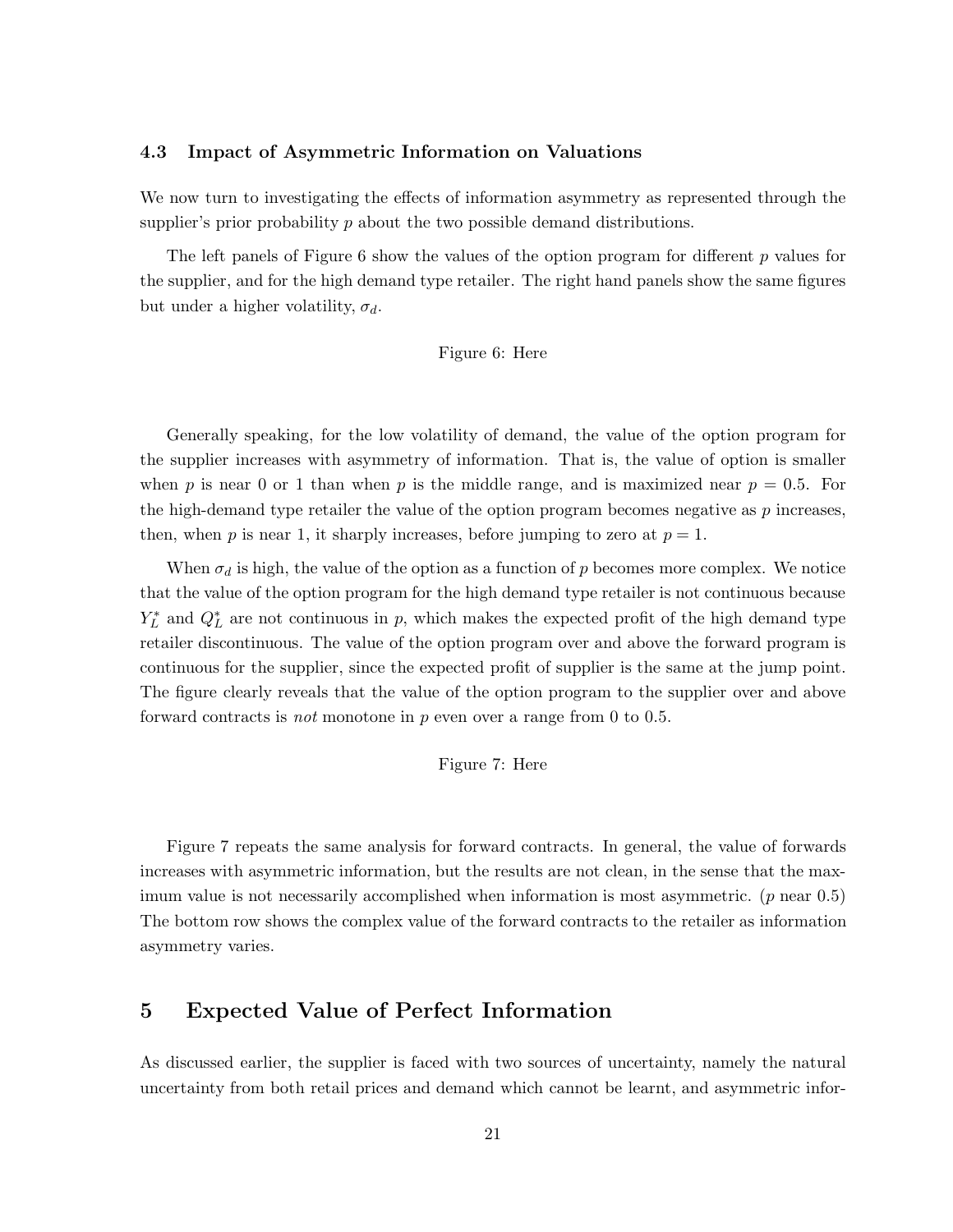mation, that could possibly be learnt. Ex ante, the demand distribution faced by the supplier is a mixture of two lognormals, with unconditional variance,  $\sigma^2 = (\mu_H - \mu_L)^2 p (1 - p) + \sigma_d^2$ . The retailer knows which of these two distributions demand will come from. We now investigate the fair price the supplier would be prepared to pay for perfect information. We define the expected value of perfect information, given the supplier's ex-ante probability that  $\theta = L$  is  $p$ ,  $EVPI(p)$ , say, as:

$$
EVPI_i(p) = [p\Pi_i^s(1) + (1-p)\Pi_i^s(0)] - \Pi_i^s(p)
$$
\n(29)

Here  $\Pi_i^s(p)$  is the expected profit for the supplier where  $i = O, F$  or  $O \& F$  denotes option, forward, and both respectively, when the ex-ante probability that  $\theta = L$  is p.

The top panel of Figure 8 shows the expected value of perfect information  $EVPI_i(p)$  for the supplier for different values of  $p$  for each of the three contract types.

#### Figure 8: Here

Clearly, when  $p = 0$  and 1, there is no asymmetric information, and the value of perfect information for all three types is zero. Depending on the parameter values the maximum expected value of perfect information occurs somewhere between 0*.*4 and 0*.*6 for each of the three cases. To better see the relative differences in the expected value of perfect information across contracts, the lower panel shows the differences. For relatively small values of *p*,  $EVPI_F < EVPI_O < EVPI_{O\&F}$ . However, this relationship is not maintained as *p* increases. Generally, the expected value of perfect information, varies in complex ways with the type of contracting mechanism. Further, when options are used rather than forwards, it is not necessarily the case that the expected value of perfect information decreases.

# **6 Conclusion**

This paper has studied the role of forward commitments and option contracts in a supply chain with asymmetric information. In our case, the Stackelberg leader was the supplier, who was less informed about the demand distribution than the retailer, but equally informed about the possible retail price uncertainty. We showed that in such a market there is a role for both forwards and options. Forwards are particularly important in the presence of retail price uncertainty, while option contracts assist greatly in the presence of demand uncertainty.

Of interest is the marginal value of options to the supplier, over and above forwards, in the presence of asymmetric information. We have seen that the greater the asymmetry of information, the greater the value of the option program, over and above forwards. Further, as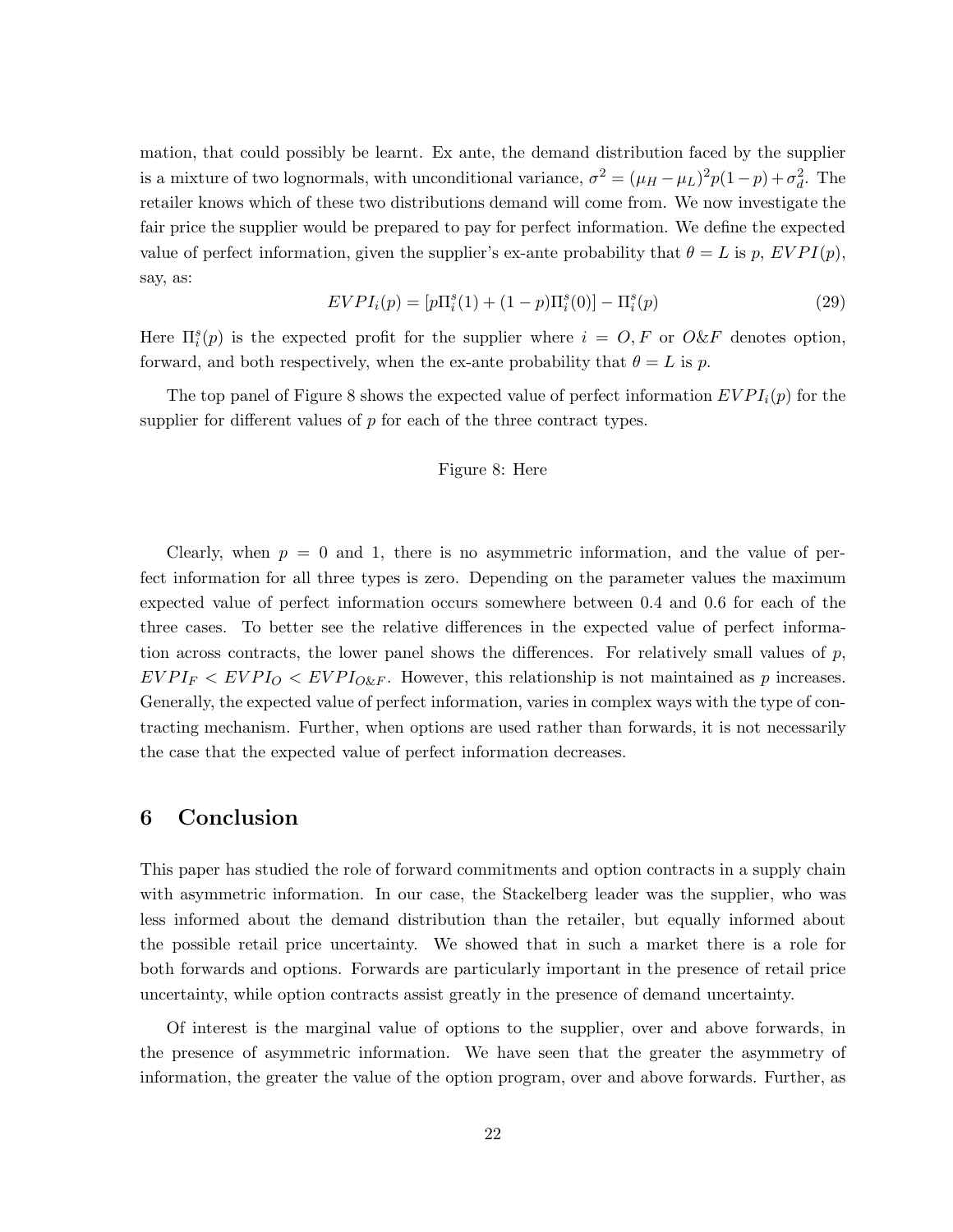demand uncertainty increases, the marginal value of options, relative to forwards increases for the supplier. In contrast, as retail price uncertainty increases, the role of forward commitments for the supplier takes on a bigger role. Finally, the value of obtaining perfect information depends on the policy adopted by the supplier. With forward contracts, the expected value of perfect information, typically exceeds the value when options are used alone. In general, when both options and forwards are used, the expected value of perfect information typically declines. However, this is not always the case, and cases can be established where the value of perfect information actually increases, when the supplier moves form forward policies to option policies to mixtures of both.

Our results have several interesting applications that relate to the introduction of new technologies. For example, assume the supplier has a new technology where the cost of expediting orders is dramatically reduced from  $c_1$  to  $c'_1$ . This has enormous consequences on the optimal contracting relationship, since it moves the new equilibrium further away from using forwards to options. The implication of this for the retailer could be good or bad, depending on the nature of the asymmetric information, and the magnitudes of the uncertainties. It also alters the value of perfect information. It remains for future research to more closely investigate how the existence of a new technology alters the equilibrium, and, in a dynamic model, how it could affect the timing of the introduction of the new technology.

It also remains for future research to consider additional policies, other than options and forwards as contracting mechanisms. Since we have implicitly assumed that these contracts are non-transferable, there is no reason for pricing to be linear, or the strike prices to be independent of quantity. As the complexity of the contracting relationship increases, the supplier is provided with additional degrees of freedom that allow further extraction of rents away from the high demand state retailer. Of course, in our analysis we have assumed that the supplier has full bargaining power. It remains for further research to examine alternative models of equilibrium, where more power is granted to the retailer. There is also the possibility of extending the analysis to allow for a continuum of retailer demand types, rather than two, as in Baron and Myerson (1982). While such extensions are possible, it is unclear what additional insights will be obtained.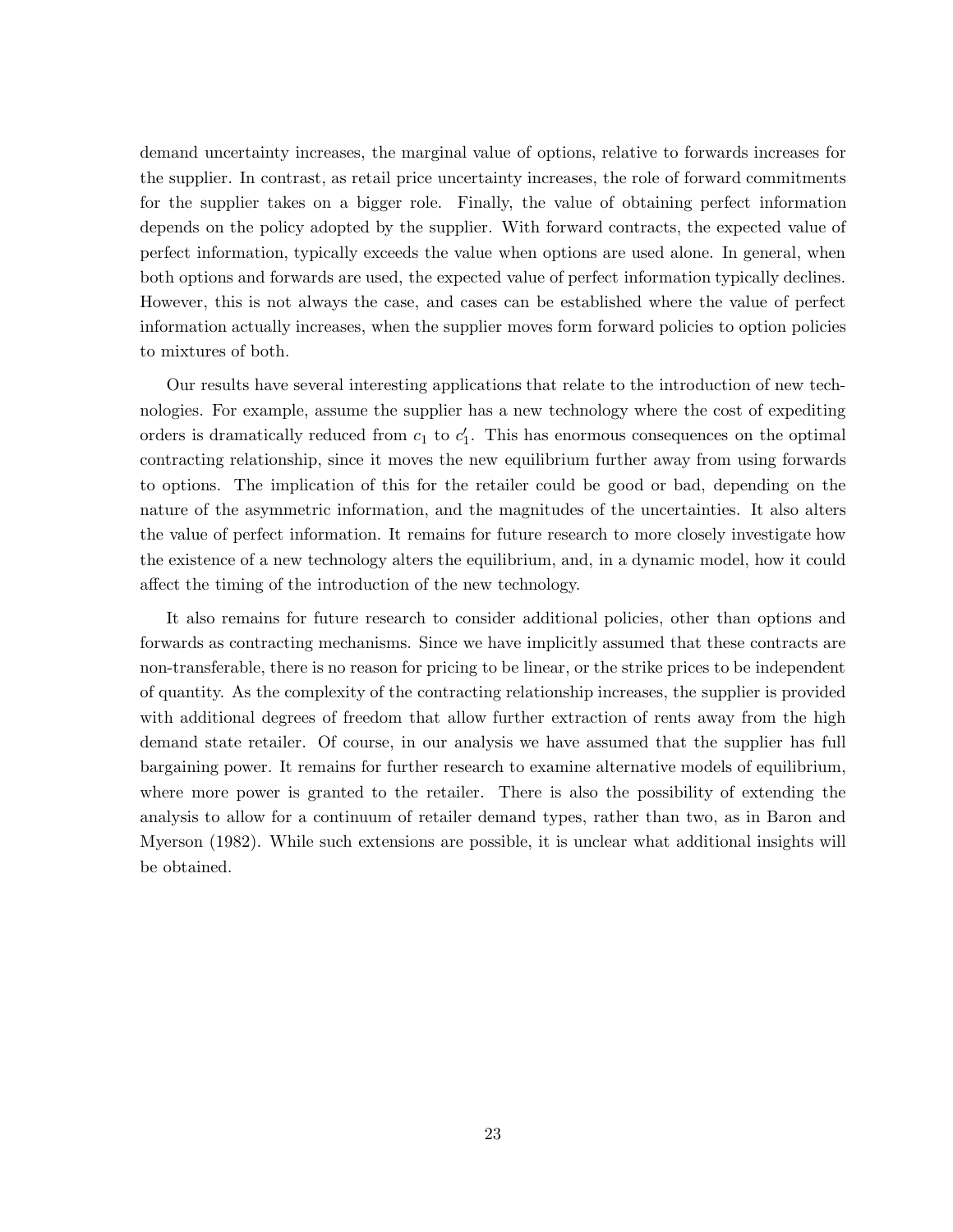# **Appendix**

#### **Proof of Proposition 1**

(i) First, we claim that if the first and last constraints hold, then the second constraint holds automatically. To see this , notice that from the first constraint, we have:

$$
-T_L\geq -\mu_r\int_0^{Q_L}\overline F_L(x)dx.
$$

Substituting this into the last constraint, we get

$$
r \int_0^{Q_H} \overline{F}_H(x) dx - T_H \ge \mu_r \int_0^{Q_L} [\overline{F}_H(x) - \overline{F}_L(x)] dx.
$$

The right hand side is strictly positive as long as  $F_H$  stochastically dominates  $F_L$ , which is the assumption we have made.

Now, we claim that at the optimal solution the first and the last constraints must be binding. Recall that the second constraint is not binding and the profit of  $\theta = H$  retailer is strictly positive. If the first constraint is not binding, we can increase  $T<sub>L</sub>$  and  $T<sub>H</sub>$  by the same amount  $\delta$  such that all constraints hold and the object function increases which violates the optimality condition. Thus, the first constraint must be binding. Similarly, if at the optimal solution, the last constraint is not binding, we can increase  $T_H$  by  $\delta$  such that the last constraint is binding. In this case, all other constraints will hold and the objective function will increase, which violates the optimality condition. So, the last constraint is also binding.

Since the first and the last constraints are binding, we can solve for  $T_L$  and  $T_H$  through these two equations:

$$
T_L = \mu_r \int_0^{Q_L} \overline{F}_L(x) dx
$$
  
\n
$$
T_H = \mu_r \left[ \int_0^{Q_H} \overline{F}_H(x) dx - \int_0^{Q_L} [\overline{F}_H(x) - \overline{F}_L(x)] dx \right].
$$

Substituting  $T_L$  and  $T_H$  into the third constraint, we can get the following inequality:

$$
\mu_r \int_{Q_L}^{Q_H} [\overline{F}_H(x) - \overline{F}_L(x)] dx \ge 0
$$

Hence, as long as  $Q_L < Q_H$ , the third constraint will hold.

So, relaxing the third constraint, we can convert the original constrained optimization problem into an unconstrained optimization problem. Using the first order condition, we obtain a necessary condition for optimal  $Q_L^*$  and  $Q_H^*$ :

$$
p(\mu_r \overline{F}_L(Q_L^*) - c_0) = (1 - p)\mu_r (\overline{F}_H(Q_L^*) - \overline{F}_L(Q_L^*))
$$
  

$$
\mu_r \overline{F}_H(x) = c_0
$$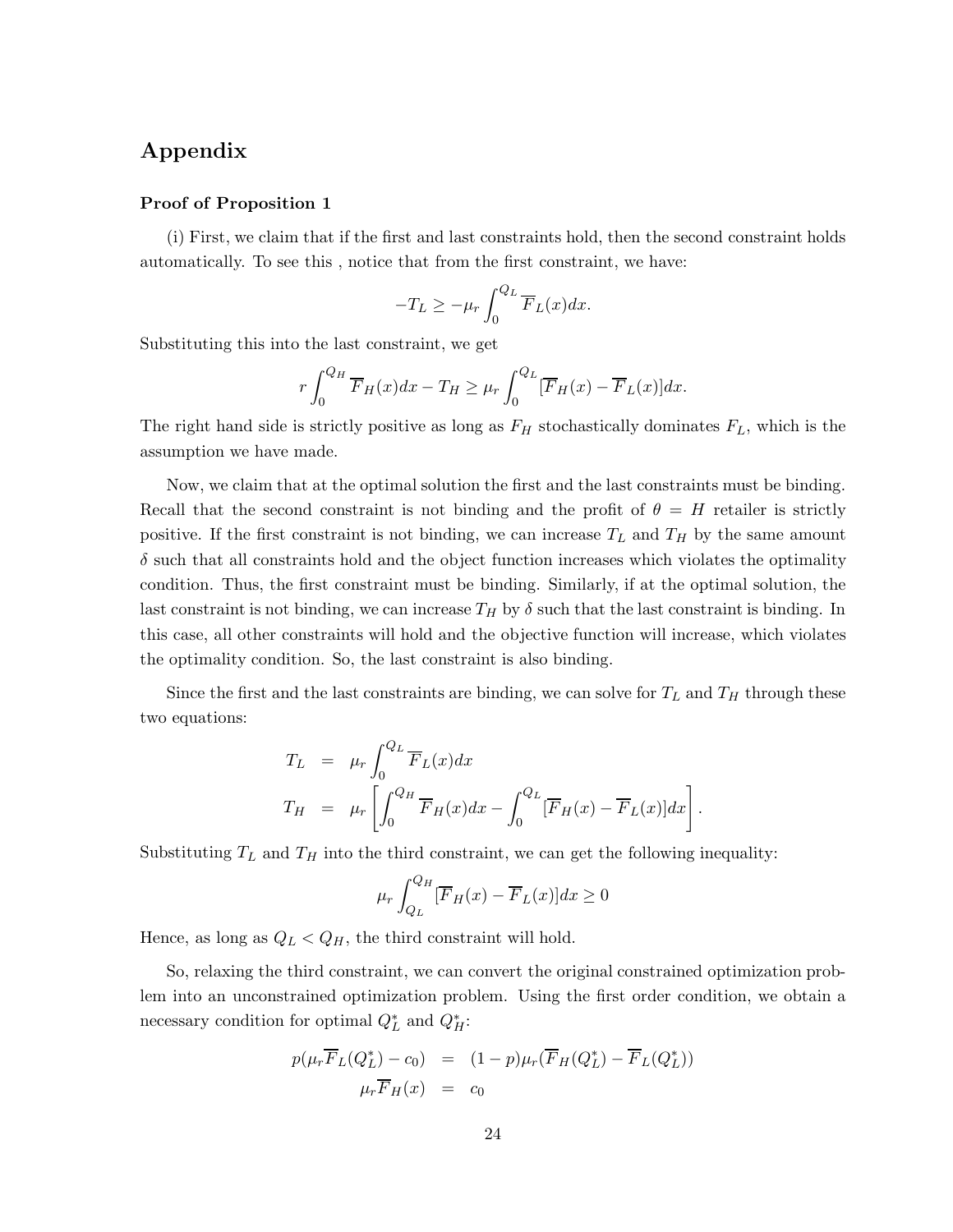Now, we verify that  $Q_L^* < Q_H^*$ . Since  $\overline{F}_H(Q_L^*) > \overline{F}_L(Q_L^*)$ ,  $pc_0 + (1-p)\mu_r \overline{F}_H(Q_L^*) =$  $\mu_r \overline{F}_L(Q_L^*) < \mu_r \overline{F}_H(Q_L^*)$ , or  $\mu_r \overline{F}_H(Q_L^*) > c_0 = \mu_r \overline{F}_H(Q_H^*)$ . So,  $Q_L^* < Q_H^*$ .

(ii) The results here follow from the optimal solution to supplier's production problem, as discussed in the paper.

#### **Proof of Proposition 2**

(i) Using the same method in the proof of Proposition 1, we can show that the first and the last constraints are binding. The second constraint holds as long as high demand stochastically dominates low demand and the third constraint holds as long as  $q_L < q_H$ . Then we are facing a similar unconstrained optimization problem.

But here,  $m_{\theta}^* = \min(n_{\theta}, q_{\theta})$ . We consider two cases:

$$
\frac{\partial m_{\theta}^*}{\partial q_{\theta}} = \begin{cases} 0 & \text{if } n_{\theta} \leq q_{\theta} \\ 1 & \text{if } n_{\theta} > q_{\theta}. \end{cases}
$$

For  $\theta = L$ , if  $n_L \leq q_L$ , the first order condition is,

$$
p\left[A+\overline{G}(X)(X-c_1)\right]\overline{F}_L(q_1)=(1-p)A[\overline{F}_H(q_1)-\overline{F}_L(q_1)].
$$

If  $n_L > q_L$ , the first order condition is,

$$
p\left[ [A + \overline{G}(X)X]\overline{F}_L(q_2) - c_0 \right] = (1 - p)A[\overline{F}_H(q_2) - \overline{F}_L(q_2)].
$$

$$
q_L^* = \begin{cases} q_1 & \text{if } q_1 \ge n_L \\ q_2 & \text{if } q_2 < n_L \end{cases}
$$

For  $\theta = H$ , only one case  $(n_H \le q_H)$  can happen. In this case,  $q_H^* = \overline{D}_H$ . If  $n_H > q_H$ , then we know  $q_H^*$  satisfies the first order condition:

$$
\left[\mu_r - \int_0^X \overline{G}(t)dt + \overline{G}(X)X\right]\overline{F}_H(q_H^*) = c_0,
$$

and

$$
n_H = \overline{F}_H^{-1}\left(\frac{c_0}{\max(\overline{G}(X)c_1, c_0)}\right).
$$

Since  $\mu_r$  –  $\int X$  $\int_0^{\infty} \overline{G}(t)dt + \overline{G}(X)X > \overline{G}(X)c_1$  if  $\mu_r > c_1$ , then we know  $q_H^* > n_H$  must be true, which is a contradiction with  $n_H > q_H^*$ .

Obviously,  $q_L^* < q_H^*$ , so the third constraint holds.

(ii) The results follow directly from optimal solution.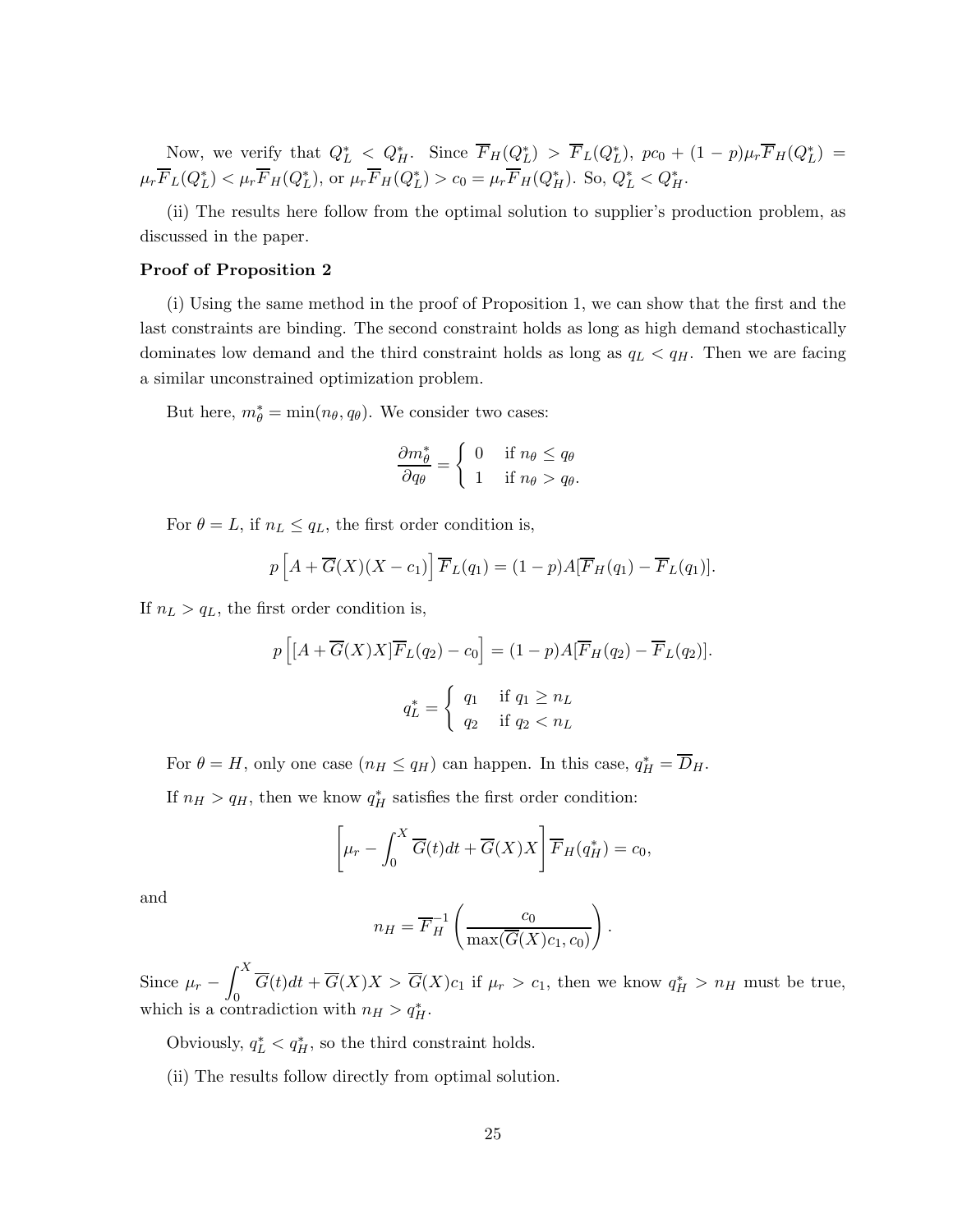(iii) The results here follow from the optimal solution to supplier's production problem, as discussed in the paper.

#### **Proof of Proposition 3**

(i) It is clear that

$$
\frac{\partial \Pi^s}{\partial X} = (1-p)\overline{G}(X)\int_0^{q_L^*} [\overline{F}_H(x) - \overline{F}_L(x)]dx
$$

$$
-pg(X)\left[ (X-c_1) \int_0^{q_L^*} \overline{F}_L(x)dx + c_1 \int_0^{m_L^*} \overline{F}_L(x)dx \right]
$$

$$
-(1-p)g(X)\left[ (X-c_1) \int_0^{q_H^*} \overline{F}_H(x)dx + c_1 \int_0^{m_H^*} \overline{F}_H(x)dx \right]
$$

So that  $\frac{\partial \Pi^s}{\partial X}$  $\Big|_{X=0}$  $= (1 - p)$  $\int q_L^*$  $\int_{0}^{12} [\overline{F}_{H}(x) - \overline{F}_{L}(x)]dx > 0$  (recall that  $\overline{G}(0) = 1$  and  $g(0) = 0$ ). When strike price is infinity, definitely the supplier will not profit. Therefore, we proved that  $\Pi$ <sup>s</sup> is increasing then decreasing in *X*, and also  $\Pi$ <sup>s</sup> → 0 when *X* → ∞.

When  $c_1 = \infty$  and  $X = 0$ , then  $A = \mu_r$ . Thus  $q_L^*$  comes from equation (17), which becomes

$$
p(\mu_r \overline{F}_L(q_2) - c_0) = (1 - p)\mu_r (\overline{F}_H(q_2) - \overline{F}_L(q_2))
$$
 (A.1)

And  $n_L = \overline{D}_L$ . Comparing (A.2) and (8), we can get  $q_L^* = Q_L^*$  and  $m_L^* = q_L^*$ . However, when  $c_1 > \mu_r$ ,  $q_H^* = \overline{D}_H$  does not hold. When  $X = 0$ ,

$$
\frac{\partial \Pi^s}{\partial q_H} = (1 - p) \left[ (\mu_r - c_1) \overline{F}_H(q_H) + \frac{\partial m_H^*}{\partial q_H} (c_1 \overline{F}_H(m_H^*) - c_0) \right]
$$
\n
$$
{}_{H}^* = n_H, \frac{\partial m_H^*}{\partial q_H} = 0.
$$
\n
$$
\frac{\partial \Pi^s}{\partial q_H} = (1 - p)(\mu_r - c_1) \overline{F}_H(q_H)
$$
\n(A.2)

If  $m_H^* = q_H$ ,  $\frac{\partial m_H^*}{\partial q_H}$  $\frac{\partial m_H}{\partial q_H} = 1.$ 

$$
\frac{\partial \Pi^s}{\partial q_H} = (1 - p)(\mu_r \overline{F}_H(q_H) - c_0)
$$
\n(A.3)

If  $c_1 > \mu_r$ ,  $q_H^*$  comes from (A.3). Comparing (A.3) and (9), we can find that  $q_H^* = Q_H^*$ . Thus we have proved that when  $X = 0$  and  $c_1 = \infty$ , option contract and forward contract are equivalent.

We have

If  $m_H^*$ 

$$
\frac{\partial \Pi^s}{\partial c_1} = p \left[ \frac{\partial q_L^*}{\partial c_1} (A + \overline{G}(X)(X - c_1) \overline{F}_L(q_L^*) + \frac{\partial m_L^*}{\partial c_1} (\overline{G}(X)c_1 \overline{F}_L(m_L^*) - c_0) - \overline{G}(X) \int_{m_L^*}^{q_L^*} \overline{F}_L(x) dx \right]
$$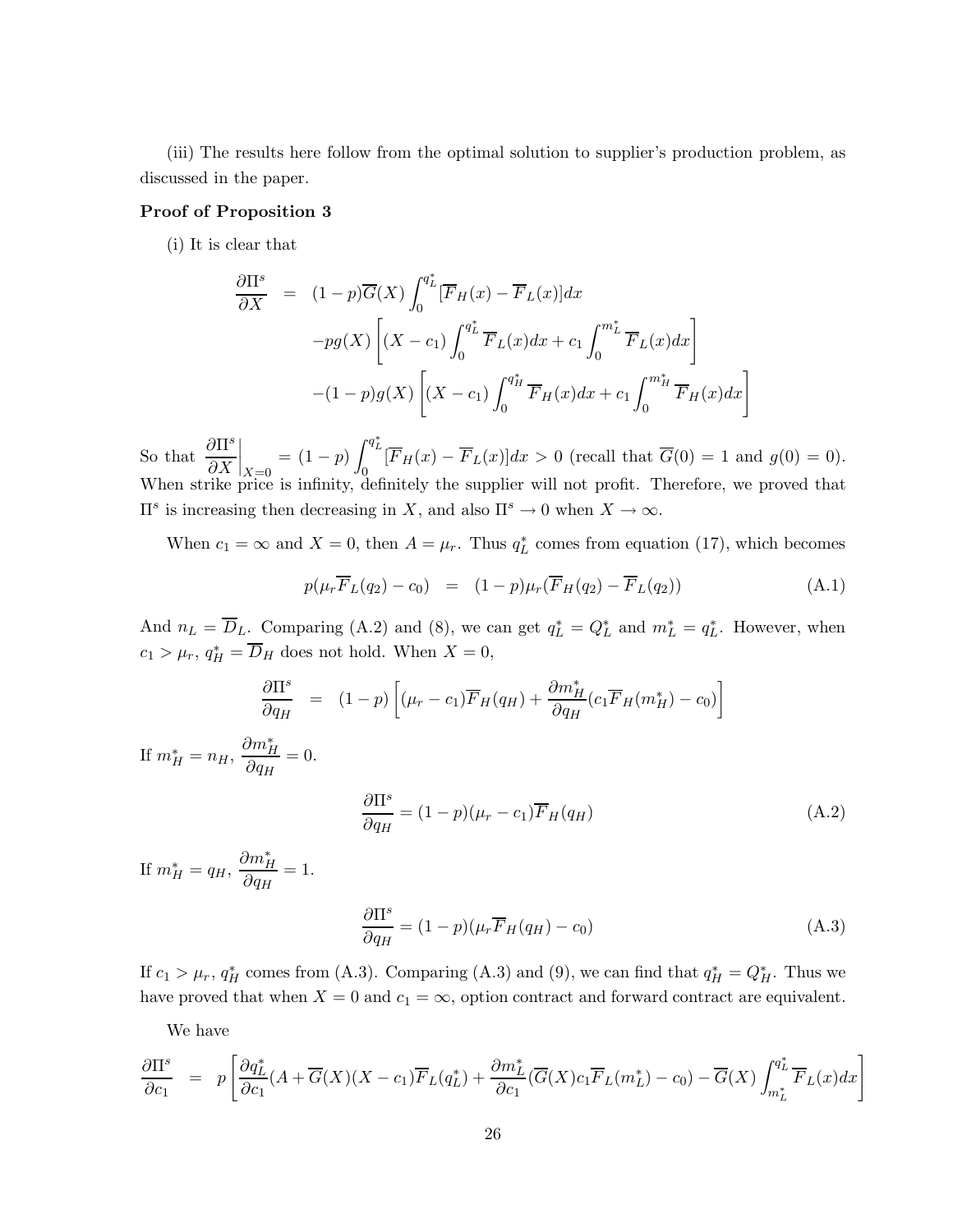$$
(1-p)\left[\frac{\partial q_H^*}{\partial c_1}(A+\overline{G}(X)(X-c_1))\overline{F}_H(q_H^*) + \frac{\partial m_H^*}{\partial c_1}(\overline{G}(X)c_1\overline{F}_H(m_H^*) - c_0)\right]
$$

$$
-\frac{\partial q_L^*}{\partial c_1}A(\overline{F}_H(q_L^*) - \overline{F}_L(q_L^*)) - \overline{G}(X)\int_{m_H^*}^{q_H^*} \overline{F}_H(x)dx\right]
$$

$$
= -p\overline{G}(X)\int_{m_L^*}^{q_L^*} \overline{F}_L(x)dx - (1-p)\overline{G}(X)\int_{m_H^*}^{q_H^*} \overline{F}_H(x)dx
$$

$$
\leq 0
$$

The second equality holds since (16), (17) and (15) hold and  $\frac{\partial q_H^*}{\partial q}$  $\frac{\partial^2 H}{\partial c_1} = 0$ . The inequality holds since  $m^*_{\mathcal{L}} \leq q^*_{\mathcal{L}}$  and  $m^*_{\mathcal{H}} \leq q^*_{\mathcal{H}}$ .

Since  $\Pi^s$  is decreasing in  $c_1$ , we have shown that for any  $c_1 \geq c_0$ , the profit of option contract at  $X = 0$  is no less than the profit of the forward contract. Recall that the profit of the forward contract is independent of *X* and strict positive. So for any  $c_1 \ge c_0$ , the two curves cross each other, that is, there exists an  $X^c > 0$ , such that for  $0 \le X \le X^c$ , the value of option contract is greater than the value of forward contract, and for  $X > X<sup>c</sup>$ , the value of forward contract is greater than option contract.

(ii) If we let  $c_1 = \infty$ , from (i) we can get a critical value  $X_L^c$  such that for  $X < X_L^c$  the value of forward contract is less than the option contract at  $c_1 = \infty$ , which is no greater than the value of option contract at any  $c_1$ . Similarly, if we let  $c_1 = c_0$ , from (i) we can get a critical  $X_U^c$ such that for  $X > X_U^c$ , the value of forward contract is greater than the value of option contract at  $c_1 = c_0$ , which is greater than the value of option contract at any  $c_1$ . For  $X_L^c < X < X_U^c$ , the relationship depends on *c*1. If *c*<sup>1</sup> is small enough, then option contract is preferred, otherwise, the forward contract is better. Thus there is a critical  $c_1^*(X)$ , below which option is preferred, and above which forward is preferred.

#### **Proof of Proposition 4**

(i) If  $\sigma_d > 0$ ,  $\sigma_r > 0$ , from Proposition 3, it is clear that  $O \succ F$ .

If  $\sigma_d = 0, \sigma_r \geq 0$ , for the forward contract, the optimal solution is:

$$
Q_{\theta}^* = \overline{D}_{\theta}
$$
  

$$
T_{\theta}^* = \overline{r} \overline{D}_{\theta}.
$$

Thus,  $\Pi^s = (\overline{r} - c_0)[p\overline{D}_L + (1-p)\overline{D}_H]$  and  $\Pi^r_L = \Pi^r_H = 0$ .

For the option contract, the optimal solution is:

$$
X^* = 0
$$
  
\n
$$
q_\theta^* = \overline{D}_\theta
$$
  
\n
$$
T_\theta^* = \overline{r} \overline{D}_\theta.
$$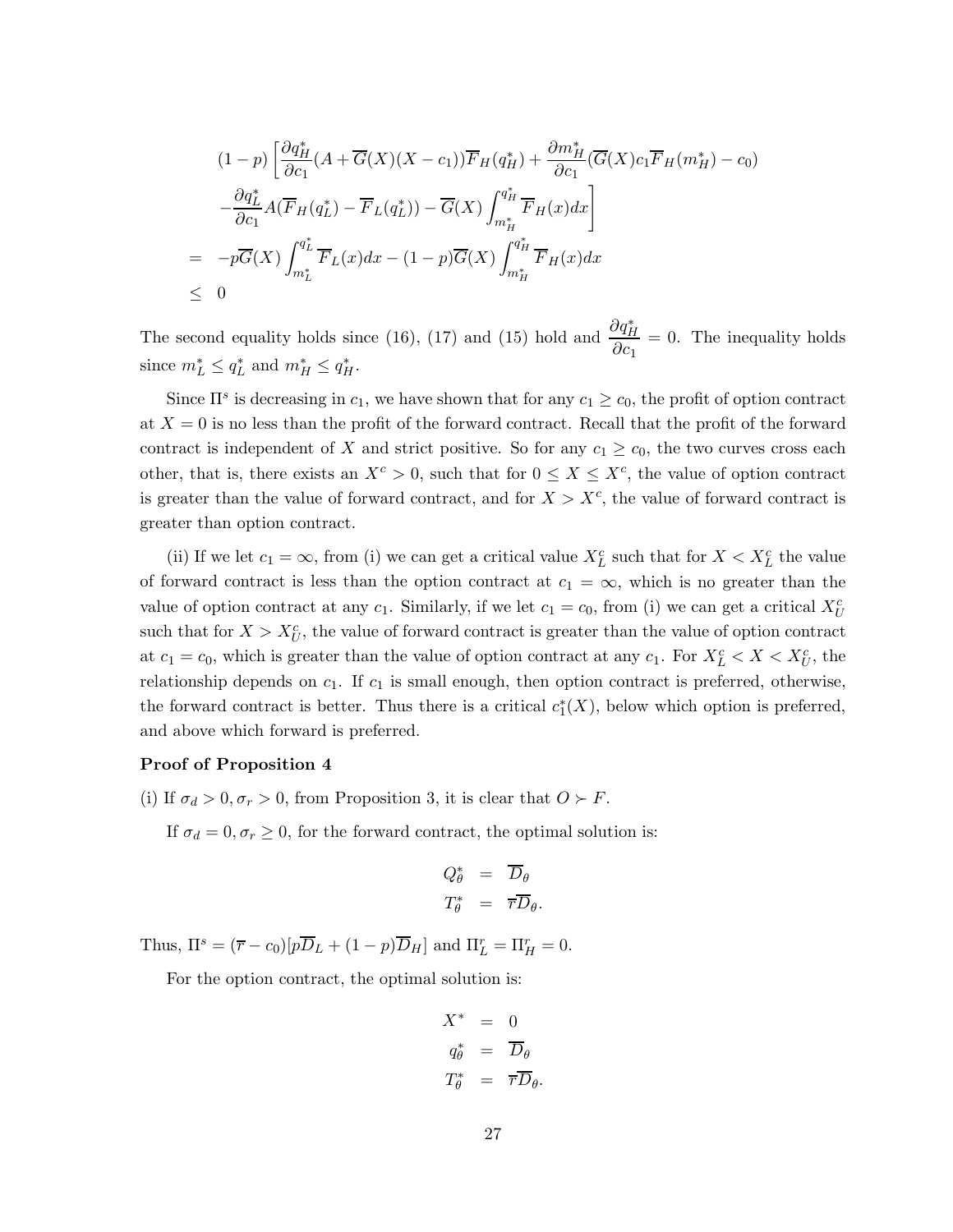Thus,  $\Pi^s = (\overline{r} - c_0)[p\overline{D}_L + (1-p)\overline{D}_H]$  and  $\Pi^r_L = \Pi^r_H = 0$ .

In this case,  $O \sim F$ .

If  $\sigma_d > 0$ ,  $\sigma_r = 0$ , the optimal solution for forward contract is same as in case (1). However, for option contracts, the optimal strike price  $X^* = \overline{r}$ . The supplier's profit decreases when  $\sigma_r$ increases. So, for this case, the profit from using options, exceeds that obtained from forwards. That is  $\Pi_{\mathcal{O}}^S(\sigma_r = 0) > \Pi_{\mathcal{O}}^S(\sigma_r > 0) > S_F$  ( $\Pi_F^S$  is independent of  $\sigma_r$ ). Under symmetric information, we know that for the retailer,  $F \sim O$ . Under asymmetric information,  $\Pi_O^R = 0$  since  $X^* = \mu_r$  and  $\Pi_F^R > 0$  since  $\Pi_F^R$  is independent of  $\sigma_r$ .

(ii) This result is obvious since the supplier always charges retailer her expected revenue under full information.

(iii) This result is true from (i).

### **Proof of Proposition 5**

After transforming the original constrained optimization program to the unconstrained optimization program, we get the following problem:

$$
\begin{aligned}\n\max_{B_L, B_H} & \Pi^s = p \Pi_L^s + (1 - p) \Pi_H^s \\
\text{where} \\
\Pi_L^s &= \left[ A + \overline{G}(X)(X - c_1) \right] \int_0^{Y_L} \overline{F}_L(x) dx + \left[ B - \overline{G}(X)X \right] \int_0^{Q_L} \overline{F}_L(x) dx \\
&+ \overline{G}(X)c_1 \int_0^{m_L^*} \overline{F}_L(x) dx - c_0 m_L^* \\
\Pi_H^s &= \left[ A + \overline{G}(X)(X - c_1) \right] \int_0^{Y_H} \overline{F}_H(x) dx + \left[ B - \overline{G}(X)X \right] \int_0^{Q_H} \overline{F}_H(x) dx \\
&+ \overline{G}(X)c_1 \int_0^{m_H^*} \overline{F}_H(x) dx - c_0 m_H^* - A \int_0^{Y_L} [\overline{F}_H(x) - \overline{F}_L(x)] dx \\
&- B \int_0^{Q_L} [\overline{F}_H(x) - \overline{F}_L(x)] dx\n\end{aligned}
$$

Using the same method as in the proof of Proposition 2, leads to the results.

#### **Proof of Proposition 6**

(i) If  $\sigma_d > 0, \sigma_r > 0$ , since  $Q_L^* > 0, Q_H^* > 0$ , we can say that forward & option contract strictly dominates option contract. Otherwise, if two contracts are equivalent, then it is no need to use forwards, then  $Q_L^* = Q_H^* = 0$ , which is a contradiction. Thus, for the supplier,  $F \& O \succ O$ . Under symmetric information, it is clear that for the retailer,  $\Pi_{F\&O}^R = \Pi_O^R = 0$ . However, under asymmetric information, Table 1 gives two cases in which either  $\Pi_{F\&O}^R > \Pi_O^R$  or  $\Pi_O^R > \Pi_{F\&O}^R$ can happen.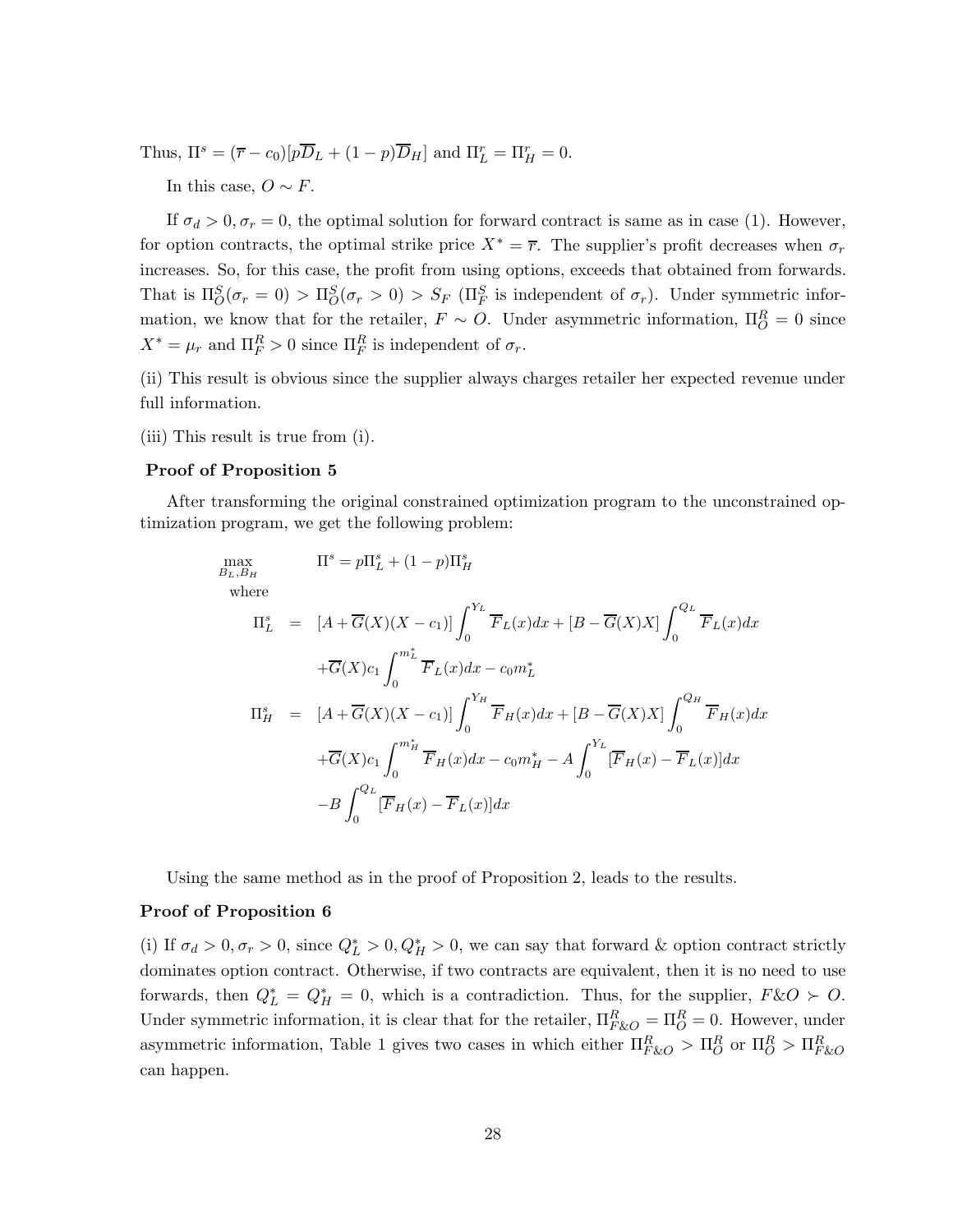If  $\sigma_d = 0, \sigma_r \geq 0$ , for option contract, the optimal solution is

$$
X^* = 0
$$
  
\n
$$
q_{\theta}^* = \overline{D}_{\theta}
$$
  
\n
$$
T_{\theta}^* = \overline{r} \overline{D}_{\theta}
$$

Thus  $\Pi^s = (\overline{r} - c_0)[p\overline{D}_L + (1 - p)\overline{D}_H]$  and  $\Pi^r_L = \Pi^r_H = 0$ .

For forward & option contract, the optimal solution is

$$
X^* = 0
$$
  
\n
$$
Y^*_{\theta} = \overline{D}_{\theta}
$$
  
\n
$$
Q^*_{\theta} = 0
$$
  
\n
$$
T^*_{\theta} = \overline{r} \overline{D}_{\theta}
$$

Thus  $\Pi^s = (\overline{r} - c_0)[p\overline{D}_L + (1 - p)\overline{D}_H]$  and  $\Pi^r_L = \Pi^r_H = 0$ .

From above, it is clear  $S_{F\&O} = S_O$  and  $R_{F\&O} = R_O$ . In this case,  $F\&O \sim O$ .

If  $\sigma_d > 0, \sigma_r = 0$ , for the forward & option contract, it can be shown that  $Q_{\theta}^* = 0$ ; thus forward & option contract is equivalent with the option-only contract. Therefore  $S_{F\&O} = S_O$ .

The optimal strikes for these two contracts are  $\mu_r$ , so  $\Pi_{F\&O}^R = \Pi_O^R = 0$ .

(ii) This result is obvious since the supplier always charges retailer her expected revenue under full information.

(iii) This result is true from (i).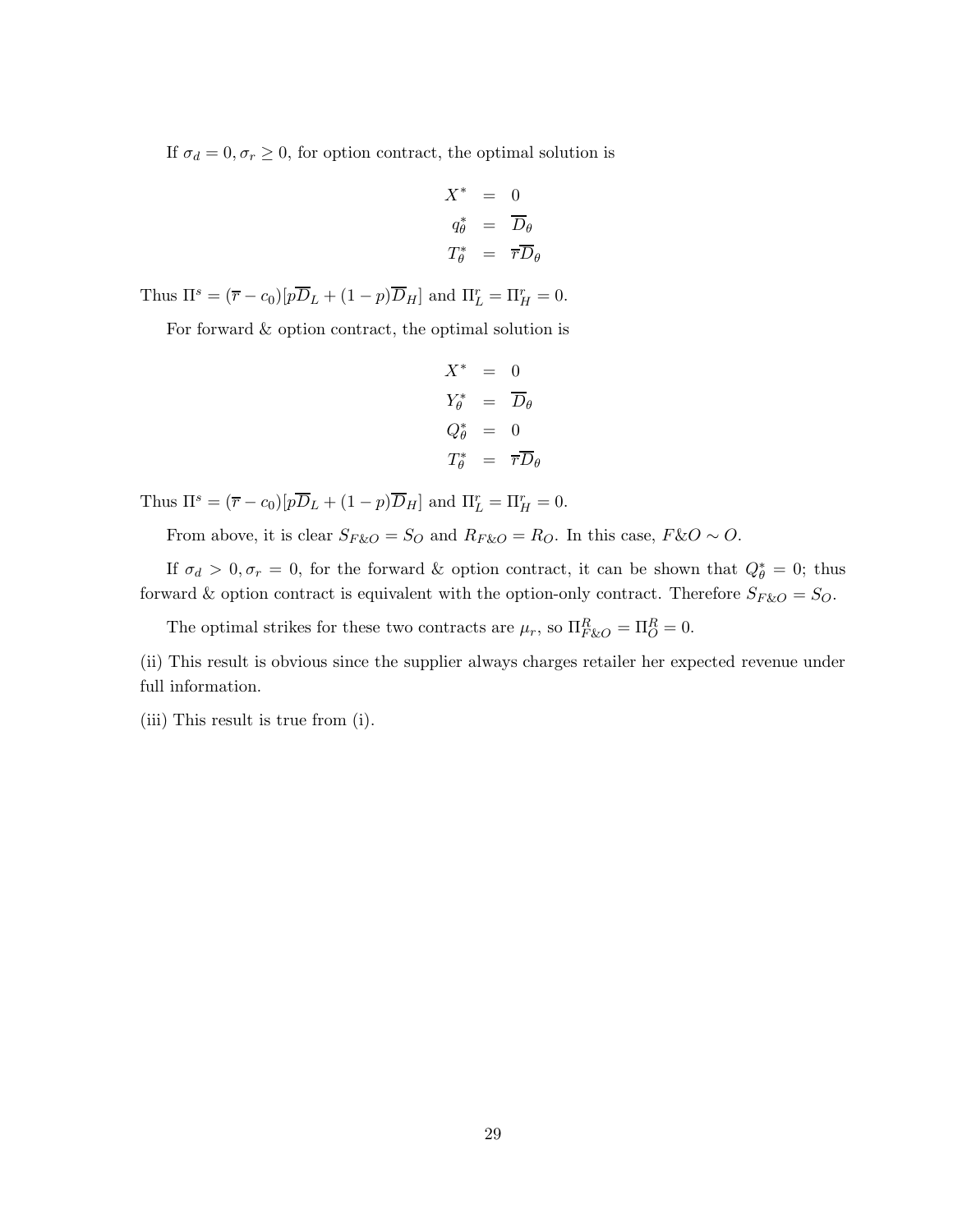# **References**

Barnes-Schuster, D., Y. Bassok, R. Anupindi. 2002. Coordination and Flexibility in Supply Contracts with Options. Manufacturing and Service Operations Management 4(3) 0171-0207.

Baron, D., R. Myerson. 1982. Regulating a Monopolist with Unknown Costs. Econometrica, 50, 911-930.

Beck, K. 1993./ Asymmetric Information and Options. The Review of Financial Studies, 6 (3), 435-472.

Black, F., M. Scholes. 1973. The pricing of Options and Corporate Liabilities. Journal of Political Economy, 81, 637-659.

Brown, A.O., H.L. Lee. 1997. Optimal pay-to-delay capacity reservation with application to semiconductor industry. Working paper, Department of Industrial Engineering and Engineering management, Stanford university, Stanford, CA.

Boyer, M. E. Gravel, P. Lasserre. 2004. Real Options and Strategic Competition: A Survey. Working paper, Department of Economics and CIRANO, University of Montreal.

Burnetas, A., S.M. Gilbert, C. Smith. 2004. Quantity Discounts in Single Period Supply Contracts with Asymmetric Demand Information. Working paper, University of Athens, Department of Mathematics, Athens 15784, Greece.

Burnetas, A., P. Ritchken. 2005. Option Pricing with Downward Sloping Demand Curves: The Case of Supply Chain Options. Management Science, forthcoming.

Cachon, P.G., M.A. Lariviere. 2001. Contracting to assure supply: how to share demand forecasts in a supply chain. Management Science 47(5) 629-646.

Cachon, G., F. Zhang. 2003. Procuring fast delivery: sole-sourcing with information asymmetry. Working paper, The Wharton School, University of Pennsylvania, Philadelphia, PA

Corbett, C.J. 2001. Stochastic Inventory Systems In A Supply Chain With Asymmetric Information: Cycle Stocks, Safety Stocks, and Consignment Stock. Operations Research 49(4) 487-500.

Corbett, C.J., D. Zhou, C. S. Tang. 2004. Designing Supply Contracts: Contract Type and Information Asymmetry. Management Science. 50(4) 0550-0559

Donohue, K.L. 2000. Efficient Supply Contracts for Fashion Goods with Forecast Updating and Two Production Modes. Management Science 46(11) 1397-1411.

Emmons, H., S. M. Gilbert. 1998. Note. The Role of Returns Policies in Pricing and Inventory Decisions for Catalogue Goods. Management Science 44(2) 0276-0283.

Eppen, G., A. Iyer. 1997. Backup agreements in fashion buying - The value of upstream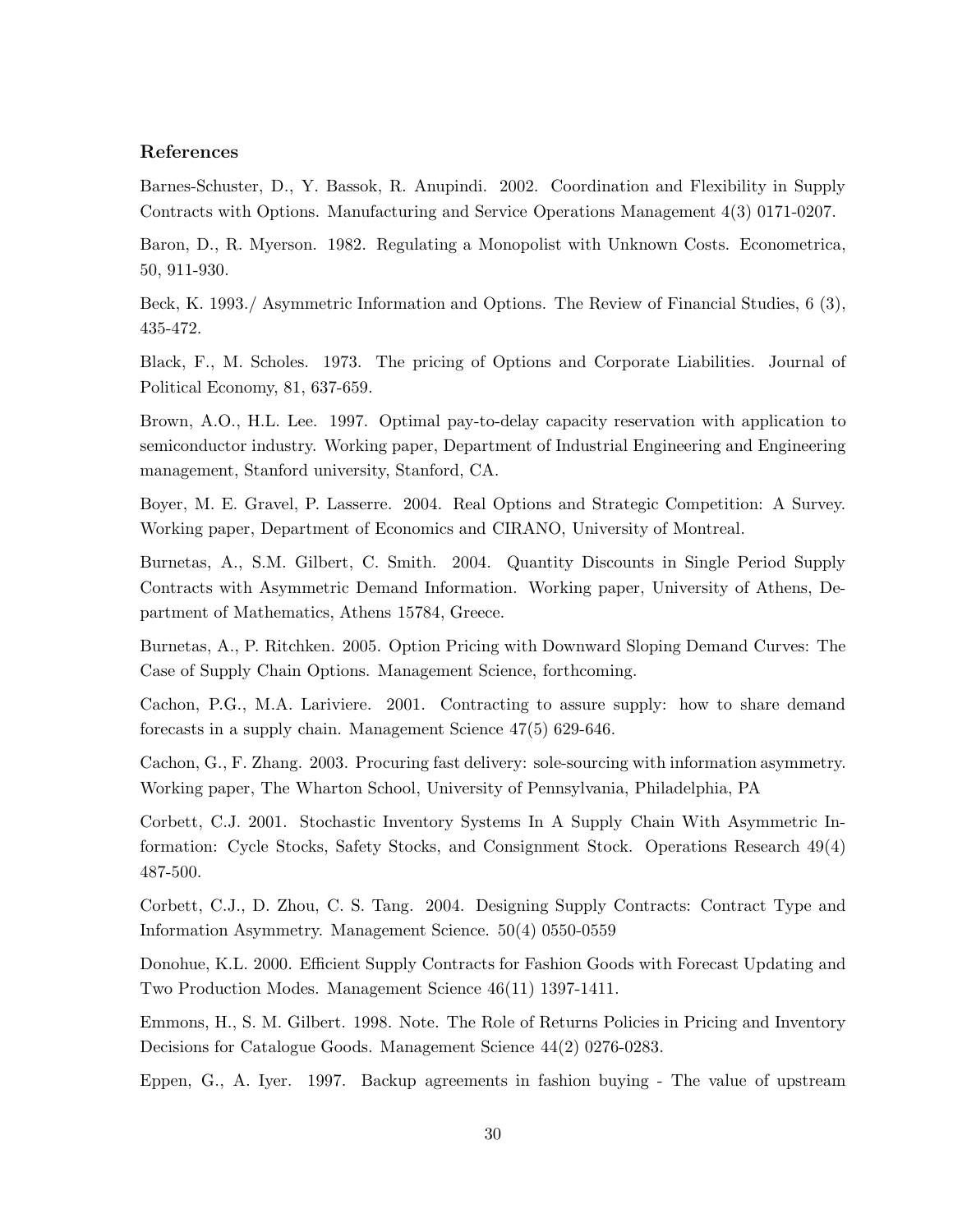flexibility. Management Science 43(11) 1469-1484.

Granadier, S. 1999. Information Revelation through Option Exercise. Review of Financial Studies 12(1), 95-130.

Ha, A. 2001. Supplier-buyer contracting: Asymmetric information and cutoff level policy for buyer participation. Naval Research Logistics 48(1) 41-64.

Merton R. 1973. Theory of Rational Option Pricing. Bell Journal of Economics and Management Science, 4, 141-183.

Nordlund T. 2004. Dynamic Industry Equilibrium with Asymmetric Information: A Real Options Approach. Working paper, University of Helsinki.

Pasternack, B.A. 1985. Optimal pricing and return policies for perishable commodities. Marketing Science 4(2) 166-176.

Ozer, O., W. Wei. 2004. Strategic Commitment for Optimal Capacity Decision Under Asymmetric Forecast Information. Working paper, Stanford University, Stanford, CA.

Taylor, T. A. 2003. Sale Timing in a Supply Chain: When to Sell to the Retailer. Working paper, Graduate School of Business, Columbia University, New York, NY 10027.

Tsay,A.A., W. S. Lovejoy. 1999. Quantity Flexibility Contracts and Supply Chain Performance. Manufacturing and Service Operations Management. 1(2) 0089-0111.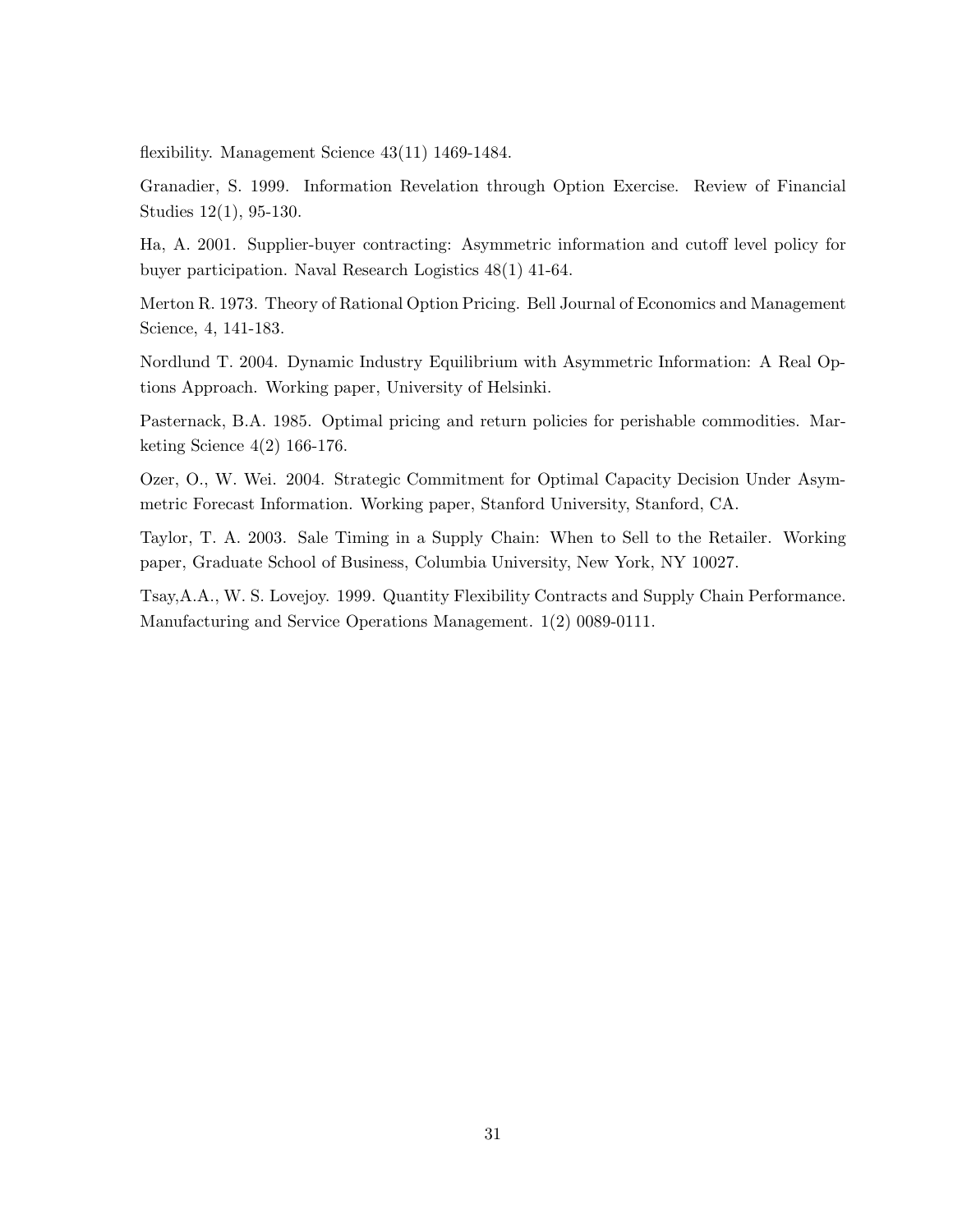# **Table 1: Optimal Policies with Forward, Options, and Both Contracts**

The Table provides details of solutions to the supplier's problem for 3 different values of the asymmetric information parameter, p. The case parameters are described in the text. For each problem the optimal bundles under the three policies, forwards-only, options-only and forwards& options, are provided. The strike prices of options are also provided, together with the production quantities in period 0. Finally, the expected profit of the supplier is noted, as well as the profit for the high type retailer.

|         |                                                                                                                                                                                  | Forwards                                                        | Options                                                                 | Forward &<br>Options                                                                        |
|---------|----------------------------------------------------------------------------------------------------------------------------------------------------------------------------------|-----------------------------------------------------------------|-------------------------------------------------------------------------|---------------------------------------------------------------------------------------------|
| $p=0$   | Forwards, $(Q_L, Q_H)$<br>Options, $(q_L, q_H)$<br>Strike, $X$<br>Charge, $(T_L, T_H)$<br>Production, $(m_L, m_H)$<br>Supplier's Profit, $\pi^s$<br>Retailer's Profit, $\pi_H^R$ | $(-, 2047)$<br>$(-, 85696)$<br>$(-, 2047)$<br>44751<br>$\theta$ | $(-, 8000)$<br>30.9<br>$(-, 38187)$<br>$(-, 1857)$<br>47996<br>$\theta$ | $(-, 1857)$<br>$(-, 6143)$<br>40.0<br>$(-, 6143)$<br>$(-, 1857)$<br>47996<br>$\overline{0}$ |
| $p=0.2$ | Forwards, $(Q_L, Q_H)$<br>Options, $(q_L, q_H)$<br>Strike, $X$<br>Charge, $(T_L, T_H)$<br>Production, $(m_L, m_H)$<br>Supplier's Profit, $\pi^s$<br>Retailer's Profit, $\pi_H^R$ | (341, 2047)<br>(16531, 85155)<br>(341, 2047)<br>37308<br>541    | (590, 8000)<br>40.8<br>(4805, 17793)<br>(590, 1856)<br>40708<br>630     | (118, 1844)<br>(523, 6159)<br>43.48<br>(8727, 82986)<br>(641, 1844)<br>40846<br>572         |
| $p=0.5$ | Forwards, $(Q_L, Q_H)$<br>Options, $(q_L, q_H)$<br>Strike, $X$<br>Charge, $(T_L, T_H)$<br>Production, $(m_L, m_H)$<br>Supplier's Profit, $\pi^s$<br>Retailer's Profit, $\pi_H^R$ | (540, 2047)<br>(24375, 83085)<br>(540, 2047)<br>27860<br>2611   | (847, 8000)<br>41.4<br>(5699, 15626)<br>(778, 1855)<br>31268<br>1569    | (155, 1847)<br>(794, 6153)<br>43.18<br>(11483, 82100)<br>(772, 1847)<br>31400<br>1640       |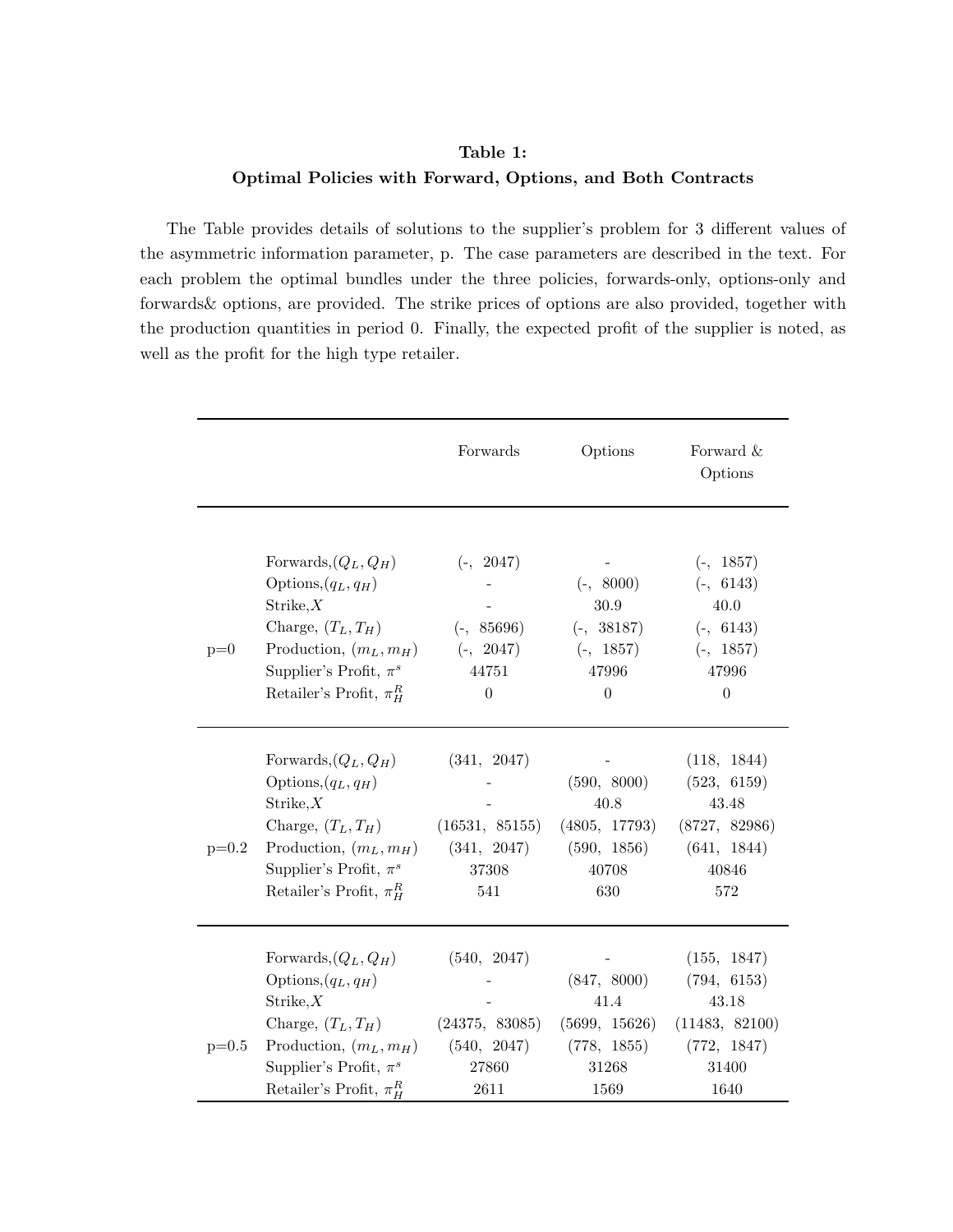### **Figure 1: Comparing Option Contracts with Forward Contracts**

The top panel shows the bounds on supplier profits using Options and using Forwards. The solid lines represent the bounds on supplier profits using options. The upper bound represents the case where the cost of expediting is at its lower bound, while the lower bound represents the case where no expediting can take place. The dashed line represents profits from using forward contracts, and is independent of the strike price and expediting cost.

The lower panel shows the curve that separates out the regions where Option Policies and Forward Policies are Optimal. Below the curve is the region where option contracts dominate forwards. Above the curve is the region where forwards dominate options.



# **Bounds on Supplier Profits Using Options and Profits Using Forwards**

### **Optimal Regions for Option and Forward Policies**

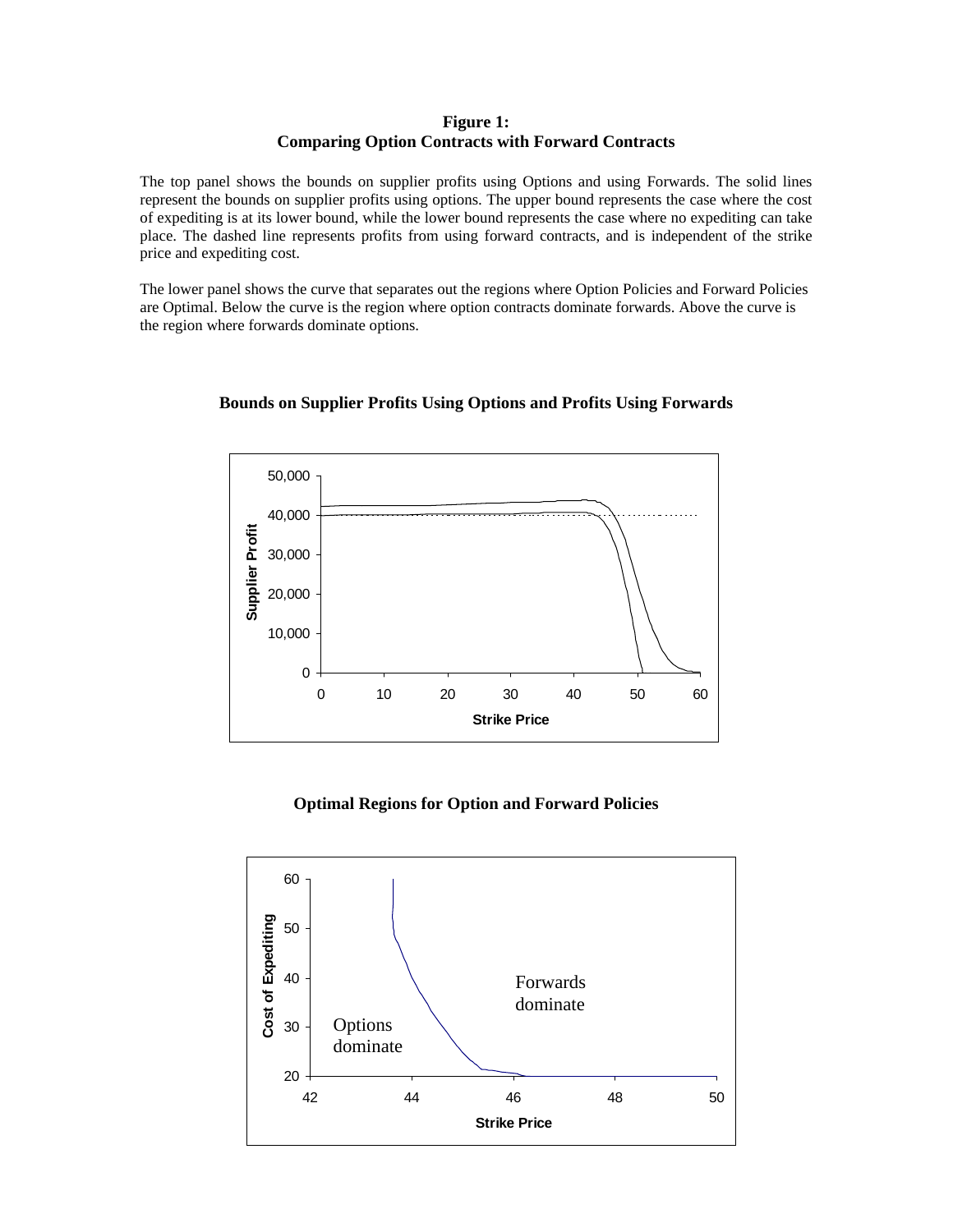# **Figure 2 Behavior of Optimal Strike Price with Respect to Price Volatility**

The top panel shows the optimal strike for various levels of price volatility. The bottom panel shows the optimal strike for various levels of demand volatility. The case parameters are discussed in the text.



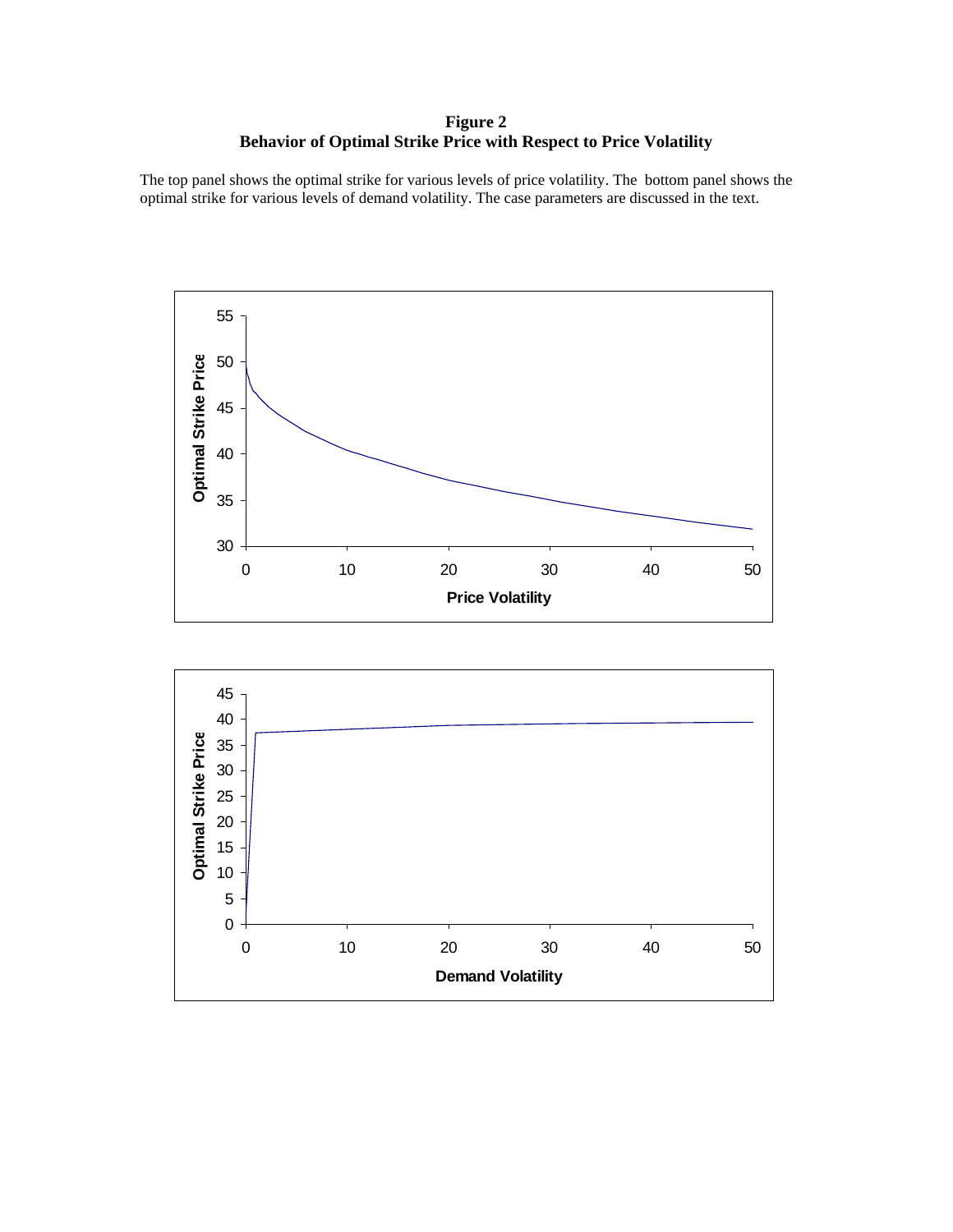# **Figure 3: Profit for Supplier and Retailer using Options and using Forwards**

The top panel compares the profits for the supplier when options are used alone versus forwards alone. The bottom panel compares the profits for the retailer when the supplier offers options alone and forwards alone. The profits using options (forwards) are indicated by solid (dashed) lines. The left panel shows the behavior with respect to demand volatility, while the right panel shows the behavior with respect to price volatility

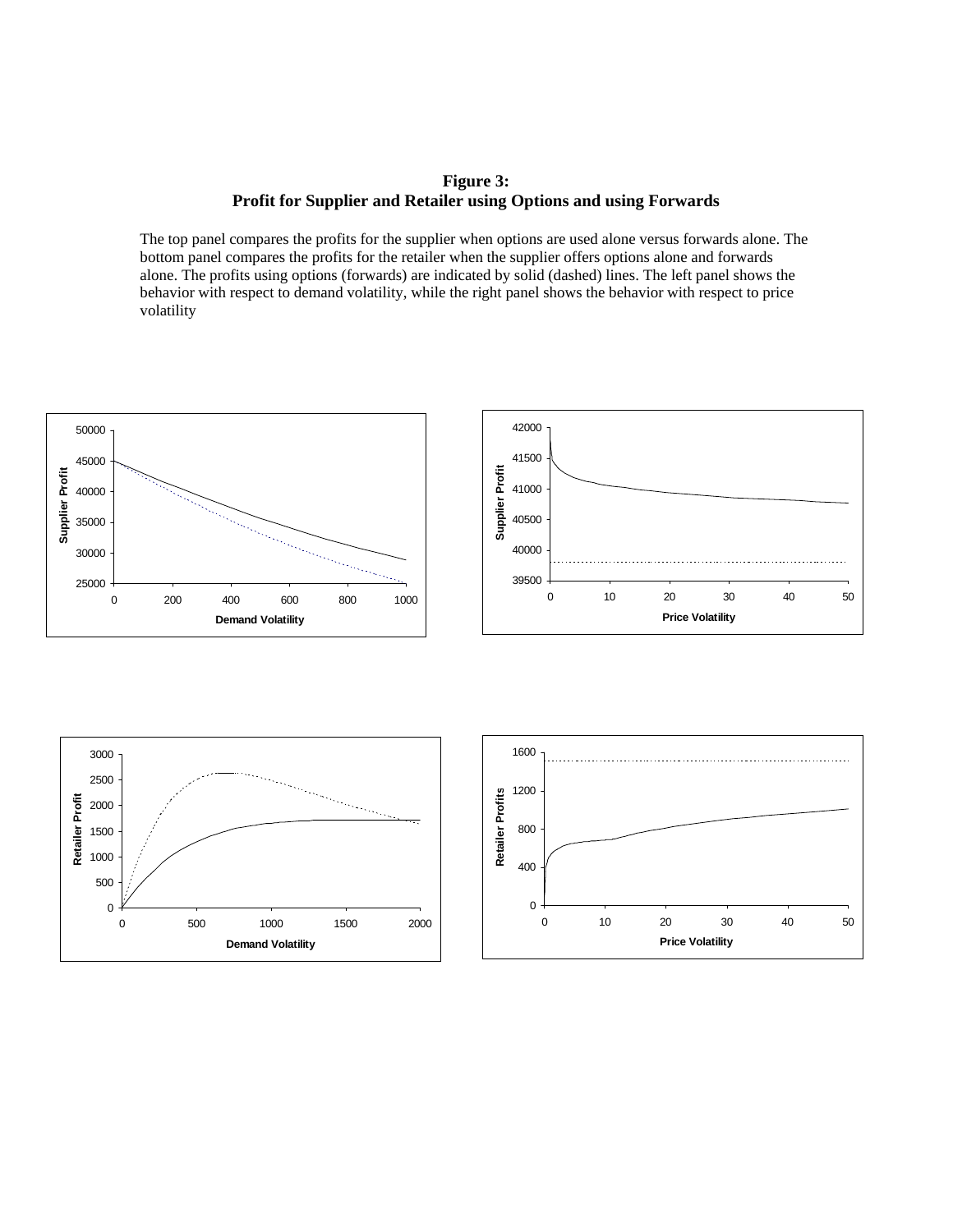### **Figure 4: Valuation of the Option Program**

The top panel shows how the value of the option program to the supplier, over and above the forward program, behaves as volatility of demand and prices change. The second panel shows how the contribution of options to total supplier profits changes. The dashed lines in the second panel show the relative contributions of the option program when there is no asymmetric information. The higher (lower) dashed lines correspond to the case where  $p=1$  ( $p=0$ ). The bottom panel shows the impact of the option program to the retailer.

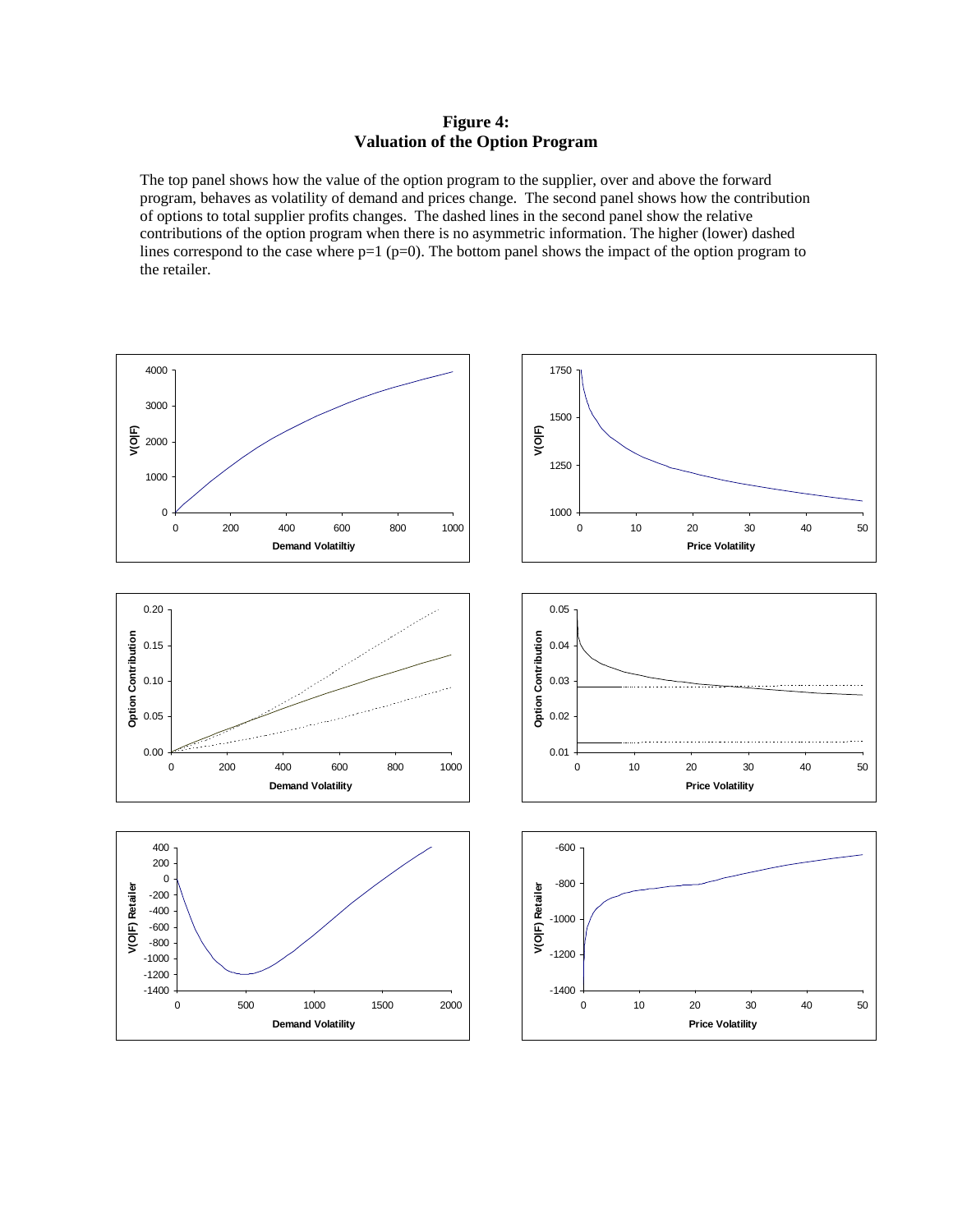**Figure 5: Valuation of the Forward Program** 

The top panel shows how the value of the forward program to the supplier, over and above the option program, behaves as volatility of demand and prices change. The second panel shows how the contribution of forwards to total supplier profits changes. The dashed lines in the second panel show the relative contributions of the option program when there is no asymmetric information. The higher (lower) dashed lines correspond to the case where  $p=1$  ( $p=0$ ). For the plot against demand volatility, the contributions of forward contracts with perfect information were negligible, and are not shown. The bottom panel shows the impact of the forward program to the retailer.

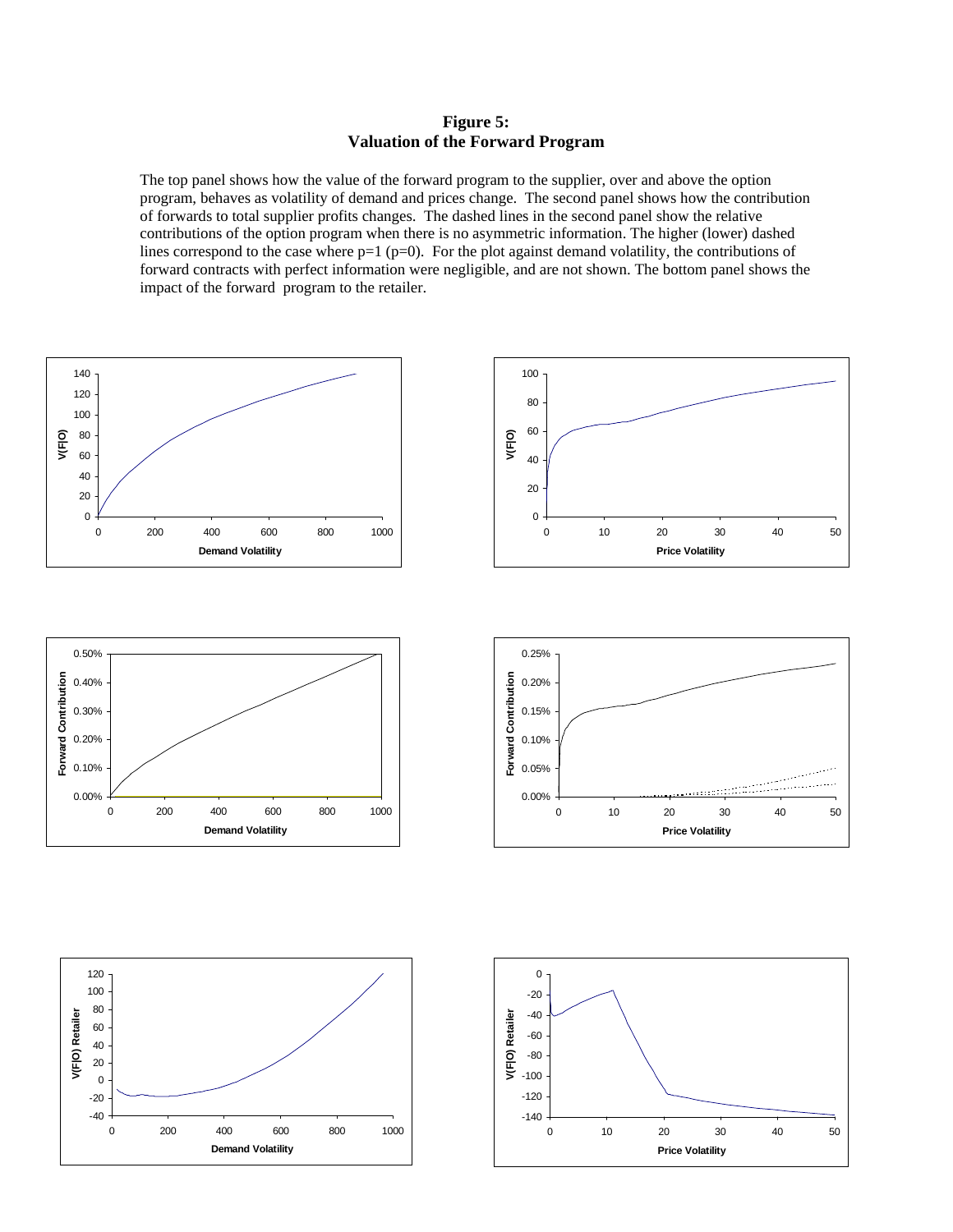**Figure 6: Value of Option Programs and Asymmetric Information** 

The top panel shows the value of the option program, over and above that of forwards, for the supplier and the bottom shows the values for the retailer. The left panel shows the results when demand volatility is low, while the right panel repeats the plots when demand volatility is high. The case parameters are discussed in the text.

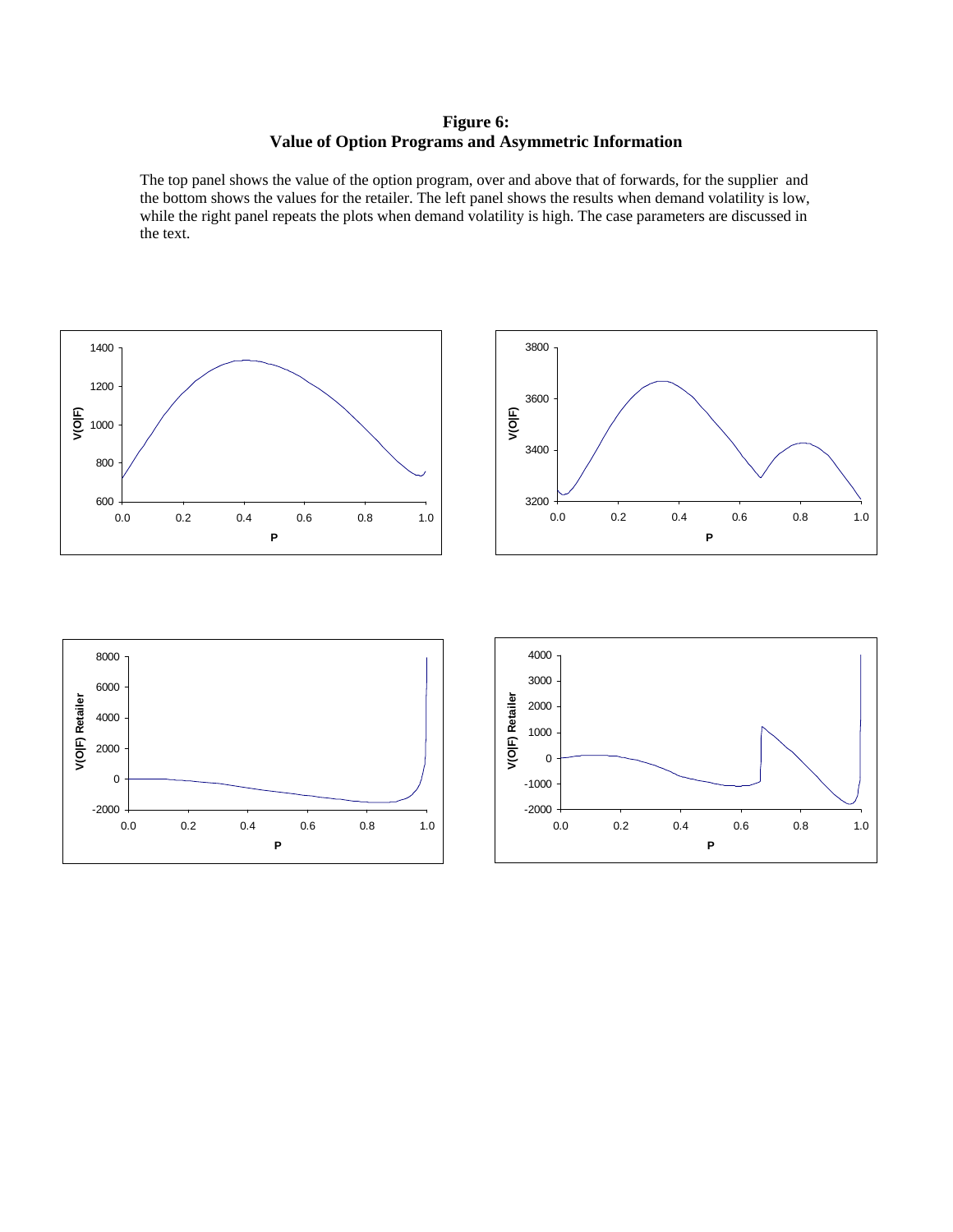**Figure 7: Value of Forward Programs and Asymmetric Information** 

The top panel shows the value of the forward program, over and above that of options, for the supplier and the bottom panel shows the value for the retailer. The left panel shows the results when demand volatility is low, while the right panel repeats the plots when demand volatility is high. The case parameters are discussed in the text.